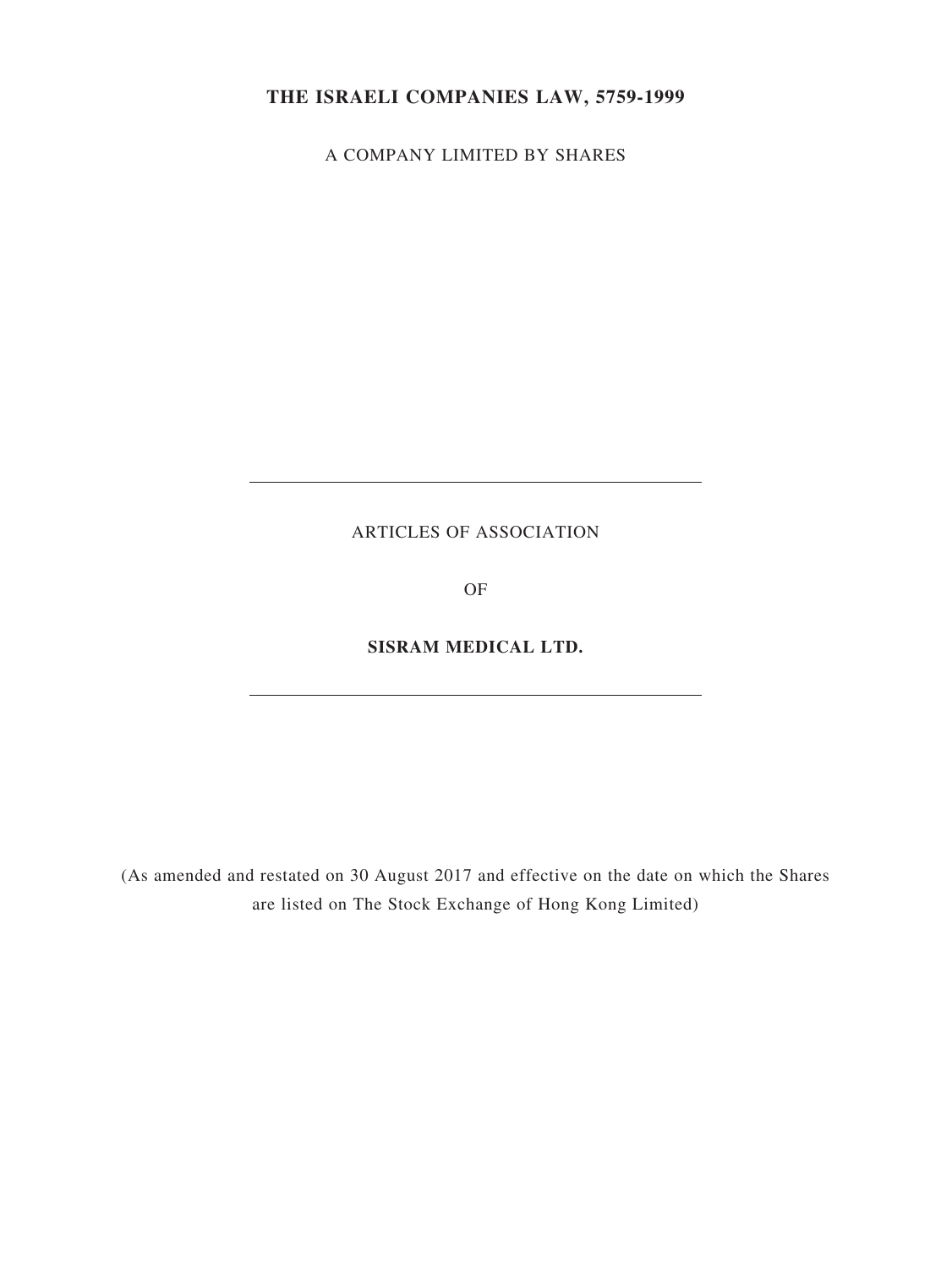### **THE ISRAELI COMPANIES LAW, 5759-1999**

### A COMPANY LIMITED BY SHARES

#### ARTICLES OF ASSOCIATION

#### OF

#### **SISRAM MEDICAL LTD.**

(As amended and restated on 30 August 2017 and effective on the date on which the Shares are listed on The Stock Exchange of Hong Kong Limited)

#### **GENERAL PROVISIONS**

#### **1. Interpretation and General**

- (a) In these Articles of Association, in addition to the terms defined elsewhere herein, unless the context requires otherwise, the following terms shall have the respective meanings ascribed to them below:
	- (1) "**Articles**" means these Articles of Association of the Company, as amended from time to time.
	- (2) "**Board of Directors**" means the board of directors of the Company as constituted from time to time, in accordance with these Articles and the Israeli Companies Law.
	- (3) "**CCASS**" means the Central Clearing and Settlement System established and operated by Hong Kong Securities Clearing Company Limited;
	- (4) "**clearing house**" means a recognised clearing house within the meaning of Schedule 1 of the Securities and Futures Ordinance, Chapter 571 of the Laws of Hong Kong or a clearing house recognised by the laws of the jurisdiction in which the Shares are listed or quoted on a stock exchange in such jurisdiction.
	- (5) "**close associate**", in relation to any Director, shall have the same meaning as defined in the Listing Rules, except that for purposes of **Article 46(b)** where the transaction or arrangement to be approved by the Board is a connected transaction referred to in the Listing Rules, it shall have the same meaning as that ascribed to "**associate**" in the Listing Rules.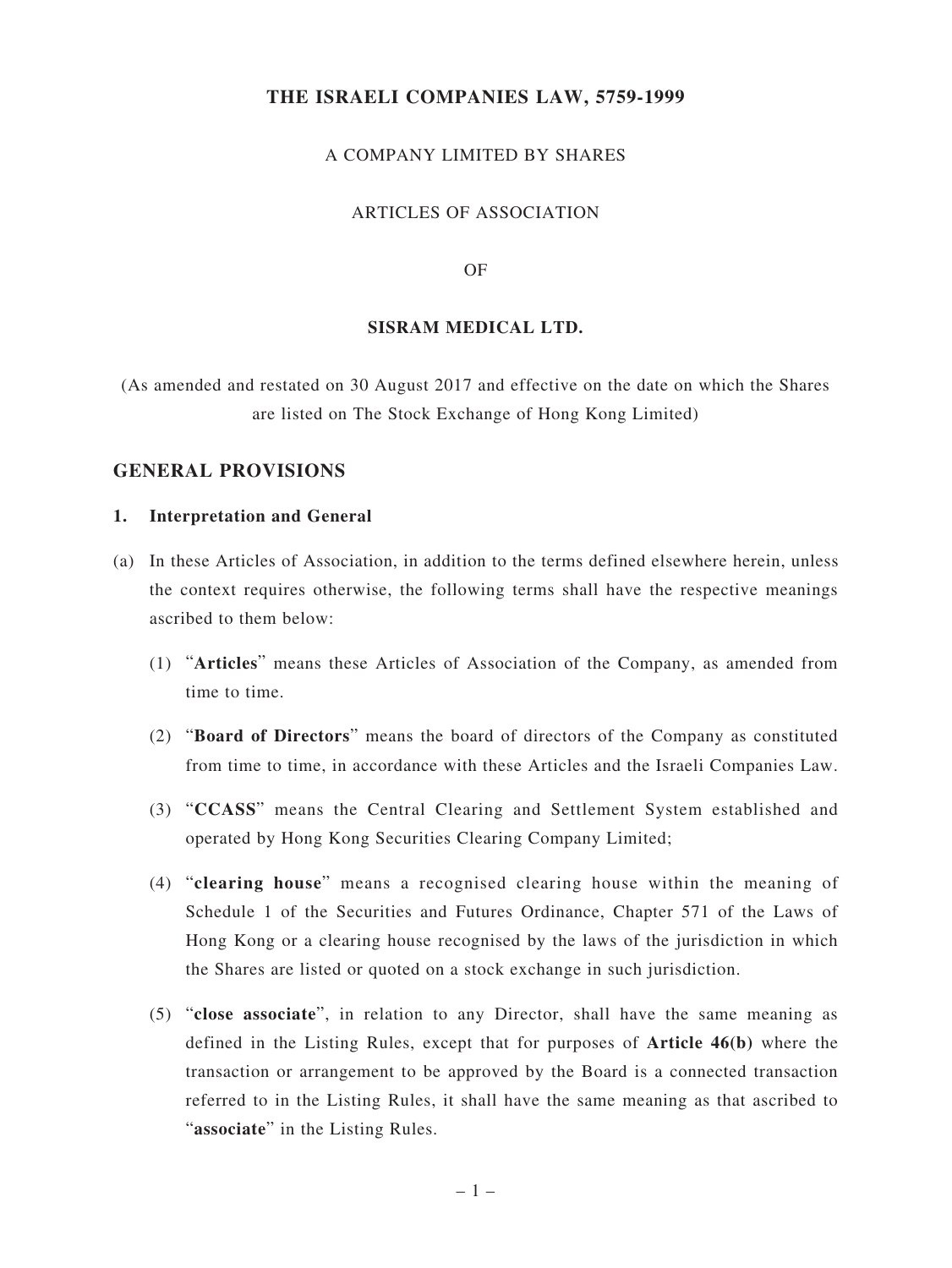- (6) "**Company**" means Sisram Medical Ltd.
- (7) "**Director(s)**" means a member or members of the Board of Directors holding office as director(s) of the Company at any given time.
- (8) "**Exchange**" means The Stock Exchange of Hong Kong Limited and, where applicable, its successors in title.
- (9) "**External Director**" means a director if he or she would be an external director under the Israeli Companies Law.
- (10) "**General Meeting**" means the Annual General Meeting (as defined in **Article 25** below) of the Shareholders or any Extraordinary General Meeting (as defined in **Article 26** below) of the Shareholders, as applicable.
- (11) "**HKSCCN**" means HKSCC Nominees Limited.
- (12) "**HK\$**" means Hong Kong dollars, the lawful currency of Hong Kong.
- (13) "**Israeli Companies Law**" means the Israeli Companies Law, 5759-1999, as amended from time to time, including any regulations, orders and rules promulgated thereunder. The Israeli Companies Law shall include reference to the Israeli Companies Ordinance [New Version], 5743-1983 of the State of Israel (the "**Israeli Companies Ordinance**"), to the extent in effect according to the provisions thereof.
- (14) "**Listing Rules**" means the Rules Governing the Listing of Securities on The Stock Exchange of Hong Kong Limited, as amended or supplemented from time to time.
- (15) "**NIS**" means New Israeli Shekels.
- (16) "**Office Holder**" means a Director and any other person defined as an office holder ("Nosei Misra ") in the Israeli Companies Law.
- (17) "**Ordinary Resolution**" means a resolution passed by a Simple Majority in a General Meeting (or class meeting, if applicable).
- (18) "**Public Investor**" has the meaning ascribed to it in **Article 12(c)** below.
- (19) "**Registered Office**" means the registered office of the Company at any given time.
- (20) "**Shareholder(s)**" means the shareholder(s) of the Company, at any given time, as recorded in the Shareholders Register, subject to the provisions **Article 12** below.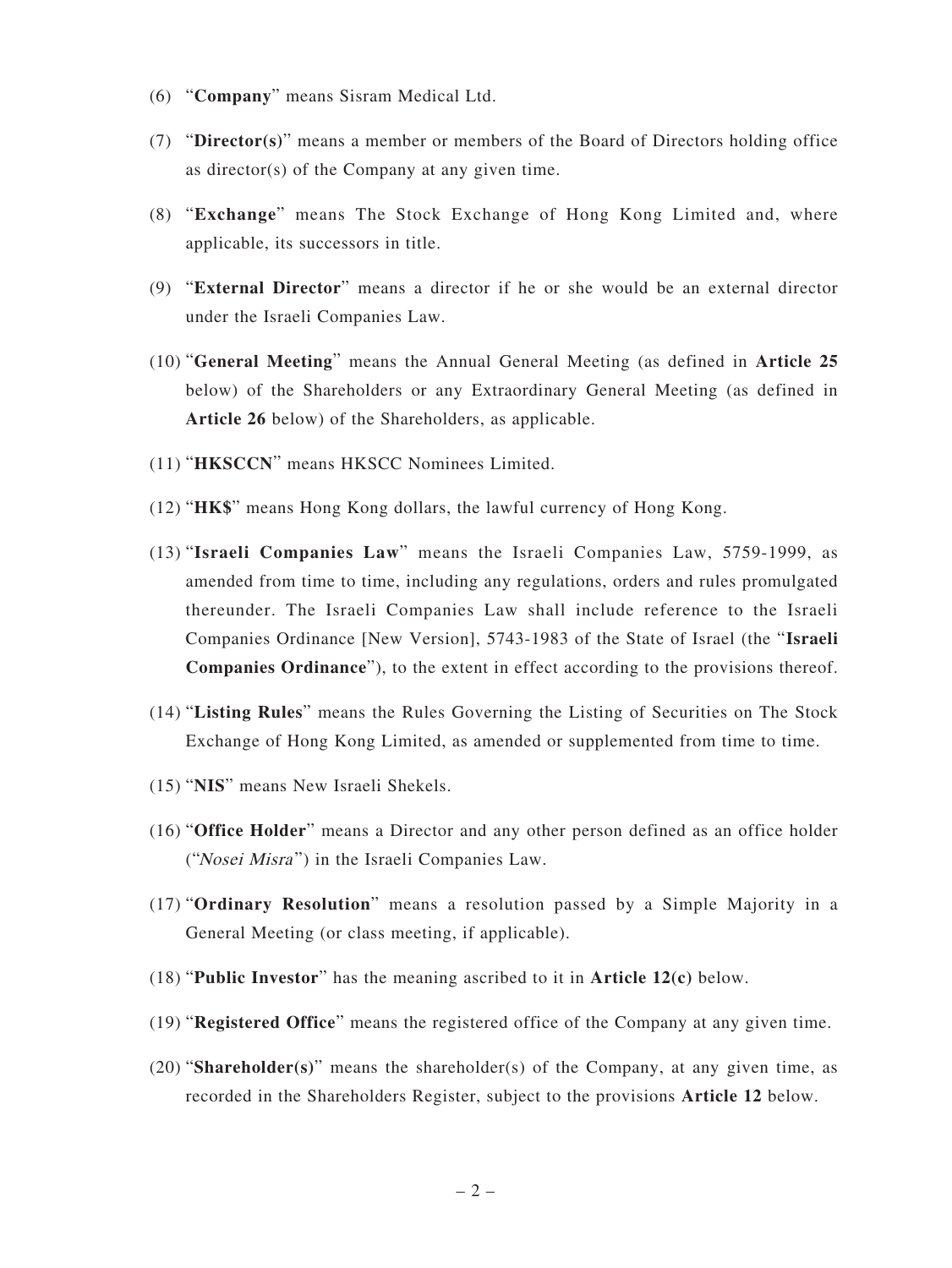- (21) "**Shareholders Register**" means the register of Shareholders maintained pursuant to the Israeli Companies Law and including an "Additional Shareholders Register", if the Company elects to have an Additional Shareholders Register.
- (22) "**Simple Majority**" means a majority of more than 50% of all the actual votes cast in favour by the Shareholders present (in person or by proxy), and voting on the relevant proposal or resolution in a General Meeting (or class meeting, if applicable) (i.e., more than 50% of the voting power represented at the meeting and voting in favour of the resolution or proposal), without taking into account abstentions.
- (23) "**Special Resolution**" means a resolution passed by a majority of not less than three-fourths (75%) of all the actual votes cast in favour by the holders of the shares of such class present, in person or by proxy, and voting, on the relevant proposal or resolution in a General Meeting, without taking into account abstentions. A Special Resolution shall be effective for any purpose for which an Ordinary Resolution is expressed to be required under any provisions of these Articles or applicable law or regulations.
- (b) Unless the subject or the context otherwise requires or dictates: (i) words and expressions defined in the Israeli Companies Law as may be in force from time to time shall have the same meanings herein; (ii) words and expressions importing the singular shall include the plural and vice versa; (iii) any pronoun shall include the corresponding masculine, feminine and neuter forms; (iv) words and expressions importing persons shall include an individual, corporation, company, partnership, cooperative society, trust of any kind or any other body of persons, whether incorporated or otherwise; (v) the word "including" means including without limiting the generality of any description preceding such terms and shall be deemed to be followed by the phrase "**without limitation**"; (vi) the terms "**these Articles**", "**hereof**", "**hereunder**", "**herein**" and similar expressions refer to these Articles as a whole, and not to any particular Article, subsection or other portion hereof; (vii) references to a law or to a specific section thereof shall be construed as a reference to such law or section, as the same may have been, or may from time to time be, amended, succeeded or re-enacted; (viii) any reference to "**law**" shall include any supranational, national, federal, state, local, or foreign statute or law and all rules and regulations promulgated thereunder (including, any rules, regulations or forms prescribed by any governmental authority or securities exchange commission or authority, if and to the extent applicable); (ix) the term "**writing**" or any term of like import includes words typewritten, printed, painted, engraved, lithographed, photographed, scanned or represented or reproduced by any mode of reproducing words in a visible form,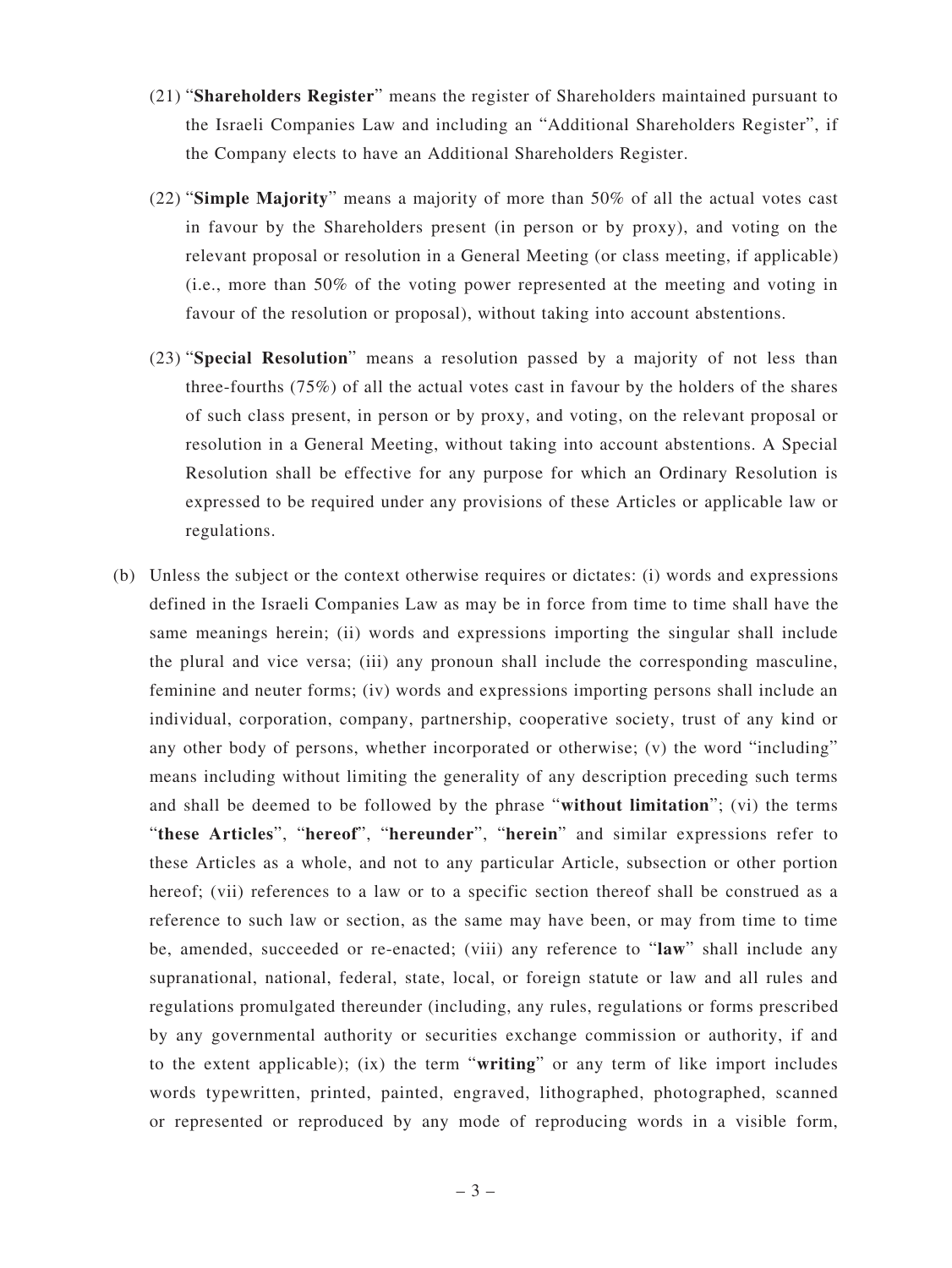including facsimile, computer file, electronic mail or other form of writing produced by electronic communication; and (x) any reference to a "**day**" or a number of "**days**" (without any explicit reference otherwise, such as to business days) shall be interpreted as a reference to a calendar day or number of calendar days; reference to month or year means according to the Gregorian calendar.

(c) The captions in these Articles are for convenience only and shall not be deemed a part hereof or affect the construction of any provision hereof. The specific provisions of these Articles shall supersede the provisions of the Israeli Companies Law and the Israeli Companies Ordinance, as applicable, to the extent permitted under the Israeli Companies Law and the Israeli Companies Ordinance, as applicable. Wherever these Articles state that the provisions hereof shall apply subject to the provisions of the Israeli Companies Law and/or subject to the provisions of the Israeli Companies Ordinance and/or subject to the provisions of applicable law, the intention is to the mandatory provisions of the Israeli Companies Law and/or the provisions of the Israeli Companies Ordinance and/ or the provisions of applicable law, which cannot be derogated from, unless the context requires otherwise. With respect to any matter that is not specifically addressed in these Articles, the provisions of the Israeli Companies Law and the Israeli Companies Ordinance, as applicable, shall govern.

### **2. Name of the Company; Registered Office**

(a) The name of the Company is:

in English – Sisram Medical Ltd

 $\mathop{\mathsf{in}}$  Hebrew – סיסרם מדיקאל בע

(b) The registered office of the Company shall be at such place as determined from time to time by the Board of Directors.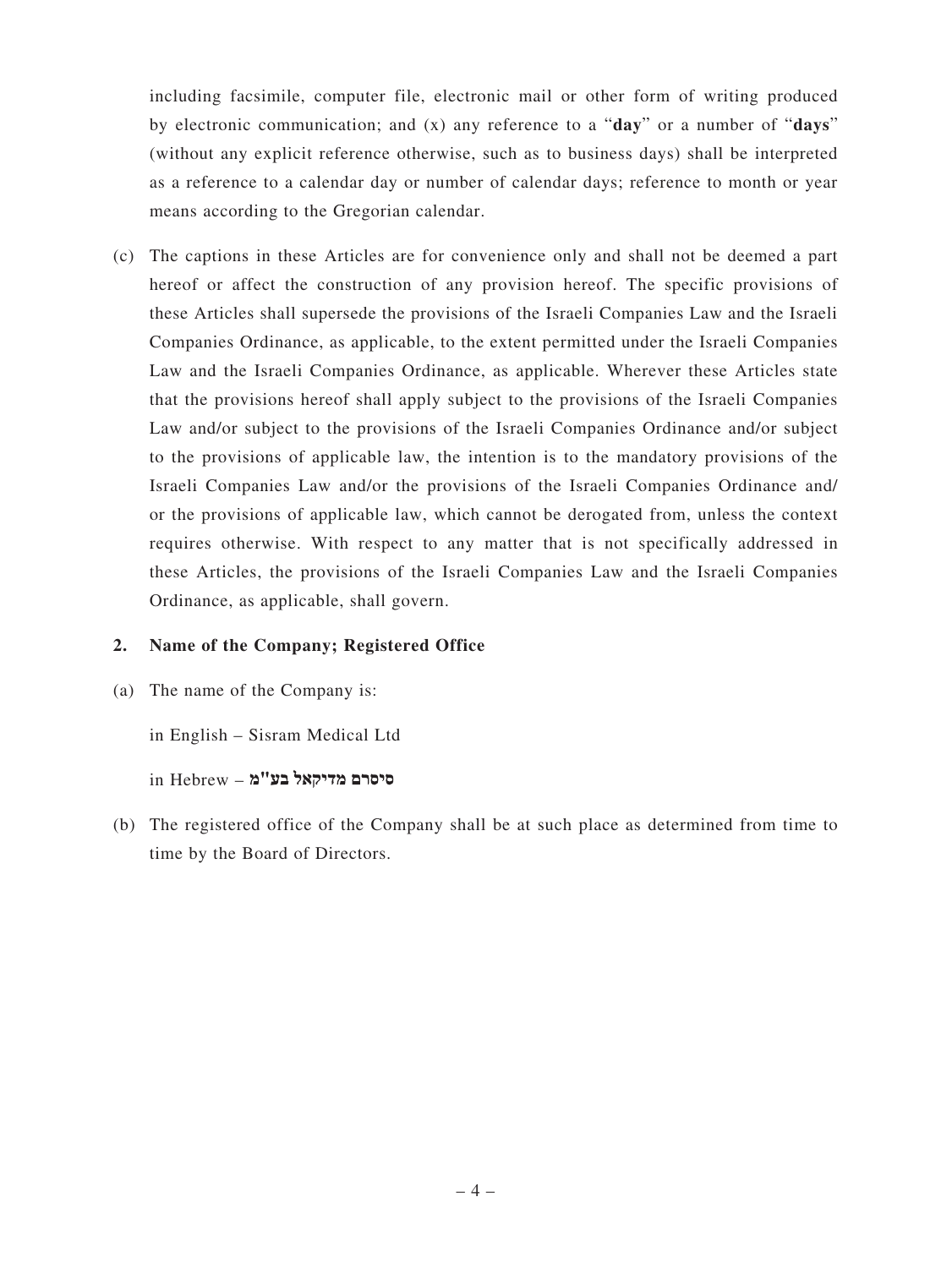### **3. Public Company**

- (a) The Company is a public company (as such term is defined in the Israeli Companies Law).
- (b) The Company shall not obtain a listing of its shares (whether on a primary or secondary basis) on the Tel Aviv Stock Exchange or any other exchanges in Israel, and the Company shall not conduct any "Public Offer" (as defined in the Israeli Securities Law – 1968) which would affect the Company's ability to comply with the Listing Rules or the General Rules of CCASS.

### **4. Object and Purpose of the Company**

- (a) The purpose of the Company is to engage, directly or indirectly, in any lawful activity or business whatsoever.
- (b) The Company may contribute a reasonable amount to a worthy cause. The Board of Directors may from time to time determine the policy and amounts within which such contributions may be made by the Company, and the person or persons authorised to approve any such specific contribution.

### **5. Limitation of Liability**

- (a) The Company is a limited liability company and therefore each Shareholder's liability for the Company's obligations shall be limited to the full payment of the nominal value of the shares held by such Shareholder.
- (b) There shall be no alteration in these Articles to increase an existing Shareholder's liability to the Company, unless the Shareholder provides a written consent to such alteration.

#### **6. Amendment of Articles**

Subject to applicable law, any amendment of these Articles shall require a Special Resolution to be adopted by a General Meeting. Subject to applicable law, and unless provided otherwise herein, a resolution passed at a General Meeting by a Special Resolution which purports to amend any of the provisions set forth herein, shall be deemed a resolution to amend these Articles even if not expressly stated as such in the resolution or at the General Meeting.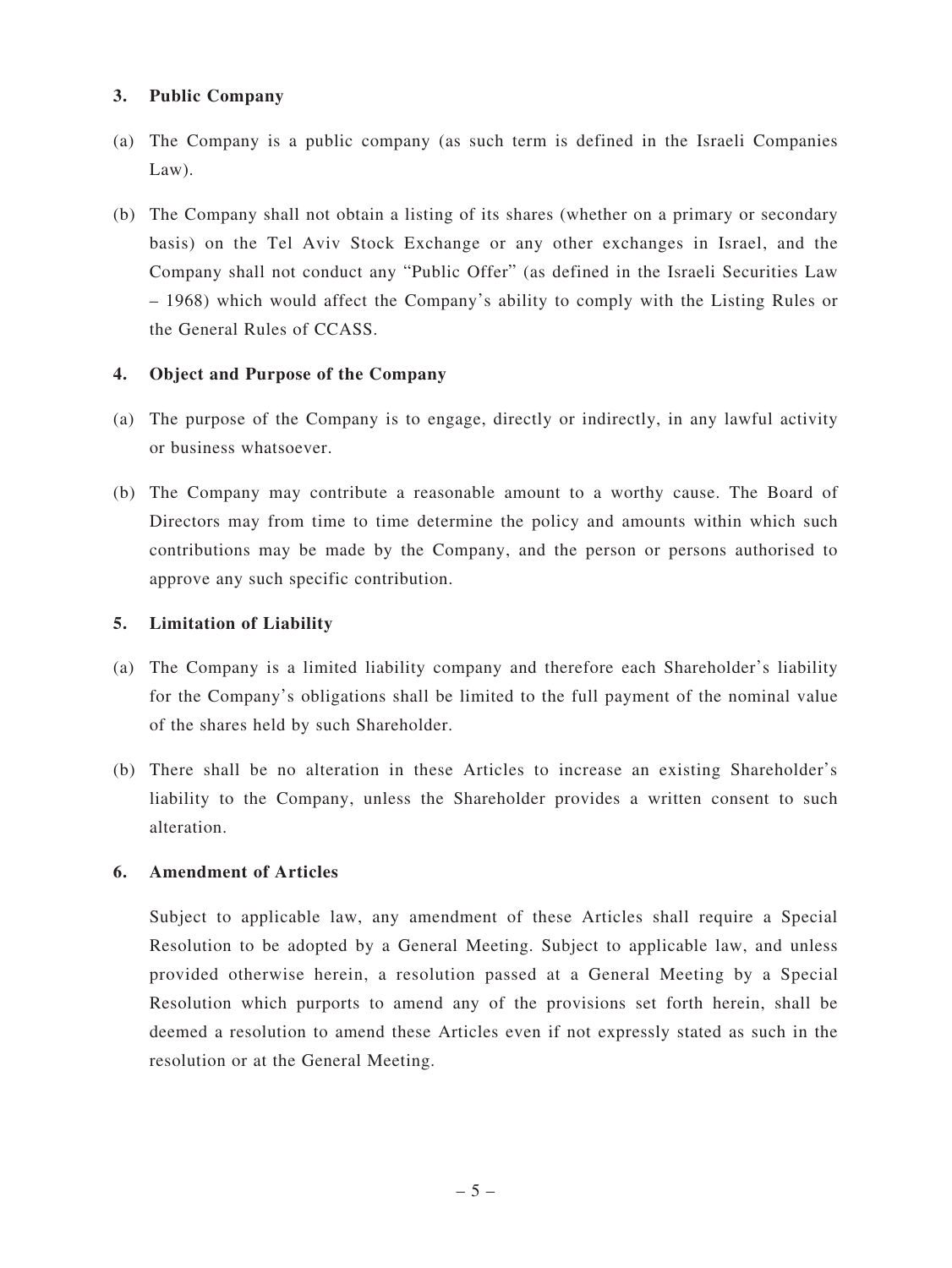# **SHARE CAPITAL**

### **7. Share Capital of the Company and Rights Attached to Shares**

- (a) The authorised share capital of the Company is NIS 10,000,000 divided into 1,000,000,000 Ordinary Shares with a nominal (par) value of NIS 0.01 per share (sometimes referred to herein as, the "**Ordinary Shares**" or the "**Shares**"). The Ordinary Shares shall be pari passu in all respects.
- (b) The Ordinary Shares shall confer upon the holders thereof:
	- (i) an equal right to participate in and vote at the General Meetings of the Company; each of the Shares shall entitle its holder present at the meeting and participating in the vote (whether in person or by proxy) to one vote for each Share held, provided that all calls due to the Company in respect of any Share or Shares have been paid;
	- (ii) an equal right to participate in the distribution of dividends, whether in cash or in bonus shares, in the distribution of assets, or in any other distribution, pro rata to the nominal value of the Shares; and
	- (iii) an equal right to participate in the distribution of the surplus assets of the Company in the event of its winding-up pro rata to the nominal value of the Shares.

### **8. Increase of Share Capital**

- (a) The Company may, from time to time, by a resolution of Shareholders, whether or not all the shares then authorised have been issued, increase its authorised share capital by the creation of new shares. Any such increase shall be in such amount and shall be divided into shares of such nominal amounts (or no nominal amounts if the Company so decides), and such shares shall confer such rights and preferences, and shall be subject to such restrictions, as such resolution shall provide. No shares shall be issued to bearer.
- (b) Except to the extent otherwise provided in such resolution, any new shares included in the authorised share capital increased as aforesaid shall be subject to all the provisions of these Articles which are applicable to shares included in the existing share capital (and, if such new shares are of the same class as a class of shares included in the existing share capital, to all of the provisions which are applicable to shares of such class included in the existing share capital).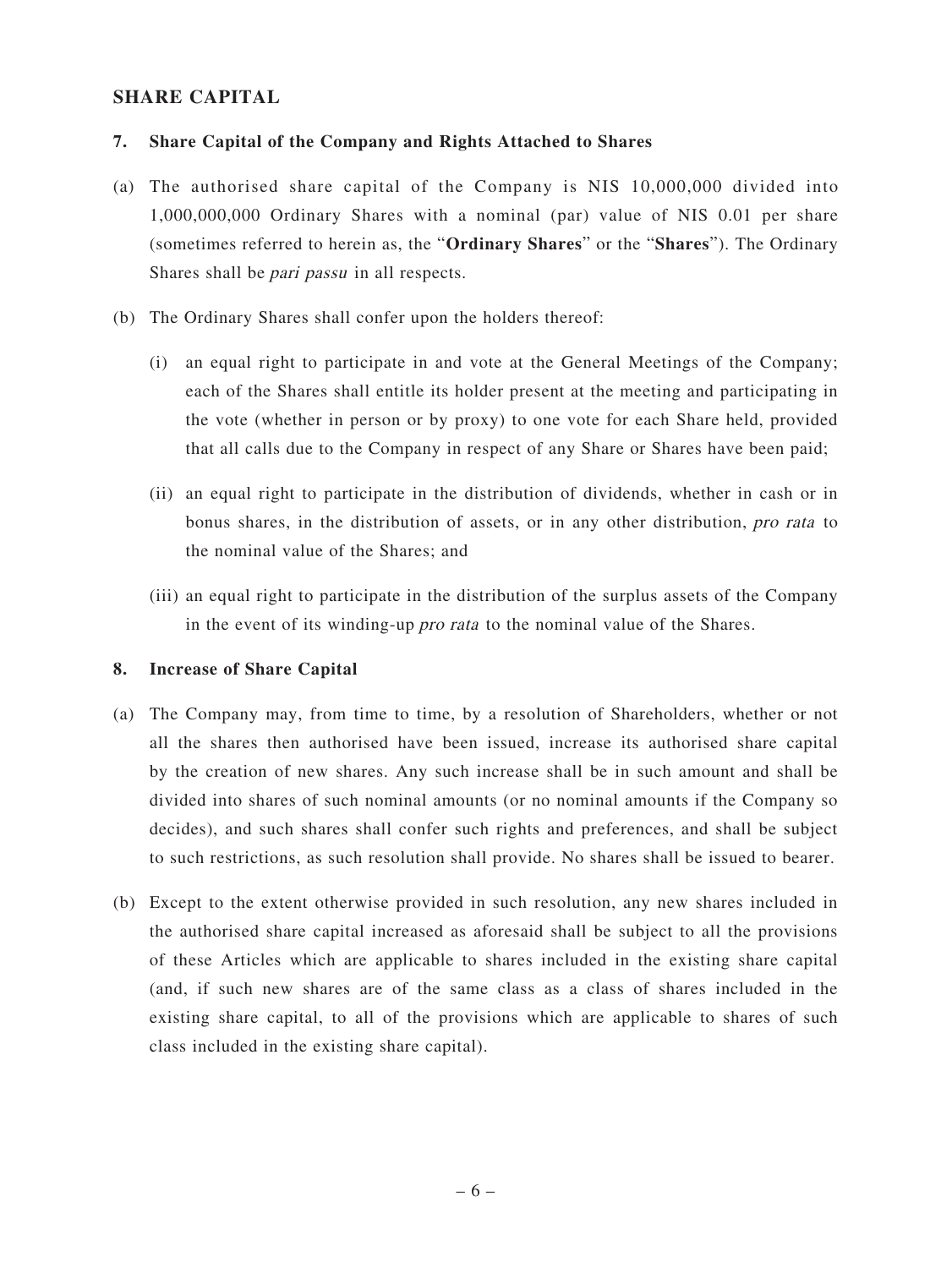#### **9. Special Rights; Modifications of Rights**

- (a) Without prejudice to any special rights previously conferred upon the holders of existing shares in the Company, the Company may, from time to time, by a resolution of Shareholders and subject to applicable law and regulations and the Listing Rules, provide for shares with such preferred or deferred rights or rights of redemption or other special rights and/or such restrictions, whether with regard to dividends, voting, repayment of share capital or otherwise, as may be stipulated in such resolution.
- (b) Preference shares may be issued subject to such limitations thereof as may be prescribed by the Listing Rules and the rights attaching to shares other than Ordinary Shares shall be expressed in these Articles. The total number of issued preference shares shall not exceed the total number of issued Ordinary Shares at any time. Preference shareholders shall have the same rights as ordinary shareholders as regards receiving of notices, reports and balance sheets and attending general meetings of the Company. Preference shareholders shall also have the right to vote at any meeting convened for the purpose of reducing the capital or winding up or sanctioning a sale of the undertaking of the Company or where the proposal to be submitted to the meeting directly affects their rights and privileges or when the dividend on the preference shares is more than six (6) months in arrears.
- (c) The Company has power to issue further preference capital ranking equally with, or in priority to, preference shares from time to time already issued or about to be issued.
- (d) The repayment of preference capital other than redeemable preference capital or any other alteration of preference shareholder rights may only be made pursuant to a Special Resolution of the preference shareholders concerned, provided always that where the necessary majority for such a Special Resolution is not obtained at the general meeting, consent in writing if obtained from the holders of three-fourths of the preference shares concerned within two (2) months of the general meeting, shall be as valid and effectual as a Special Resolution carried at the general meeting.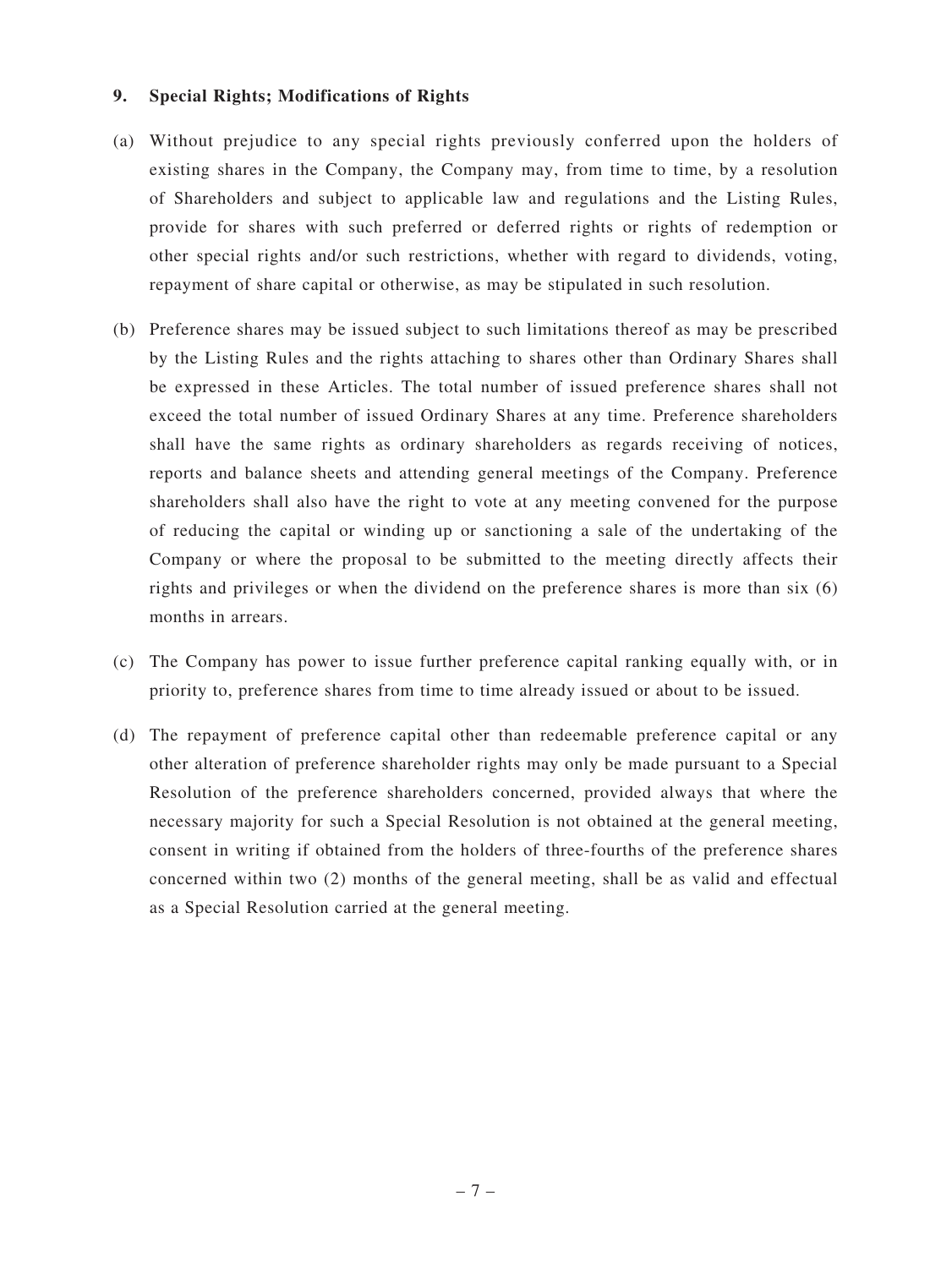- (e) If at any time the share capital is divided into different classes of shares, the rights attached to any class, unless otherwise provided by these Articles, may be modified or abrogated by the Company, by an Special Resolution of Shareholders, subject to the sanction of an Ordinary Resolution passed by holders of such class present and voting at a separate General Meeting of the holders of the shares of such class. Where the Company issues shares which do not carry voting rights, the words "non-voting" shall appear in the designation of such shares and where the equity capital includes shares with different voting rights, the designation of each class of shares, other than those with the most favourable voting rights, must include the words "restricted voting" or "limited voting".
- (f) The provisions of these Articles relating to General Meetings shall, mutatis mutandis, apply to any separate General Meeting of the holders of the shares of a particular class (other than the ordinary shares), provided that the quorum for such General Meeting (other than adjourned meeting) shall be the holders of at least one-third of the issued shares of that class.
- (g) Unless otherwise provided by these Articles, the Listing Rules or the Israeli Companies Law, an increase in the authorised share capital, the creation of a new class of shares, an increase in the authorised share capital of a class of shares, or the issuance of additional shares thereof out of the authorised and unissued share capital, shall not be deemed, for purposes of this **Article 9**, to modify or derogate or cancel the rights attached to previously issued shares of such class or of any other class.

#### **10. Consolidation, Subdivision, Cancellation and Reduction of Share Capital**

- (a) The Company may, from time to time, by a resolution of Shareholders (subject, however, to the provisions of **Article 9(e)**, if applicable, and to applicable law):
	- (i) consolidate and divide all or any of its issued or unissued share capital into shares of larger nominal value than its existing shares;
	- (ii) subdivide its shares (issued or unissued) or any of them, into shares of smaller nominal value than is fixed by these Articles (subject, however, to the provisions of the Israeli Companies Law), and the shareholders resolution pursuant to which any share is subdivided may determine that, as among the holders of the shares resulting from such subdivision, one or more of the shares may, as compared with the others, have any such preferred or deferred rights or rights of redemption or other special rights with regard to dividends, participation in assets upon winding-up, voting and so forth, or be subject to any such restrictions, as the Company has power to attach to unissued or new shares;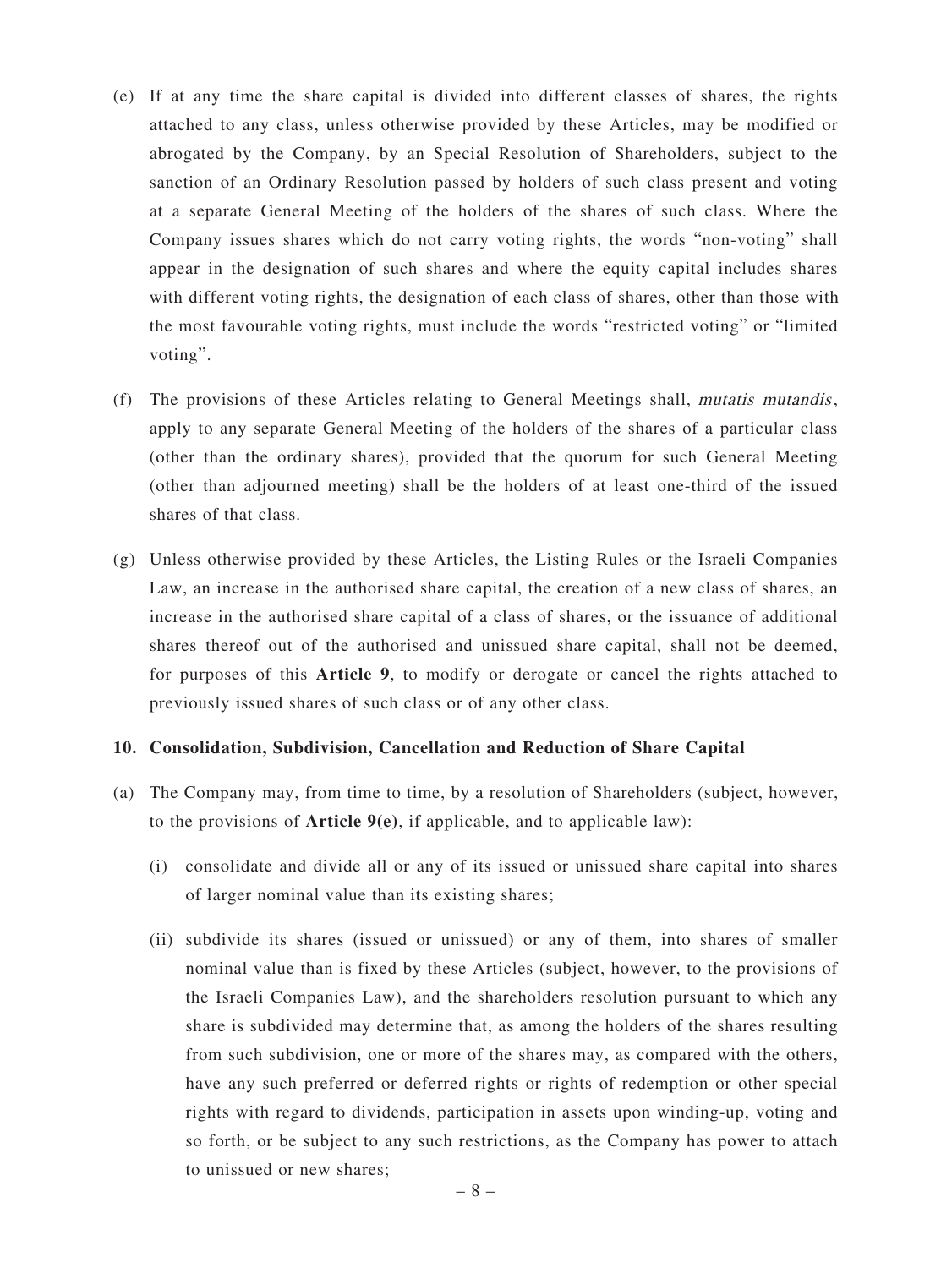- (iii) cancel any shares which, at the date of the adoption of such resolution, have not been taken or agreed to be taken by any person, and reduce the amount of its share capital by the amount of the shares so cancelled; or
- (iv) reduce its share capital in any manner, and with and subject to any incident authorised, and consent required, by law.
- (b) With respect to any consolidation of issued shares and with respect to any other action which may result in fractional shares, the Board of Directors may settle any difficulty which may arise with regard thereto, as it deems fit, including, *inter alia*, resort to one or more of the following actions:
	- (i) determine, as to the holder of shares so consolidated, which issued shares shall be consolidated into each share of larger nominal value;
	- (ii) allot, in contemplation of or subsequent to such consolidation or other action, such shares or fractional shares sufficient to preclude or remove fractional shareholdings;
	- (iii) to the extent as may be permitted under the Israeli Companies Law and the Listing Rules, redeem or purchase such shares or fractional shares sufficient to preclude or remove fractional shareholdings;
	- (iv) round up, round down or round to the nearest whole number, any fractional shares resulting from the consolidation or from any other action which may result in fractional shares; or
	- (v) to the extent as may be permitted under the Israeli Companies Law, cause the transfer of fractional shares by certain Shareholders of the Company to other Shareholders or third parties so as to most expediently preclude or remove any fractional shareholdings, and cause the transferees to pay the transferors the fair value of fractional shares so transferred (after deduction of the expenses of such transfer), and the Board of Directors is hereby authorised to act as agent for the transferors and transferees with power of substitution for purposes of implementing the provisions of this **Article**  $10(b)(v)$ . Such transferees shall not be bound to see to the application of the purchase money nor will his title to the shares be affected by any irregularity or invalidity in the proceedings relating to such transfer.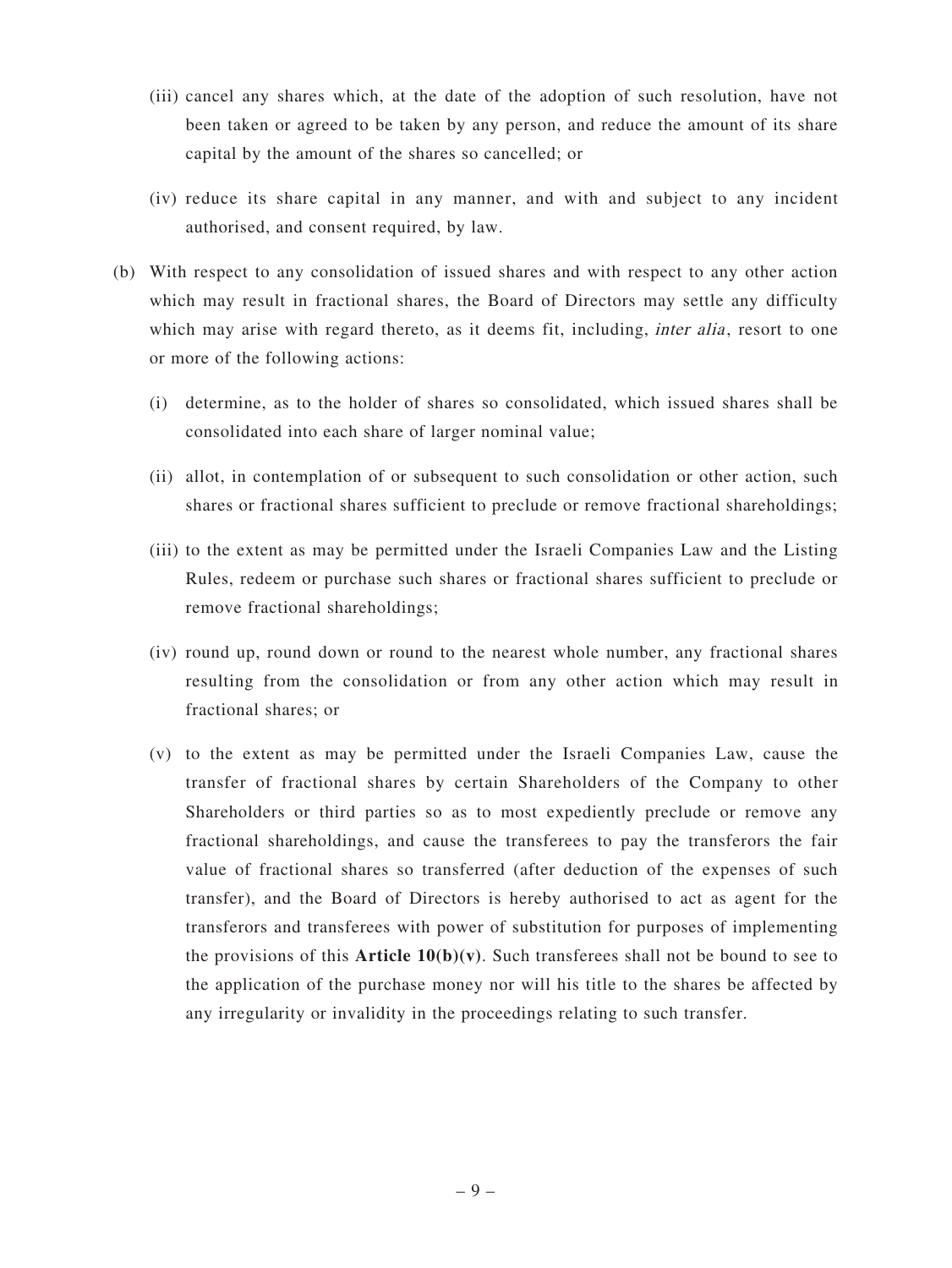### **SHARES**

#### **11. Issuance of Share Certificates; Replacement of Lost Certificates**

- (a) Share certificates shall be issued under the imprinted securities seal or stamp of the Company or the Company printed name and shall bear the signatures of any one Director or the Company's chief executive officer(s) or of any other person or persons authorised thereto by the Board of Directors. The Board of Directors shall be entitled to decide that signatures be effected in any mechanical or electronic form.
- (b) Each Shareholder shall be entitled to receive from the Company, at such Shareholder's request, one numbered certificate for all the shares of any class registered in his name, and if reasonably requested by such Shareholder, to receive several certificates, each for one or more of such shares. No certificate shall be issued representing shares of more than one class. Where a fee is charged for certificates, such fee shall not exceed the maximum amount permitted by applicable law or the Exchange. Where a Shareholder has sold or transferred some of his shares, he shall be entitled to receive a certificate in respect of his remaining shares subject to payment of a fee referred to above and provided that the previous certificate is delivered to the Company before the issuance of a new certificate.
- (c) A share certificate registered in the names of two or more persons shall be delivered to the person first named in the Shareholders Register in respect of such co-ownership and the Company shall not be obligated to issue more than one certificate. Delivery of the share certificate or any notices to one joint holder shall be deemed delivery to all of them.
- (d) The Company shall not be bound to register more than four (4) persons as the joint holders of any share except in the case of executors, trustees or administrators of the estate of a deceased Shareholder.
- (e) If any share certificate shall be defaced, worn out, destroyed, lost or stolen, it may be renewed on such evidence being produced and a letter of indemnity (if required) being given by the Shareholder, transferee, person entitled, purchaser, member firm or member company of the Exchange or on behalf of its or their client or clients as the Board of Directors shall require, and in case of defacement or wearing out, on delivery up of the old certificate and in any case, on payment of such sum as the Board of Directors may determine (having regard to any limitation thereof as may be prescribed by applicable law or the Exchange) from time to time require.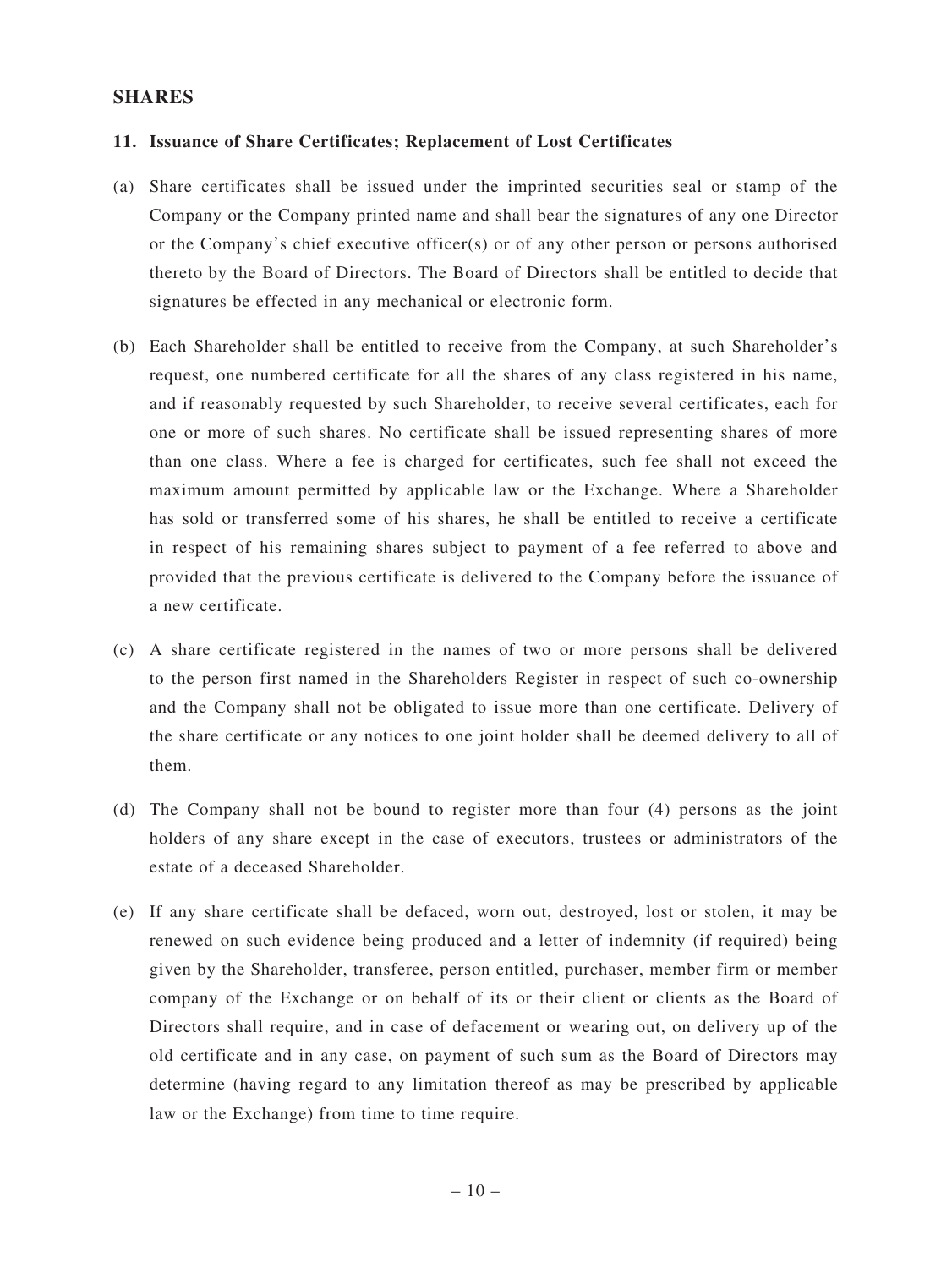(f) In the case of destruction, loss or theft, a Shareholder or person entitled to whom such renewed certificate is given shall also bear the loss and pay to the Company all expenses incidental to the investigations by the Company of the evidence of such destruction or loss.

### **12. Registered Holders of Shares**

- (a) Except as otherwise provided in these Articles, the Company shall be entitled to treat any Shareholder as the holder of legal title to any shares registered in such Shareholder's name (including a nominee company such as HKSCCN), and, accordingly, shall not, except as ordered by a court of competent jurisdiction, or as required by statute, be bound to recognise any equitable or other claim to, or interest in, such share on the part of any other person.
- (b) The Board of Directors may elect to maintain one or more registers of Shareholders outside of Israel in addition to its principal Shareholders Register, and each such register shall be deemed a Shareholders Register for purposes of these Articles. The share registrar maintaining such an additional Shareholders Register on behalf of the Company shall not be deemed a Shareholder of the Company solely by virtue thereof, but the individuals or entities appearing as Shareholders therein, including without limitation, depository agents, shall be deemed Shareholders of the Company for all intents and purposes.
- (c) Notwithstanding the foregoing, any person for whose benefit a Share is registered with a CCASS participant (or who is himself a CCASS investor participant) and whose underlying shares are included in the Shareholder Register in the name of HKSCCN (in these Articles herein, a "**Public Investor**") shall have standing to bring a class action and a derivative lawsuit concerning the Company as if such person were a Shareholder as defined herein. In addition, such Public Investors (as identified by the aforementioned definition) shall have the right to receive information and documents according to Section 184 of the Israeli Companies Law and the provisions of the second chapter of the fifth part of the Israeli Companies law shall apply to such Public Investors, mutatis mutandis.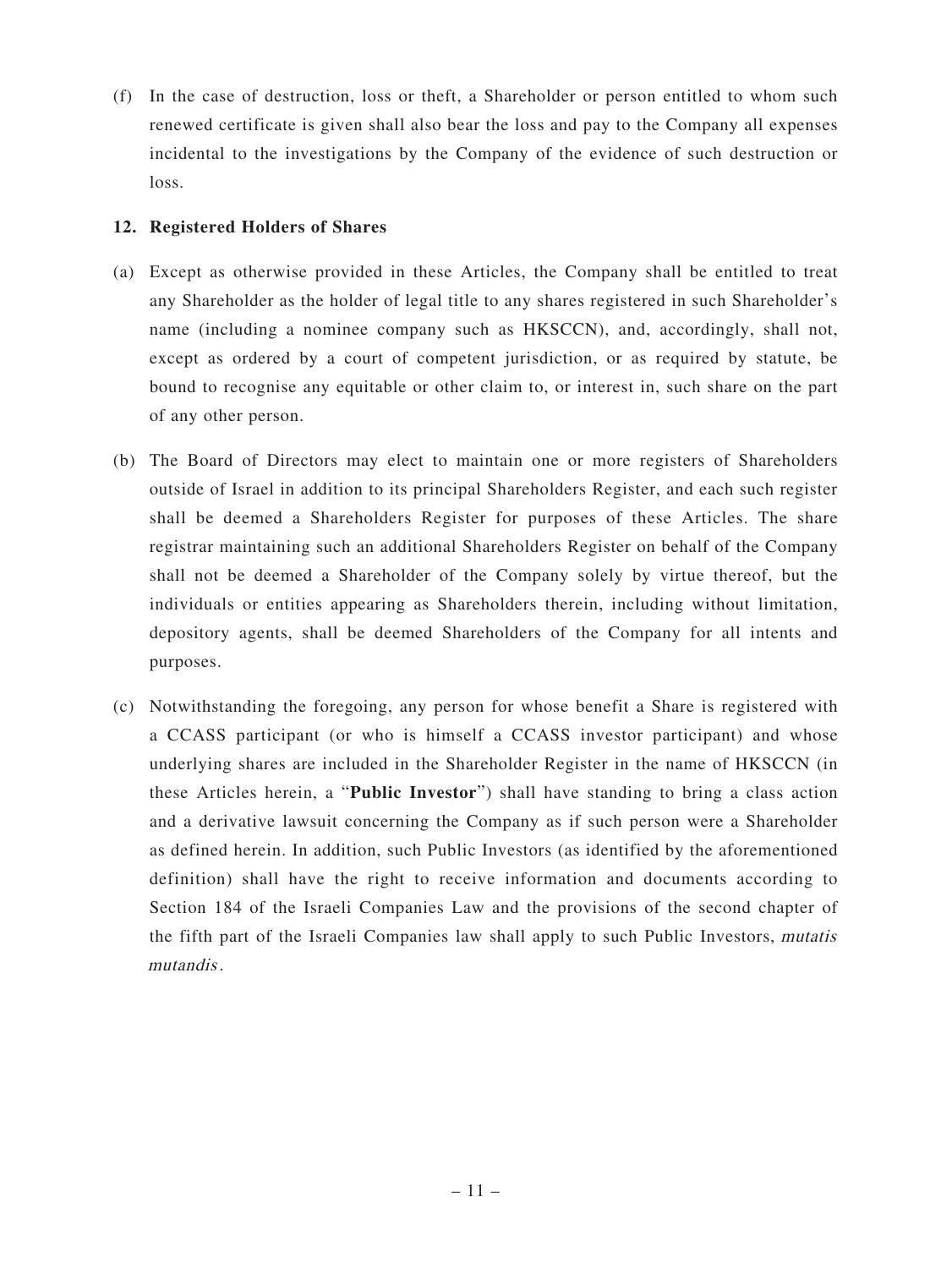#### **13. Issuance and Allotment of Shares; Repurchase of Shares**

- (a) Subject to applicable law, these Articles, any direction that may be given by the Company in General Meeting and, where applicable, the Listing Rules, the authorised but unissued shares of the Company from time to time shall be under the control of the Board of Directors, who shall have the power to issue and allot shares, offer, grant options or otherwise dispose of shares or other securities of the Company convertible, exchangeable or exercisable into shares, or other securities of the Company, to such persons, on such terms and conditions, in such manner and at such times, as the Board of Directors may think fit, and the power to give to any person the option or other right to acquire from the Company any shares, either at par or at a premium, or, subject to the provisions of the Israeli Companies Law and the Listing Rules, at a discount, during such time and for such consideration (cash, kind or otherwise) as the Board of Directors may think fit. Neither the Company nor the Board of Directors shall be obliged, when making or granting any allotment of, offer of, option over or disposal of shares, to make, or make available, any such allotment, offer, option or shares to Shareholders or others with registered addresses in any particular territory or territories being a territory or territories where, in the absence of a registration statement or other special formalities, this would or might, in the opinion of the Board of Directors, be unlawful or impracticable. Shareholders affected as a result of the foregoing sentence shall not be, or be deemed to be, a separate class of shareholders for any purpose whatsoever.
- (b) The authorisation of a new series of shares or class of shares, or the issuance of such shares, shall not be deemed, for any purpose hereunder, to modify or abrogate the rights attached to an existing class of shares if the rights attached to the new class of shares apply in the same manner vis-a-vis all other existing series or classes of shares.
- (c) The Company may at any time and from time to time, subject to the Israeli Companies Law, applicable law or regulation and the Listing Rules, repurchase or finance the purchase of any shares or other securities issued by the Company, in such manner and under such terms as the Board of Directors shall determine, whether from any one or more Shareholders. Such purchase shall not be deemed as payment of dividends to the relevant Shareholder and no Shareholder will have the right to require the Company to purchase his shares or offer to purchase shares from any other Shareholders.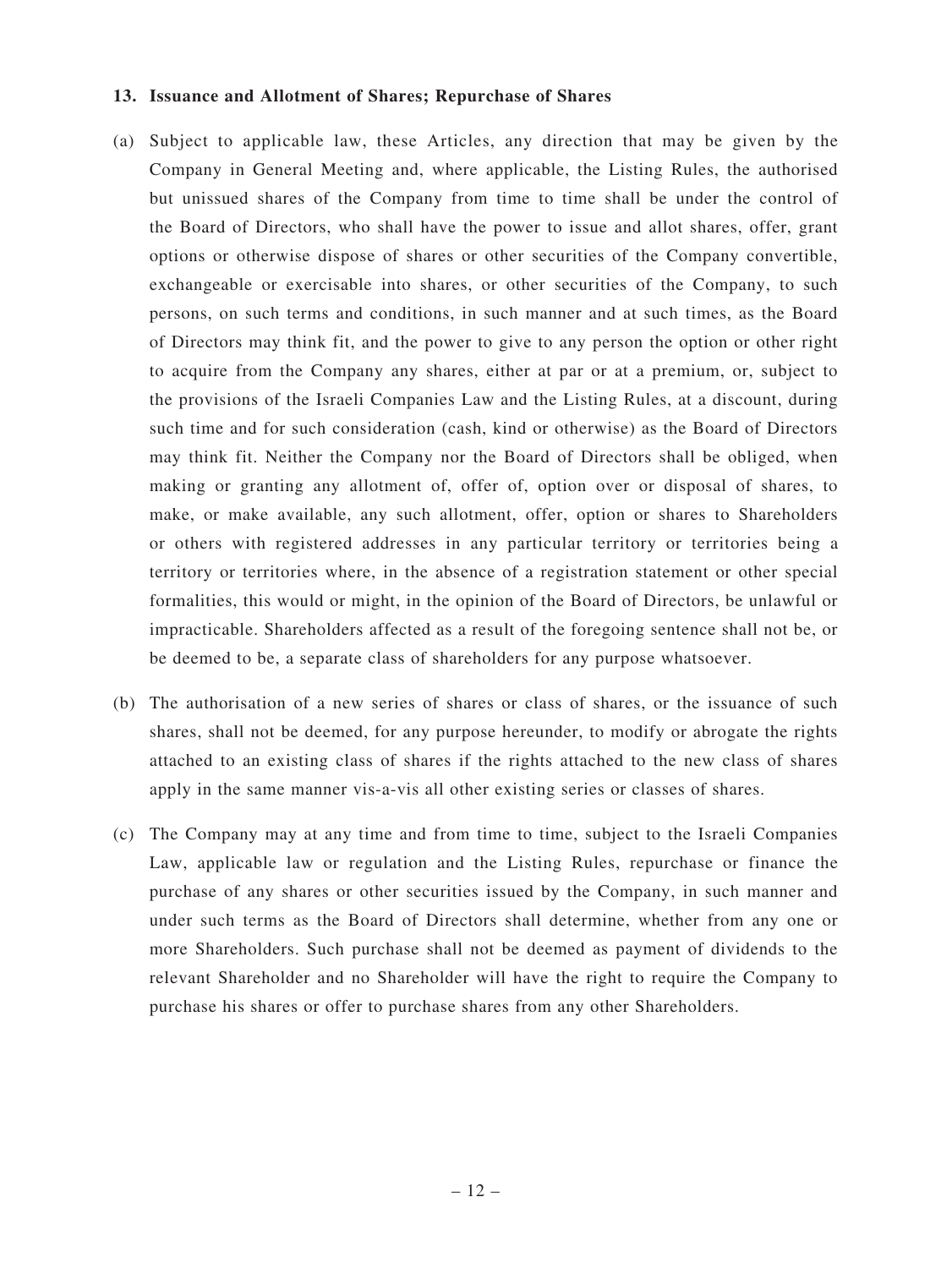### **14. Payment in Instalments; Calls on Shares**

- (a) If pursuant to the terms of issuance of any share, all or any portion of the price thereof shall be payable in instalments, every such instalment shall be paid to the Company on the due date thereof by the then registered holder(s) of the share or the person(s) then entitled thereto.
- (b) The Board of Directors may, from time to time, make such calls as it may think fit upon Shareholders in respect of any sum unpaid in respect of shares held by such Shareholders which is not, by the terms of allotment thereof or otherwise, payable at a fixed time, and each Shareholder shall pay the amount of every call so made upon him (and of each instalment thereof if the same is payable in instalments), to the person(s) and at the time(s) and place(s) designated by the Board of Directors, as any such time(s) may be thereafter extended and/or such person(s) or place(s) changed. Unless otherwise stipulated in the resolution of the Board of Directors (and in the notice hereafter referred to), each payment in response to a call shall be deemed to constitute a pro rata payment on account of all shares in respect of which such call was made.
- (c) Notice of any call shall be given in writing to the Shareholder(s) in question not less than fourteen (14) days prior to the time of payment, specifying the time and place of payment, and designating the person to whom such payment shall be made, provided, however, that before the time for any such payment, the Board of Directors may, by notice in writing to such Shareholder(s), revoke such call in whole or in part, extend such time, or alter such person and/or place. In the event of a call payable in instalments, only one notice thereof need be given.
- (d) If, by the terms of allotment of any share or otherwise, any amount is made payable at any fixed time, every such amount shall be payable at such time as if it were a call duly made by the Board of Directors and of which due notice had been given, and all the provisions herein contained with respect to such calls shall apply to each such amount.
- (e) The joint holders of a share shall be jointly and severally liable to pay all calls in respect thereof and all interest payable thereon.
- (f) Any amount unpaid in respect of a call shall bear interest from the date on which it is payable until actual payment thereof, at such rate and at such time(s) as the Board of Directors may prescribe.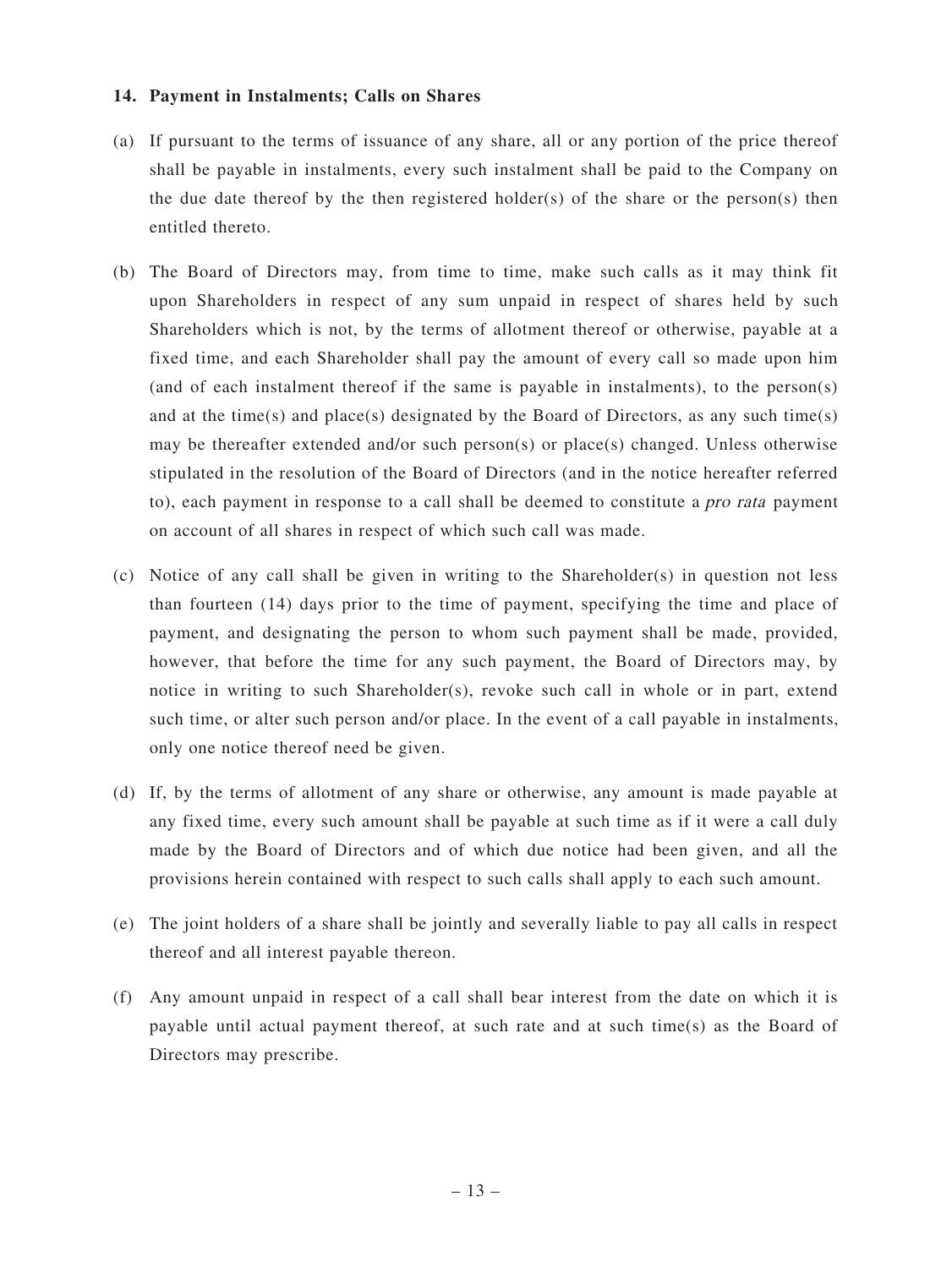- (g) Upon the allotment of shares, the Board of Directors may provide for differences among the allottees of such shares as to the amount of calls and/or the times of payment thereof.
- (h) A Shareholder shall not be entitled (i) to receive a dividend and (ii) to exercise any right as a Shareholder, including but not limited to, the right to attend and vote at a General Meeting of any type and to transfer the shares to another, unless he has paid all the calls payable from time to time and which apply to any of his shares, whether he holds same alone or jointly with another.

### **15. Prepayment**

With the approval of the Board of Directors, any Shareholder may pay to the Company any amount not yet payable in respect of his shares, and the Board of Directors may approve the payment of interest on any such amount until the same would be payable if it had not been paid in advance, at such rate and time(s) as may be approved by the Board of Directors. The Board of Directors may at any time cause the Company to repay all or any part of the money so advanced, without premium or penalty. Nothing in this **Article 15** shall derogate from the right of the Board of Directors to make any call before or after receipt by the Company of any such advance.

#### **16. Forfeiture and Surrender**

- (a) If any Shareholder fails to pay any amount payable in respect of a call, or interest thereon as provided for herein, on or before the day fixed for payment of the same, the Company, by resolution of the Board of Directors, may at any time thereafter, so long as the said amount or interest remains unpaid, forfeit all or any of the shares in respect of which said call had been made. Any expense incurred by the Company in attempting to collect any such amount or interest, including, *inter alia*, attorneys' fees and costs of suit, shall be added to, and shall, for all purposes (including the accrual of interest thereon), constitute a part of the amount payable to the Company in respect of such call.
- (b) Upon the adoption of a resolution of forfeiture, the Board of Directors shall cause notice thereof to be given to such Shareholder, which notice shall state that, in the event of the failure to pay the entire amount so payable within a period stipulated in the notice (which period shall not be less than fourteen (14) days and which may be extended by the Board of Directors), such shares shall be ipso facto forfeited, provided, however, that, prior to the expiration of such period, the Board of Directors may nullify such resolution of forfeiture, but no such nullification shall estop the Board of Directors from adopting a further resolution of forfeiture in respect of the non-payment of the same amount.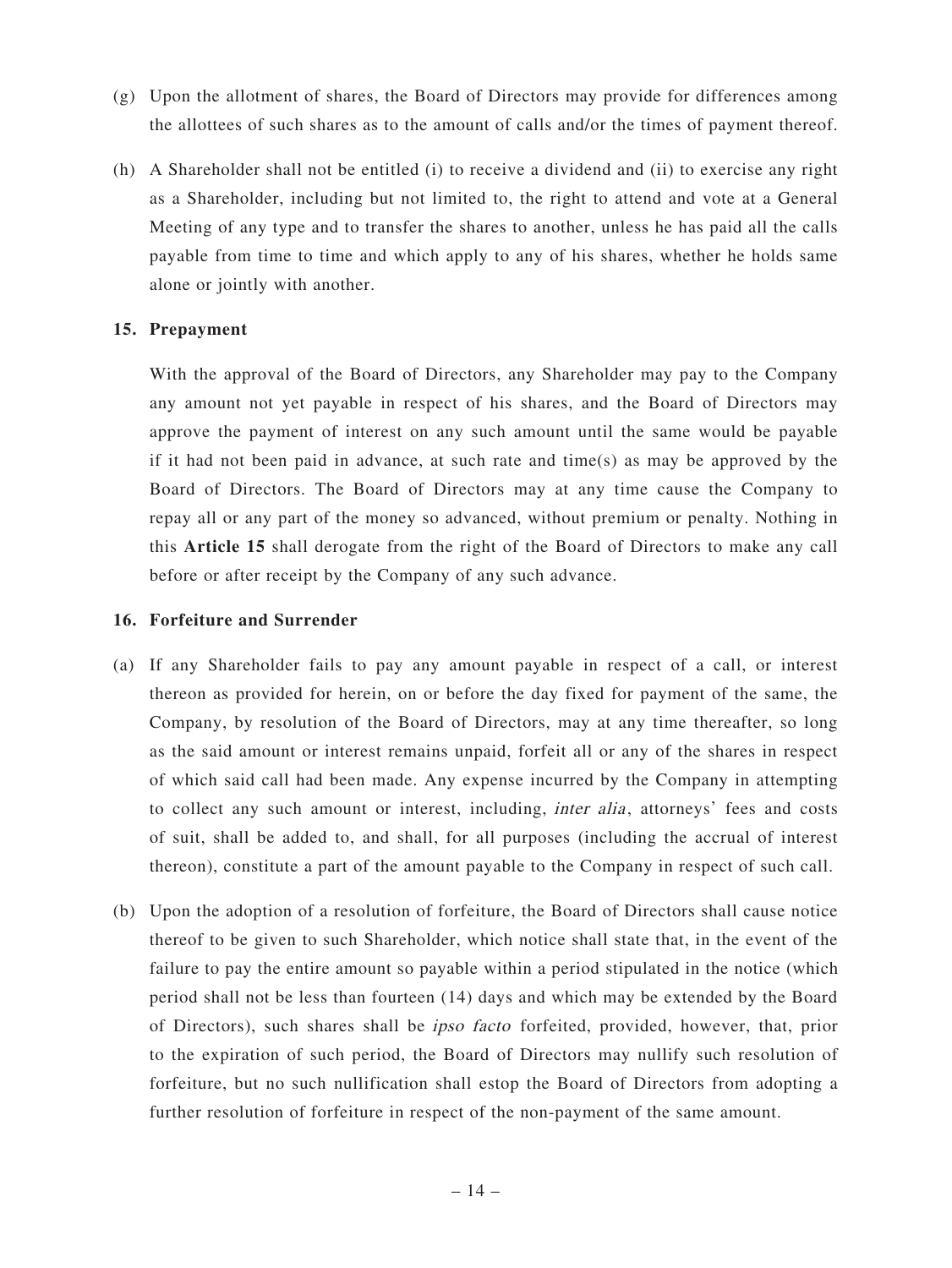- (c) Without derogating from the provisions of **Articles 55** and **60**, whenever shares are forfeited as herein provided, all dividends theretofore declared in respect thereof and not actually paid shall be deemed to have been forfeited at the same time.
- (d) The Company, by resolution of the Board of Directors, may accept the voluntary surrender of any share.
- (e) Any share forfeited or surrendered as provided herein shall become the property of the Company as a dormant (treasury) share, and the same, subject to the provisions of these Articles, may be sold, re-allotted or otherwise disposed of in accordance with Listing Rules and all applicable laws.
- (f) Any Shareholder whose shares have been forfeited or surrendered shall cease to be a Shareholder in respect of the forfeited or surrendered shares, but shall, notwithstanding, be liable to pay, and shall forthwith pay, to the Company, all calls, interest and expenses owing upon or in respect of such shares at the time of forfeiture or surrender, together with interest thereon from the time of forfeiture or surrender until actual payment, at the rate prescribed in **Article 14(f)** above, and the Board of Directors, in its discretion, may enforce the payment of such moneys, or any part thereof, but shall not be under any obligation to do so. In the event of such forfeiture or surrender, the Company, by resolution of the Board of Directors, may accelerate the date(s) of payment of any or all amounts then owing by the Shareholder in question (but not yet due) in respect of all shares owned by such Shareholder, solely or jointly with another.
- (g) The Board of Directors may at any time, before any share so forfeited or surrendered shall have been sold, re-allotted or otherwise disposed of, nullify the forfeiture or surrender on such conditions as it thinks fit, but no such nullification shall estop the Board of Directors from re-exercising its powers of forfeiture pursuant to this **Article 16**.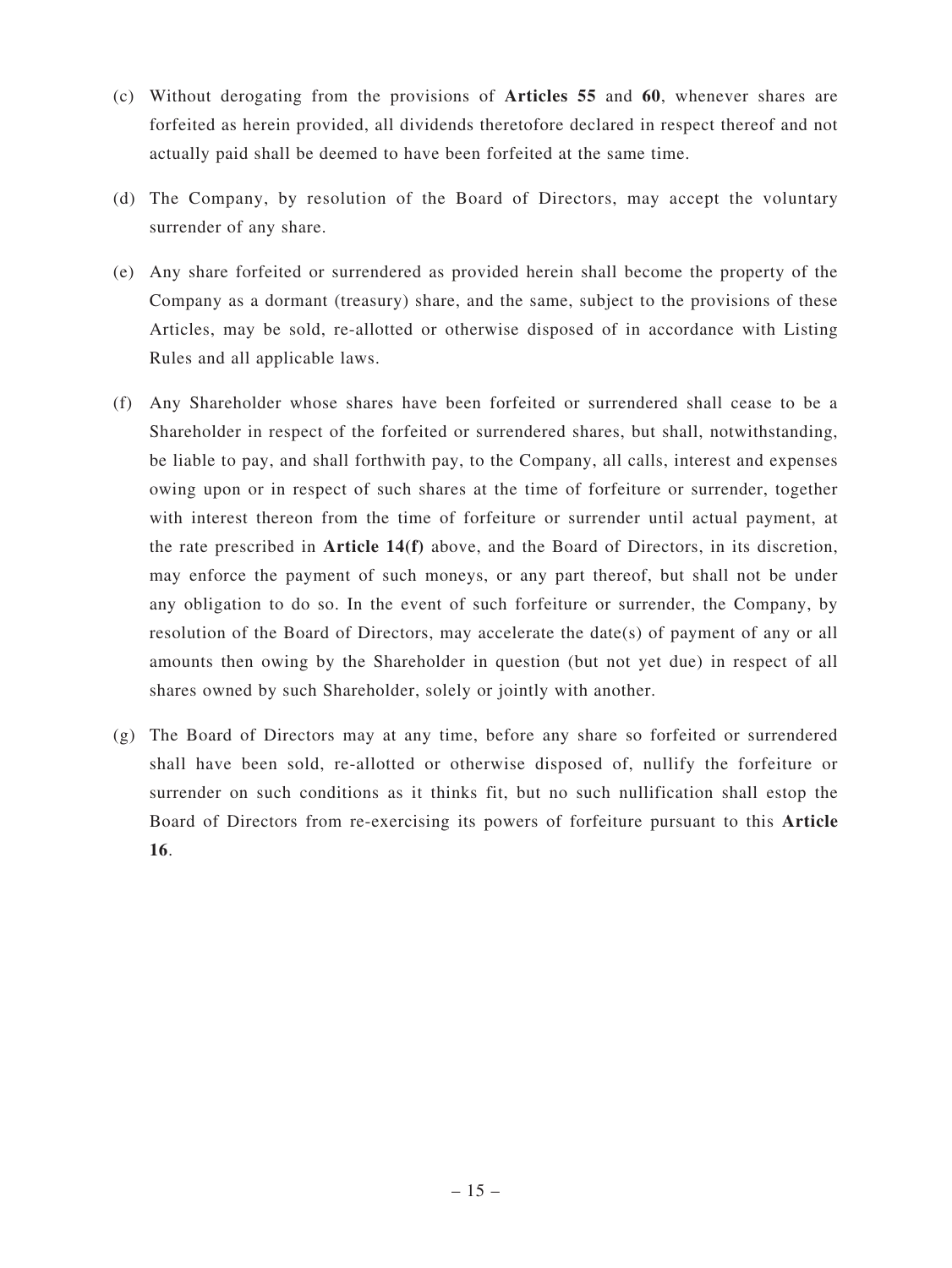### **17. Lien**

- (a) Except to the extent the same may be waived or subordinated in writing, the Company shall have a first and paramount lien upon shares (not being fully paid shares) and dividends from time to time declared in respect of such shares which lien shall be restricted to unpaid calls and instalments or any other amount of debt, liability or engagement which is due upon the specific shares in respect of which such monies are due and unpaid, and to such amounts as the Company may be called upon by law to pay in respect of the shares of the Shareholder or deceased Shareholder. Unless otherwise provided, the registration by the Company of a transfer of shares shall be deemed to be a waiver on the part of the Company of the lien (if any) existing on such shares immediately prior to such transfer.
- (b) The Board of Directors may cause the Company to sell any shares subject to such lien when any such debt, liability or engagement has matured, in such manner as the Board of Directors may think fit, but no such sale shall be made unless such debt, liability or engagement has not been satisfied within fourteen (14) days after written notice of the intention to sell shall have been served on such Shareholder, his executors or administrators.
- (c) The net proceeds of any such sale, after payment of the costs and expenses thereof, shall be applied in or toward satisfaction of the debts, liabilities or engagements of such Shareholder (whether or not the same have matured), or any specific part of the same (as the Company may determine), and the residue (if any) shall be paid to the Shareholder, his executors, administrators, assignees or as he directs.
- (d) An affidavit signed by the Chairman of the Board of Directors that a particular share of the Company was forfeited, waived or sold by the Company by virtue of a lien, shall serve as conclusive evidence of the facts contained therein as against any person claiming a right in the share. The purchaser of a share who relies on such affidavit shall not be obligated to investigate whether the sale, re-allotment or transfer, or the amount of consideration and the manner of application of the proceeds of the sale, were lawfully effected, and after his name has been registered in the Register he shall have a full right of title to the share and such right shall not be adversely affected by a defect or invalidity which occurred in the forfeiture, waiver, sale, re-allotment or transfer of the share.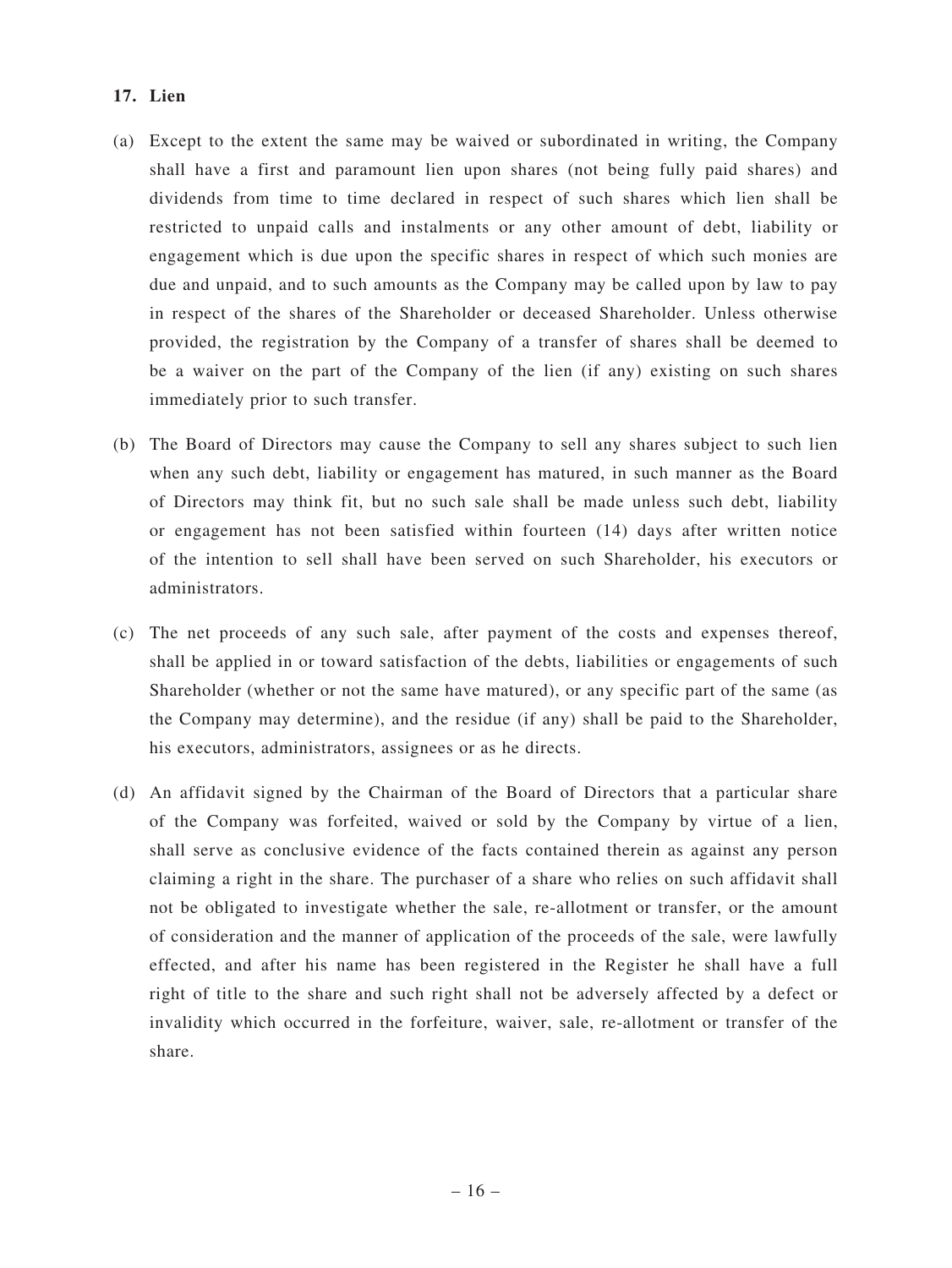### **18. Sale after Forfeiture or Surrender or in Enforcement of Lien**

Upon any sale of shares after forfeiture or surrender or for enforcing a lien, the Board of Directors may appoint some person to execute an instrument of transfer of the shares so sold and cause the purchaser's name to be entered in the Register of Shareholders in respect of such shares, and the purchaser shall not be bound to see to the regularity of the proceedings, or to the application of the proceeds of such sale, and after his name has been entered in the Register of Shareholders in respect of such shares, the validity of the sale shall not be impeached by any person, and the remedy of any person aggrieved by the sale shall be in damages only and against the Company exclusively.

### **19. Authority to pay Underwriters' Fees and Commissions**

Subject to the provisions of the Israeli Companies Law and the Listing Rules, the Company is entitled to pay commissions or fees (including underwriting fees) to any person, in consideration for underwriting services, or the marketing or distribution of securities of the Company, whether reserved or unreserved, as determined by the Board of Directors. Payments, as stated in this **Article 19**, may be paid in cash, Shares or in other securities of the Company, or any combination thereof.

#### **20. Redeemable Shares**

- (a) The Company may, subject to applicable law and the Listing Rules, issue redeemable shares and redeem the same, upon terms and conditions to be set forth in a written agreement between the Company and the holder of such shares or in their terms of issuance.
- (b) Where the Company purchases for redemption a redeemable share, purchases not made through the market or by tender shall be limited to a maximum price as may from time to time be determined by the Company in General Meeting, either generally or with regard to specific purchases. If purchases are by tender, tenders shall be available to all holders alike.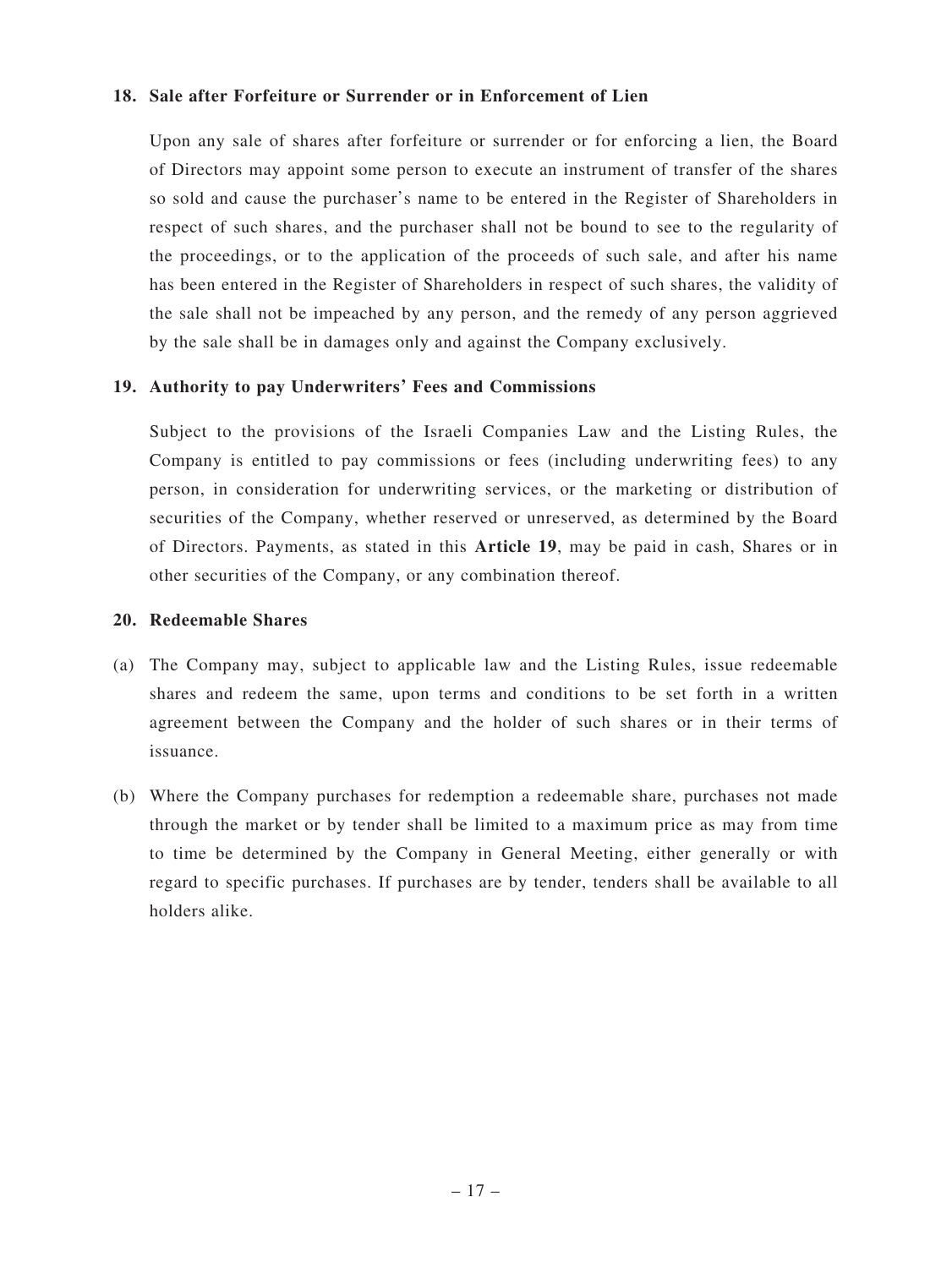#### **21. Issuance of Bonds**

The Board of Directors may decide on the issuance of a series of bonds or debentures or other debt securities within the framework of its authority to take a loan on behalf of the Company and within the limits of the same authority.

### **TRANSFER OF SHARES IN THE SHAREHOLDERS REGISTER**

#### **22. Effectiveness and Registration**

(a) No transfer of Shares shall be registered in the Shareholders Register unless a proper instrument of transfer signed by the transferor and transferee (in the usual or common form or in a form prescribed by the Exchange or in any other form approved by the Board of Directors) has been submitted to the Company or its agent, together with any share certificate(s) and such other evidence of title as the Board of Directors may reasonably require; provided however, that the Board of Directors may approve other methods of recognising the transfer of Shares, taking into account the manner of trading of the Shares. Until the time the transferee has been registered in the Shareholders Register in respect of the shares so transferred, the Company may continue to regard the transferor as the owner thereof. The Board of Directors, may, from time to time, prescribe a fee for the registration of a transfer which shall not exceed the maximum amount permitted by applicable law or the Exchange. Shares of different classes shall not be comprised in the same instrument of transfer. The Company shall accept for registration transfers, an instrument of transfer in the form approved by the Exchange signed by Transferee and Transferor. Furthermore, the transfer of Shares by a Shareholder shall also be recorded if: (i) a court order for the amendment of the Shareholders Register shall be delivered to the Company; or (ii) it shall be proved to the Company that lawful conditions apply with respect to the transfer of a right in the Shares registered in the Shareholders Register. The instrument of transfer of any Shares shall be signed by or on behalf of both the transferor and the transferee, provided always that an instrument of transfer in respect of which the transferor or the transferee is clearing house or its nominee may be signed by hand or by machine imprinted signature or by such other manner of execution as the Board of Directors may approve from time to time.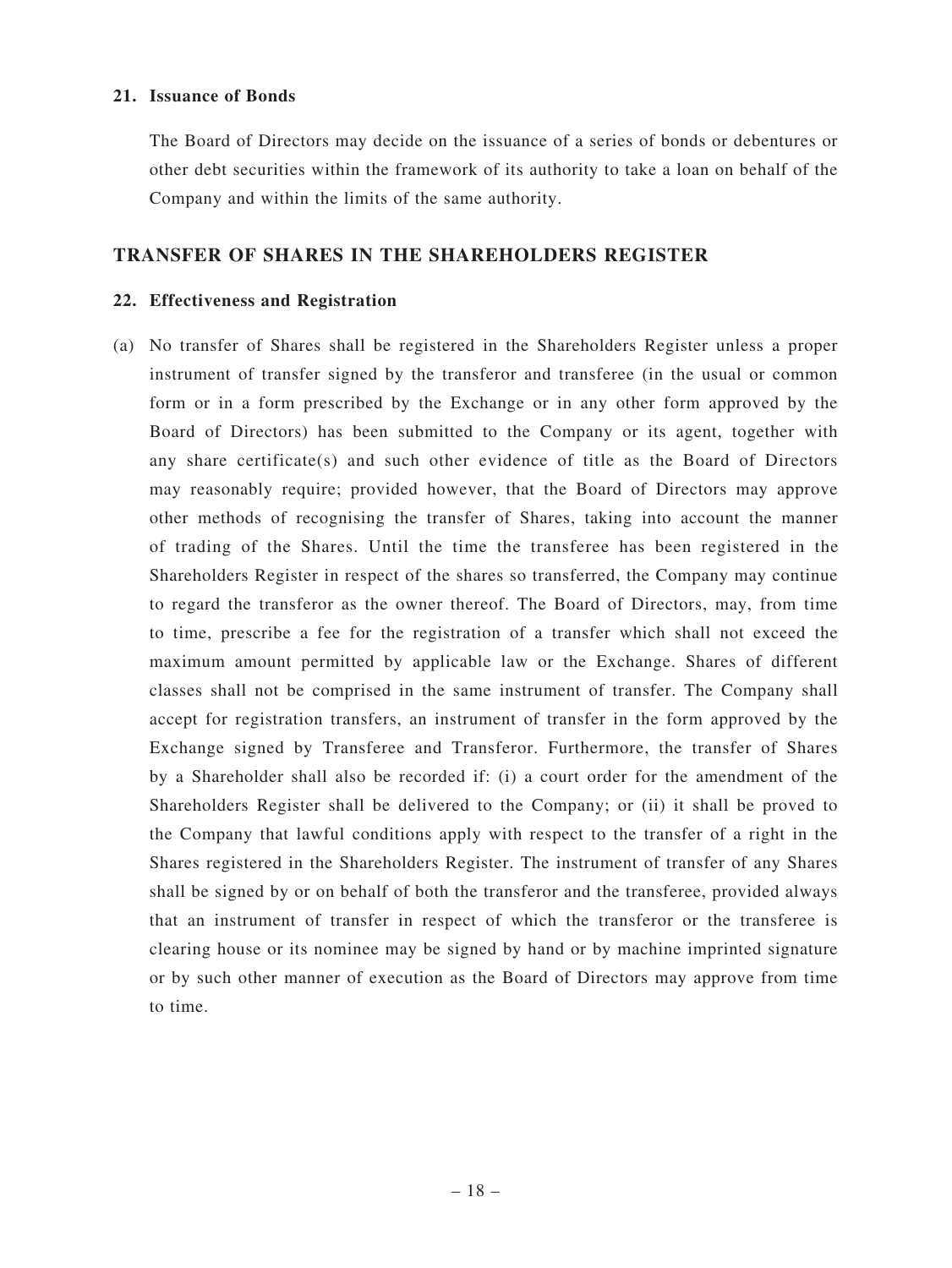- (b) The effectiveness of a transfer of fully paid up Shares shall not require the prior approval of the Board of Directors. The transfer of a fraction of a Share shall lack validity.
- (c) Subject to these Articles, there shall be no restriction on the transfer of fully paid up Shares except where required by law (including, for the avoidance of doubt, Section 369 of Part XV of the Securities and Futures Ordinance (Chapter 571 of the Laws of Hong Kong)) or by the Listing Rules but the Board of Directors may in its discretion and without giving any reason therefor decline to register any transfer of shares upon which the Company has a lien and in the case of shares not fully paid up may refuse to register a transfer to a transferee of whom the Board of Directors does not approve and may refuse to register any transfer of Shares from the transferor to the transferee which transfer is in violation of these Articles. The Board of Directors may also, without prejudice to the generality of the foregoing, refuse to register a transfer of any share to more than four (4) joint holders. If the Board of Directors shall decline to register any such transfer of shares, it shall give to both the transferor and the transferee written notice of its refusal to register as required by the Listing Rules. Instruments or deeds of transfer shall remain with the Company, but any transfer instrument or deed which the Board of Directors refused to register shall be returned to the transferor upon demand.
- (d) The Board of Directors may, in its discretion to the extent it deems necessary, close the Shareholders Register for registration of transfers of shares for a period determined by the Board of Directors, and no registrations of transfers of shares shall be made by the Company during any such period during which the Shareholders Register is so closed.

### **TRANSMISSION OF SHARES**

### **23. Descendants' Shares**

(a) In case of a Share registered in the names of two or more holders, the Company may recognise the survivor(s) as the sole owner(s) thereof unless and until the provisions of **Article 23(b)** have been effectively invoked.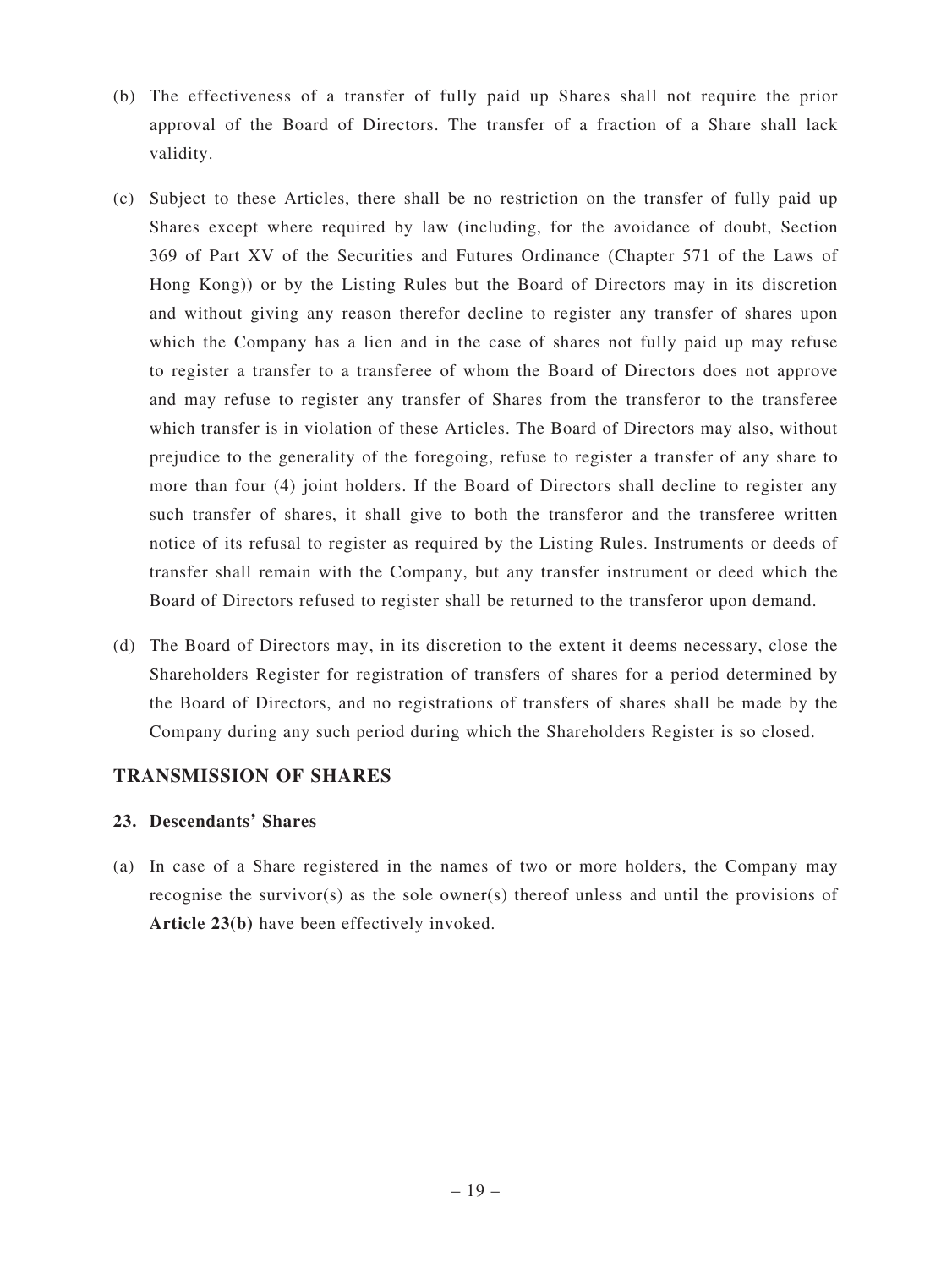(b) Any person becoming entitled to a share in consequence of the death of any person, upon producing evidence of the grant of probate or letters of administration or declaration of succession, or such other evidence as the Board of Directors may reasonably deem sufficient (or to an officer of the Company to be designated by the Chief Executive Officer) that he sustains the character in respect of which he proposes to act under this **Article 23** or of his title, shall be registered as a Shareholder in respect of such share, or may, subject to the provisions as to transfer herein contained, transfer such share.

### **24. Receivers and Liquidators**

- (a) The Company may recognise any receiver, liquidator or similar official appointed to wind-up, dissolve or otherwise liquidate a corporate Shareholder, and a trustee, manager, receiver, liquidator or similar official appointed in bankruptcy or in connection with the reorganisation of, or similar proceeding with respect to a Shareholder or its properties, as being entitled to the shares registered in the name of such Shareholder.
- (b) Such receiver, liquidator or similar official appointed to wind-up, dissolve or otherwise liquidate a corporate Shareholder and such trustee, manager, receiver, liquidator or similar official appointed in bankruptcy or in connection with the reorganisation of, or similar proceedings with respect to a Shareholder or its properties, upon producing such evidence as the Board of Directors (or an officer of the Company to be designated by the Chief Executive Officer) may deem sufficient as to his authority to act in such capacity or under this **Article 24**, shall with the consent of the Board of Directors (which the Board of Directors may grant or refuse in its absolute discretion), be registered as a shareholder in respect of such shares, or may, subject to the regulations as to transfer herein contained, transfer such shares.

### **GENERAL MEETINGS**

### **25. Annual General Meeting**

(a) An Annual General Meeting shall be held once in every calendar year at such time (within a period of not more than fifteen (15) months after the last preceding Annual General Meeting) provided that the interval between the close of a financial year of the Company and the Company's Annual General Meeting shall not exceed six (6) months (or such shorter period as may be prescribed by the Listing Rules).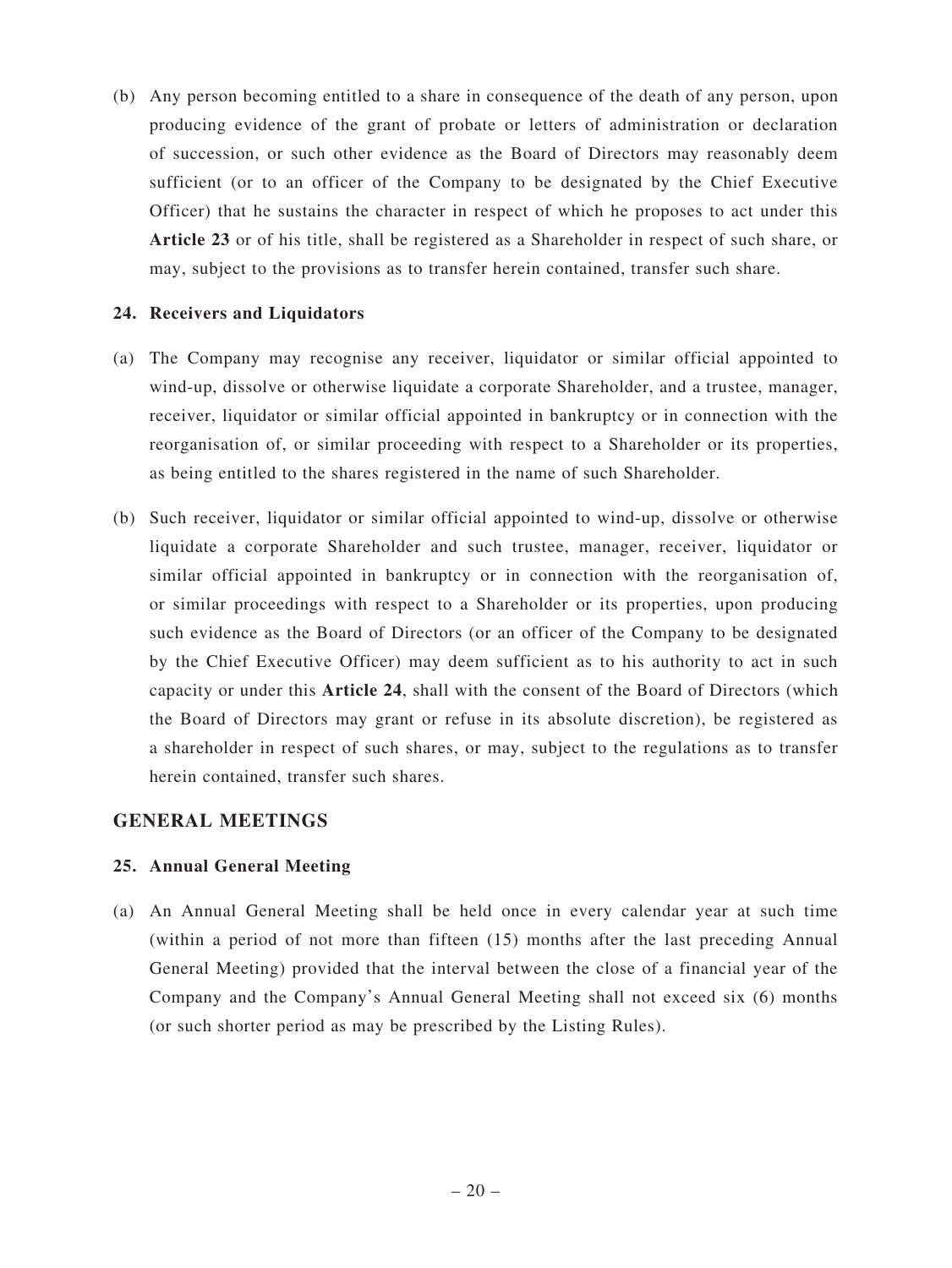(b) An Annual General Meeting shall be held in Hong Kong for as long as the Shares are listed on the Exchange, unless otherwise permitted by applicable law and the Listing Rules. The Annual General Meeting shall deliberate over the matters required by the Israeli Companies Law or other applicable law or the Listing Rules to be deliberated upon at an annual general meeting or such other matters as shall be determined by the Board of Directors. These General Meetings shall be referred to as "**Annual General Meetings**".

#### **26. Extraordinary General Meetings**

- (a) All General Meetings other than Annual General Meetings shall be called "**Extraordinary General Meetings**".
- (b) The Board of Directors may, whenever it thinks fit, convene an Extraordinary General Meeting in Hong Kong or elsewhere, if permitted under applicable law or the Listing Rules, and at such time as may be determined by the Board of Directors, and shall be obligated to do so upon a requisition in writing in accordance with Sections 63(b) (1) or (2) and 63(c) of the Israeli Companies Law.
- (c) For the avoidance of doubt, where the Israeli Companies Law refers to the right of a Shareholder to convene an Extraordinary General Meeting, such provisions will apply to any Public Investor, as if such person were a Shareholder as defined herein, mutatis mutandis.

#### **27. Shareholder Proposal Request**

(a) A Shareholder (including two or more Shareholders that are acting in concert) holding one percent (1%) or more of the outstanding voting rights in the Company (a "**Proposing Shareholder**") may request, subject to Section 66(b) of the Israeli Companies Law and the regulations promulgated thereunder, that the Board of Directors include a proposal on the agenda of a General Meeting to be held in the future, provided that the Proposing Shareholder gives timely notice of such request in writing (a "**Proposal Request**") to the Company and the Proposal Request complies with all the requirements of these Articles and applicable law and the Listing Rules. To be considered timely, a Proposal Request must be delivered, either in person or by certified mail, postage prepaid, and received at the principal executive office of the Company, by the applicable deadline under the Israeli Companies Law as amended from time to time, being as at the date on which these Articles entered into force: no later than seven (7) days from the notice of a General Meeting whose agenda includes items that require a 35 day prior notice, and no later than three (3) days from the notice of any other General Meeting.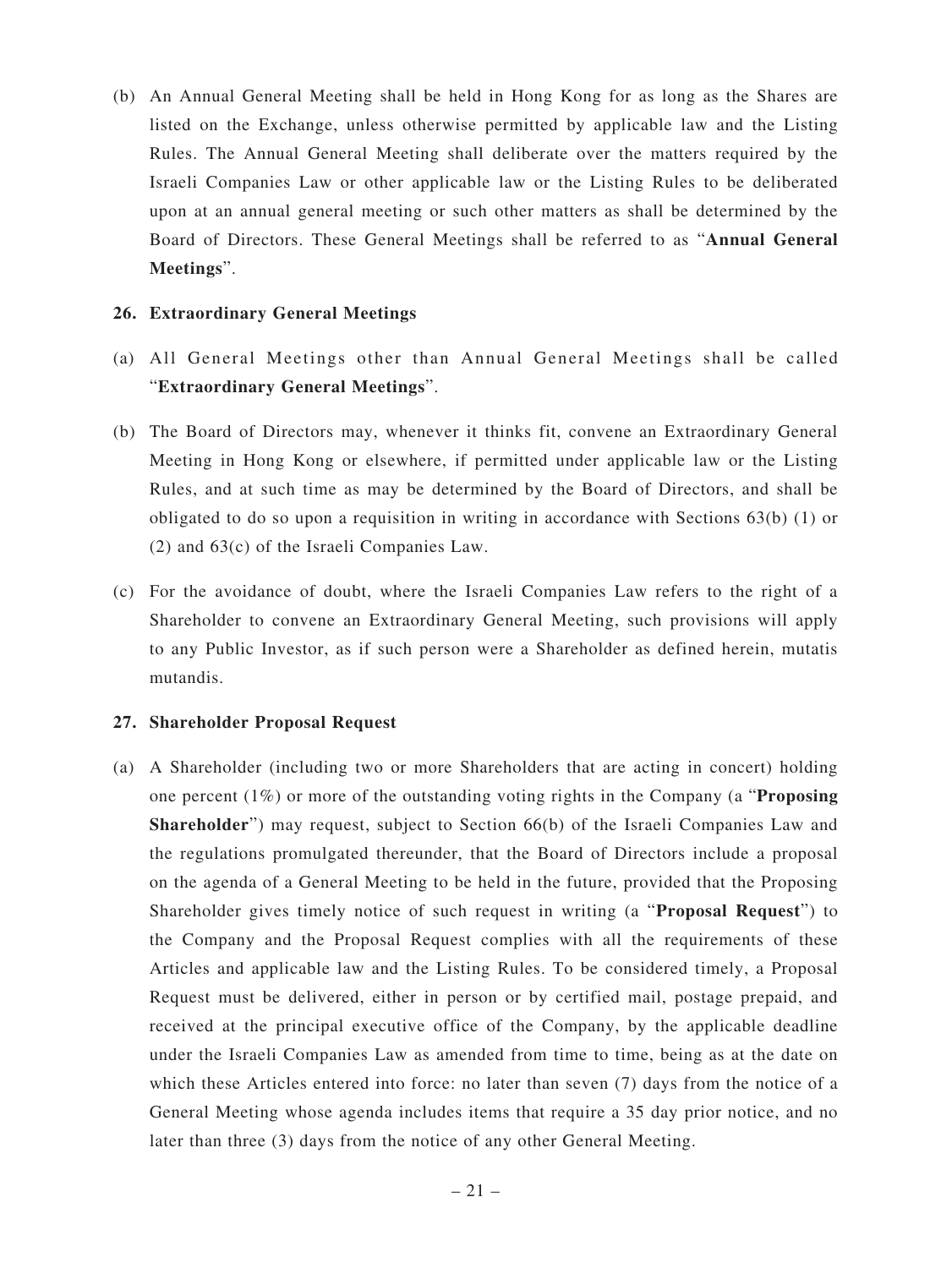- (b) In addition to any information required to be included in accordance with applicable law and the Listing Rules, the Proposal Request must include the following:
	- (i) the name, address, telephone number, fax number and email address of the Proposing Shareholder (or each member of the group constituting the Proposing Shareholder, as the case may be) and, if an entity, the name(s) of the person(s) that controls or manages such entity;
	- (ii) the number of Shares held by the Proposing Shareholder, directly or indirectly (and, if any of such Shares are held indirectly, an explanation of how they are held and by whom), which shall be in such number no less than as is required to qualify as a Proposing Shareholder, accompanied by evidence satisfactory to the Company of the record holding of such Shares by the Proposing Shareholder as of the date of the Proposal Request, and a representation that the Proposing Shareholder intends to appear in person or by proxy at the meeting;
	- (iii) the matter requested to be included on the agenda of a General Meeting, all information related to such matter, the reason that such matter is proposed to be brought before the General Meeting, the complete text of the resolution that the Proposing Shareholder proposes to be voted upon at the General Meeting and, if the Proposing Shareholder wishes to have a position statement in support of the Proposal Request, a copy of such position statement that complies with the requirement of any applicable law (if any);
	- (iv) a description of all arrangements or understandings between the Proposing Shareholder and any other persons (naming such person) in connection with the matter that is requested to be included on the agenda and a declaration signed by the Proposing Shareholder of whether the Proposing Shareholder has a personal interest in the matter and, if so, a description in reasonable detail of such personal interest; and
	- (v) a declaration that all of the information that is required under the Israeli Companies Law and any other applicable law and the Listing Rules to be provided to the Company in connection with such matter, if any, has been provided to the Company.

The Board of Directors, may, in its discretion, to the extent it deems necessary, request that the Proposing Shareholder provide additional information necessary so as to include a matter on the agenda of a General Meeting, as the Board of Directors may reasonably require.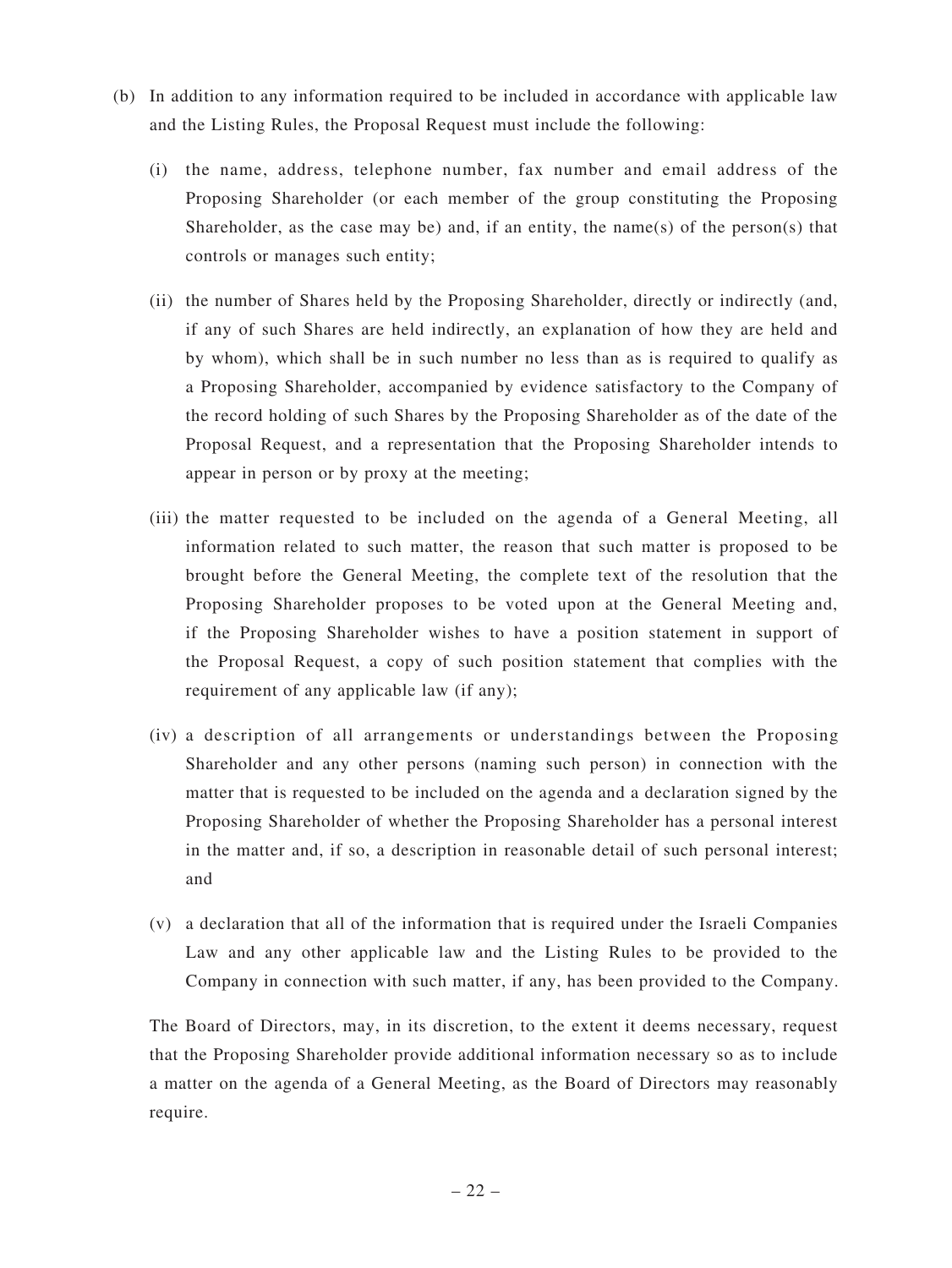- (c) The Company shall be entitled to publish information provided by a Proposing Shareholder pursuant to this **Article 27**, and the Proposing Shareholder shall be responsible for the accuracy and completeness thereof.
- (d) The information required pursuant to this Article shall be updated as of (i) the record date of the General Meeting, (ii) five business days before the General Meeting, and (iii) as of the General Meeting, and any adjournment or postponement thereof.
- (e) The provisions of this **Article 27** will apply to any Public Investor as if such person were a Shareholder as defined herein, mutatis mutandis.

### **28. Notice of General Meetings**

- (a) Subject to the provisions of the Israeli Companies Law and the Listing Rules, the Company shall publish notice of a General Meeting at least twenty one (21) days prior to a General Meeting, and if the agenda of the meeting includes the following matters:
	- (i) appointment and dismissal of directors;
	- (ii) approval of extraordinary transactions for which the Company requires approval of the General Meeting (such as acts of company officers which raise concerns of concerns of fiduciary duty;
	- (iii) approval of a merger;
	- (iv) authorising the chairman of the board or his/her relative to act as CEO or to exercise the powers of the CEO, and authorising the CEO or his/her relative to act as chairman of the board or to exercise the chairman's powers;
	- (v) any other matter for which these Articles determine the Shareholders may vote by voting deed;
	- (vi) approval of the Company's executive remuneration policy;
	- (vii) any settlement or other arrangement between the Company and its shareholders or creditors;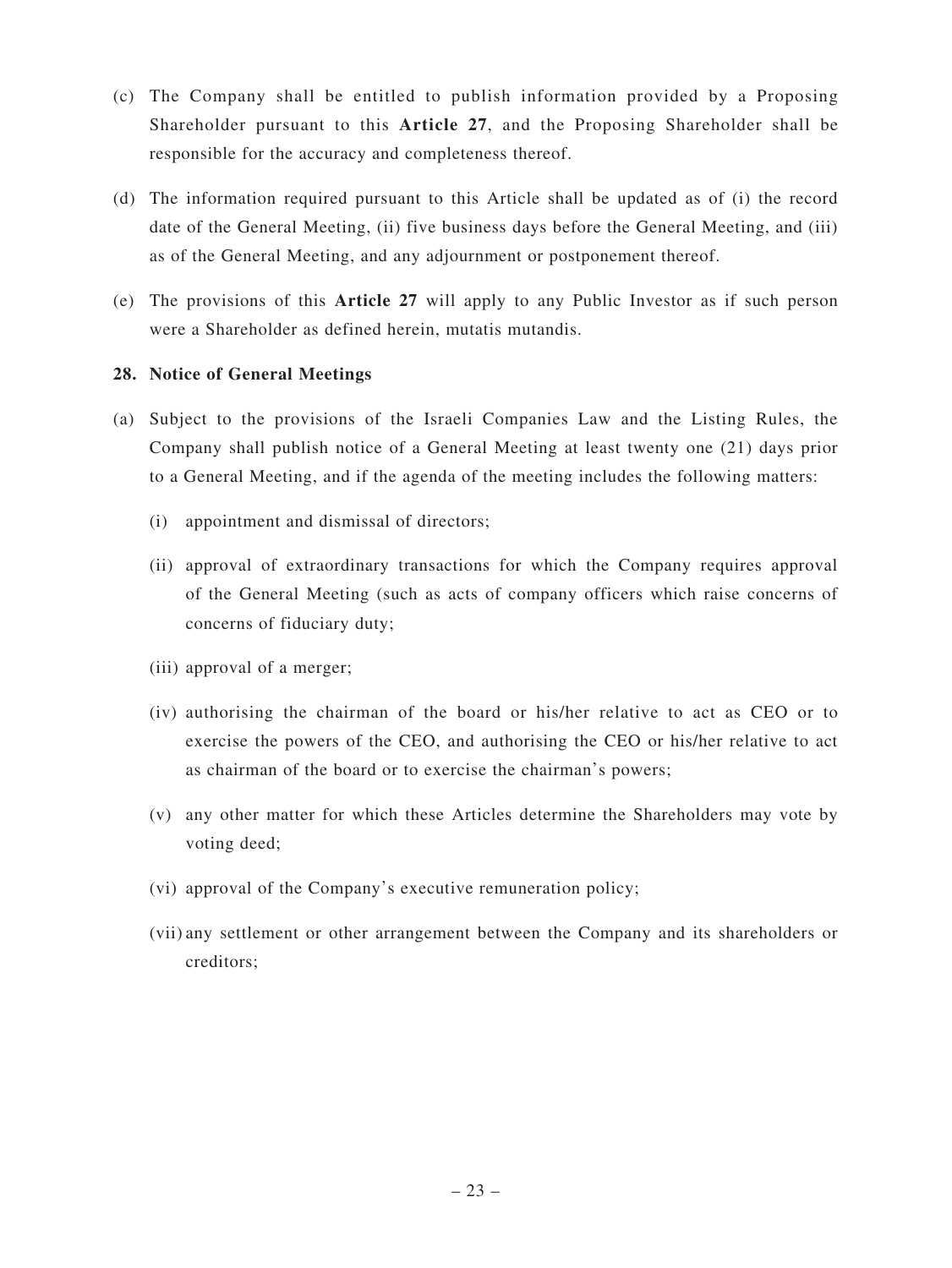- (viii) approval of terms of engagement with a public company officer (other than a director) which are not in accordance with the remuneration policy, and approval of CEO remuneration (even in accordance with the remuneration policy;
- (ix) any transaction outside the ordinary course of business, with a controlling shareholder or any entity related thereto, or the renewal or such transaction after three (3) years;
- (x) terms of engagement with a director, whether in his/her capacity as director or in another capacity, in accordance with the remuneration policy; and
- (xi) any other matter as required by applicable law,

then notice must be provided at least thirty five (35) days prior to the meeting. The notice of a General Meeting shall set forth the place where the meeting will take place, day and hour of the meeting, the agenda of the meeting and shall contain such other information as required by the Israeli Companies Law, any other applicable law and the Listing Rules. Any notice of a meeting called to consider special business shall be accompanied by a statement regarding the effect of any proposed resolutions in respect of such businesses.

- (b) The Company shall not be required to deliver personal notices of a General Meeting or of any adjournment thereof to any Shareholder, unless otherwise required under applicable law or the Listing Rules. In addition, for as long as the Shares are listed on the Exchange, at least twenty-one (21) days' notice of any Annual General Meeting and at least fourteen (14) days' notice of any Extraordinary General Meeting shall be given in accordance with the requirements of the Listing Rules.
- (c) Subject to the provisions of applicable law, the accidental omission to give notice of a meeting to any Shareholder or the non-receipt of notice by one of the Shareholders shall not invalidate the proceedings at any meeting or any resolutions adopted by such meeting. No Shareholder present, in person or by proxy, at any time during a General Meeting shall be entitled to seek the cancellation or invalidation of any proceedings or resolutions adopted at such General Meeting on account of any defect in the notice of such meeting relating to the time or the place thereof, or any item acted upon at such meeting.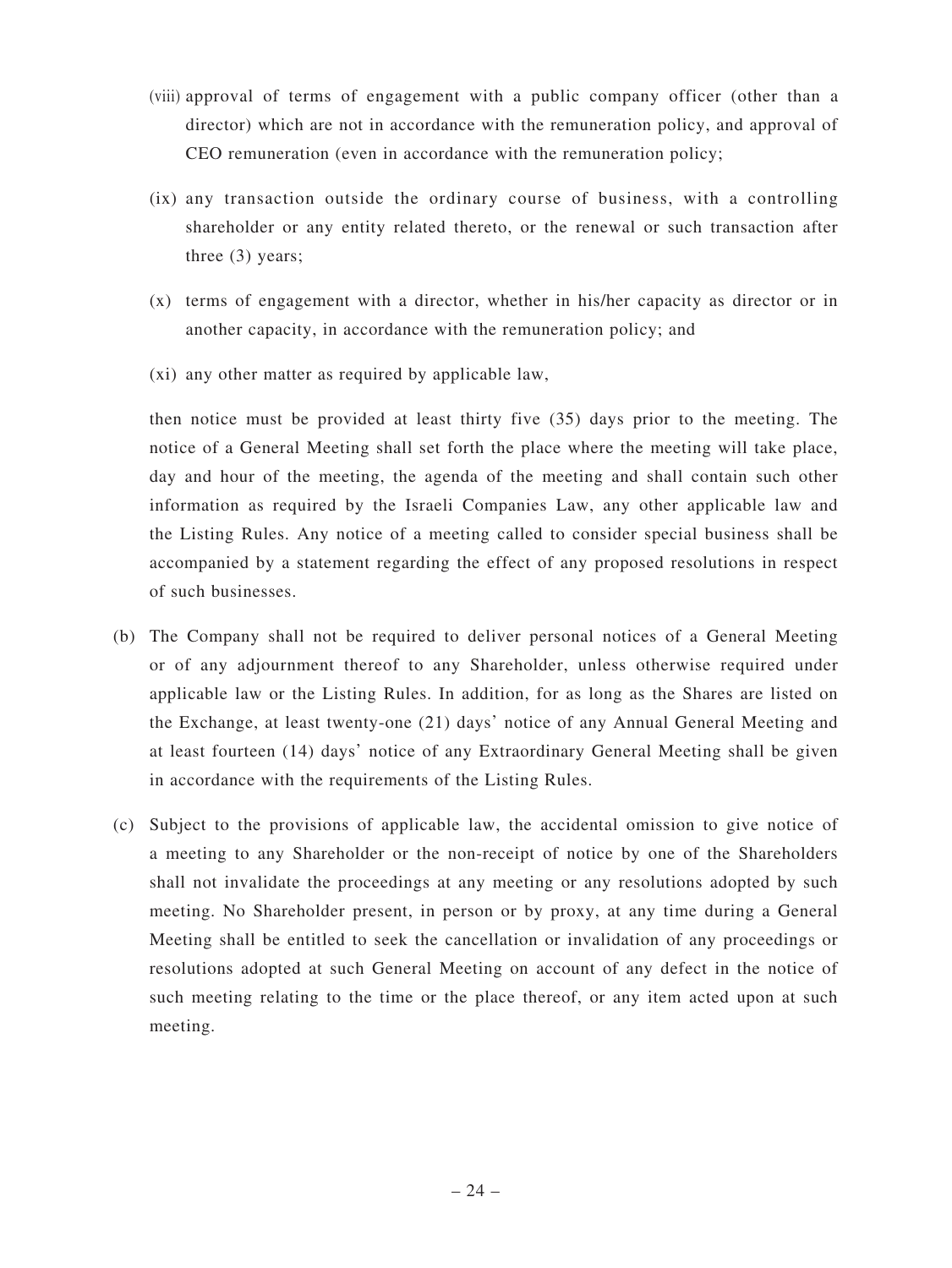### **29. Record Date for General Meetings**

The Shareholders entitled to receive notice of, to participate in and to vote at a General Meeting, or to express consent to or dissent from any corporate action in writing, shall be the Shareholders on the date set in the resolution of the Board of Directors to convene the General Meeting, provided that, such date shall not be earlier than forty (40) days prior to the date of the General Meeting and not later than four (4) days prior to the date of such General Meeting, or different periods as shall be permitted by applicable law and the Listing Rules. A determination of Shareholders of record with respect to a General Meeting shall apply to any adjournment of such meeting; provided, however, that the Board of Directors may fix a new record date for the adjourned meeting.

# **PROCEEDINGS AT GENERAL MEETINGS**

### **30. Quorum**

- (a) No business shall be transacted at a General Meeting, or at any adjournment thereof, unless the requisite quorum is present when the meeting proceeds to business. Two or more Shareholders, present in person or by proxy and holding in the aggregate 25 percent (25%) or more of the Company's issued and paid-up share capital (i.e., representing 25% or more of the voting rights in the Company) shall constitute a quorum at General Meetings. A proxy may be deemed to be two (2) or more Shareholders pursuant to the number of Shareholders represented by the proxy holder.
- (b) If within an hour from the time appointed for the meeting a quorum is not present, the meeting, shall stand adjourned to the same day in the next week, at the same time and place, or to such later date and at such time and place as the Board of Directors may determine. No business shall be transacted at any adjourned meeting except business which might lawfully have been transacted at the meeting as originally called. Should no legal quorum be present at such reconvened meeting within a half hour following the time set for such meeting, the meeting will take place with one or more Shareholders present in person or by proxy, unless the meeting was called pursuant to a requisition by Shareholders in accordance with the Israeli Companies Law, in which case the quorum required is the number of Shareholders (present in person or by proxy) holding the number of shares required for making such requisition to call the meeting.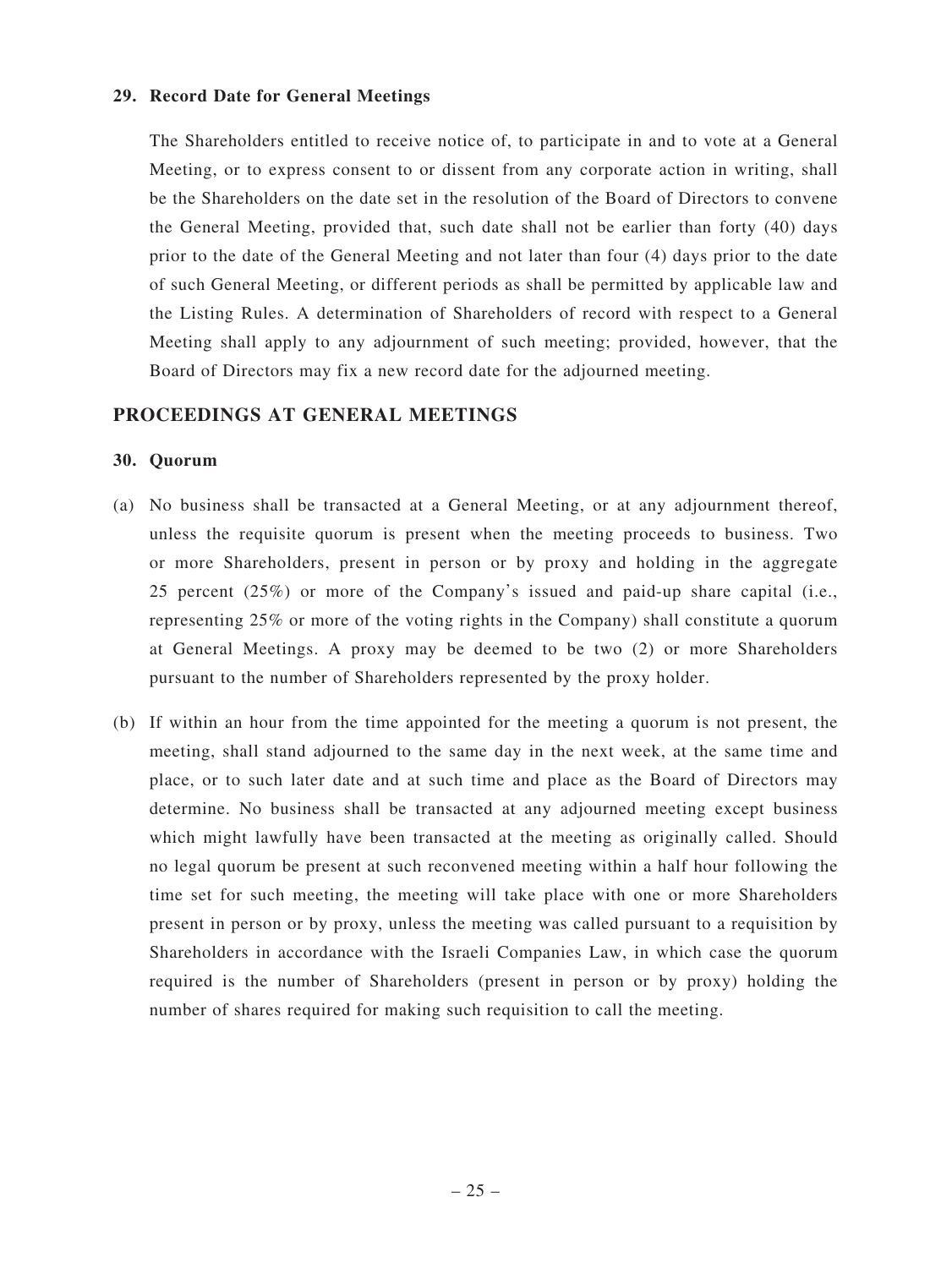### **31. Chair(s) at General Meeting**

The chair(s) of the Board of Directors, if any, or any other Director or Office Holder of the Company, who may be designated for this purpose by the Board of Directors, shall preside as chair at every General Meeting of the Company. If there is no such chair, or if at any meeting such chair is not present within fifteen (15) minutes after the time fixed for holding the meeting or is unwilling to act as chair of the meeting, the Shareholders present shall choose someone of their number to chair such meeting. The chair of the General Meeting (by virtue of such office) shall not be entitled to vote at any General Meeting nor shall he be entitled to a second or casting vote by virtue of being chair of the General Meeting, without derogating, however, from the rights of such chair(s) to vote as a Shareholder or proxy of a Shareholder if, in fact, he is also a Shareholder or such proxy.

### **32. Adoption of Resolutions at General Meetings; Voting Power**

- (a) All resolutions submitted to the Shareholders shall be deemed adopted if approved by a Simple Majority unless required otherwise by these Articles (including in particular **Articles 32(h)** and **32(i)**) or any applicable law or the Listing Rules. In the event of a tie vote, the proposed resolution shall be rejected.
- (b) Subject to the provisions of applicable law, if the approval of the General Meeting to a "merger" (as defined in the Israeli Companies Law) is required by law, the "merger" shall be subject to an approval by a Simple Majority at a General Meeting or at a class meeting, if any, as the case may be (other than as required by Section  $320(c)$  of the Israeli Companies Law).
- (c) Every resolution submitted to a General Meeting shall be decided by a poll (i.e., count of votes). On a poll, votes may be given either personally or by proxy.
- (d) Subject to any provision hereof conferring special rights as to voting, or restricting the right to vote, every Shareholder shall have one (1) vote for each share held by such Shareholder, on every resolution.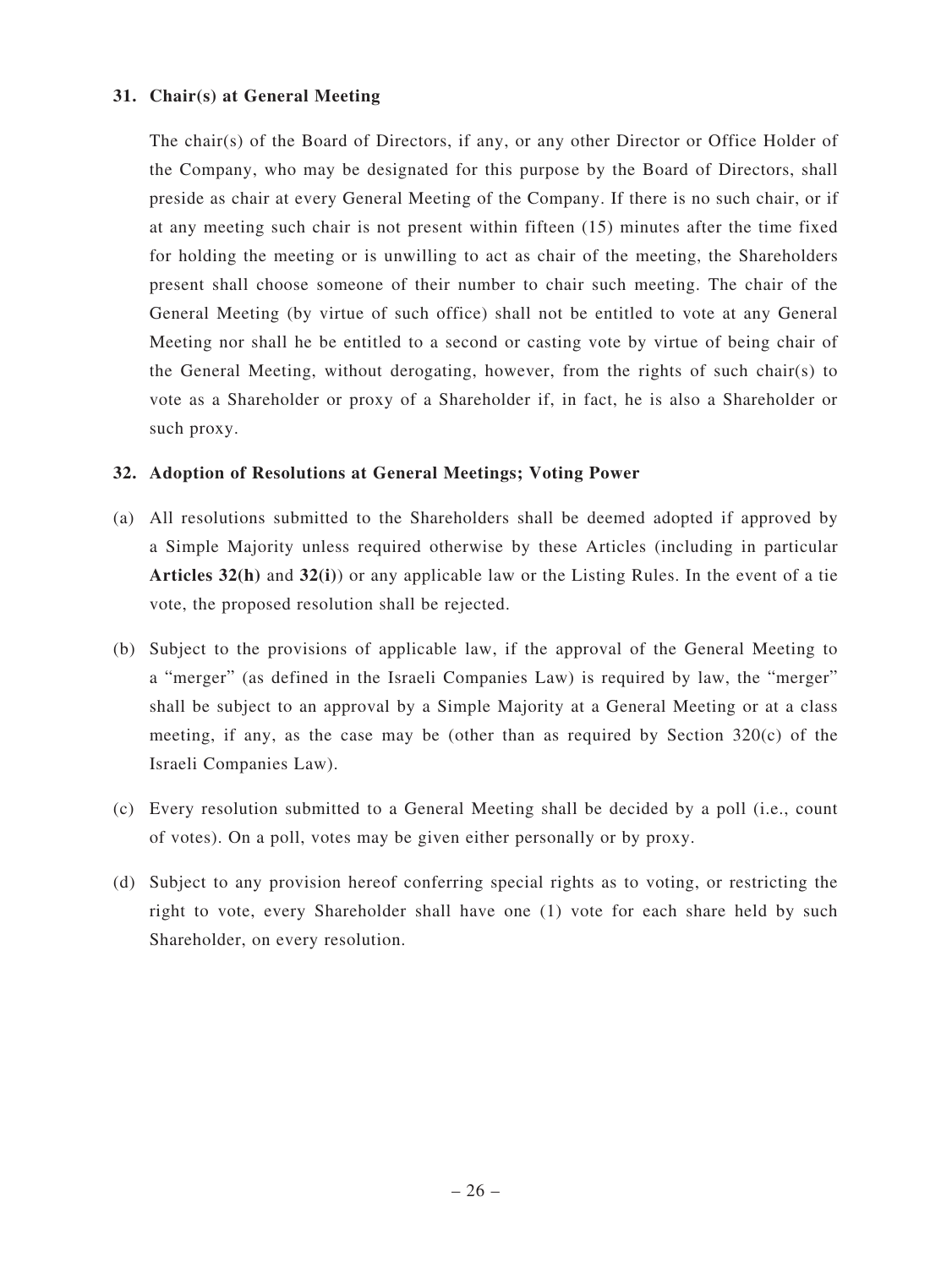- (e) A declaration by the chair of the General Meeting that a resolution has been carried unanimously, or carried by a particular majority, or has been rejected, and an entry to that effect in the minute book of the Company, shall be prima facie evidence of the fact without proof of the number or proportion of the votes recorded in favour of or against such resolution. The result of the poll shall be deemed to be the resolution of the General Meeting. The Company shall only be required to disclose the voting figures on a poll if such disclosure is required by the Israeli Companies Law or the Listing Rules.
- (f) On matters for which the Israeli Companies Law requires that all votes must be cast in conjunction with a declaration of the presence or absence of personal interest and prescribes a particular threshold other than a Simple Majority, the resolution shall be passed if approved in accordance with the requirements of Israeli Companies Law. The need to disclose the presence or absence of personal interest shall be required for resolutions in the shareholders meeting on the following matters:
	- (i) appointment and dismissal of external directors;
	- (ii) approval of the executive remuneration policy;
	- (iii) approval for the CEO to act as chairman of the board of directors, or vice versa;
	- (iv) approval of terms of engagement with a public company officer other than a director which are not in accordance with the remuneration policy;
	- (v) approval of terms of engagement with a director, whether in his/her capacity as director or in another capacity;
	- (vi) approval of terms of engagement with the CEO unless the remuneration committee waives the shareholders' approval in accordance with the Israeli Companies Law;
	- (vii) any transaction: (a) outside the ordinary course of business, (b) not on market conditions, or (c) that may have a substantial effect on the company's profitability, property or obligations ("**Extraordinary Transaction**"), with a controlling shareholder or any entity related thereto or any Extraordinary Transaction with other person in which the controlling shareholder has personal interest in, or the renewal of such transaction after 3 years;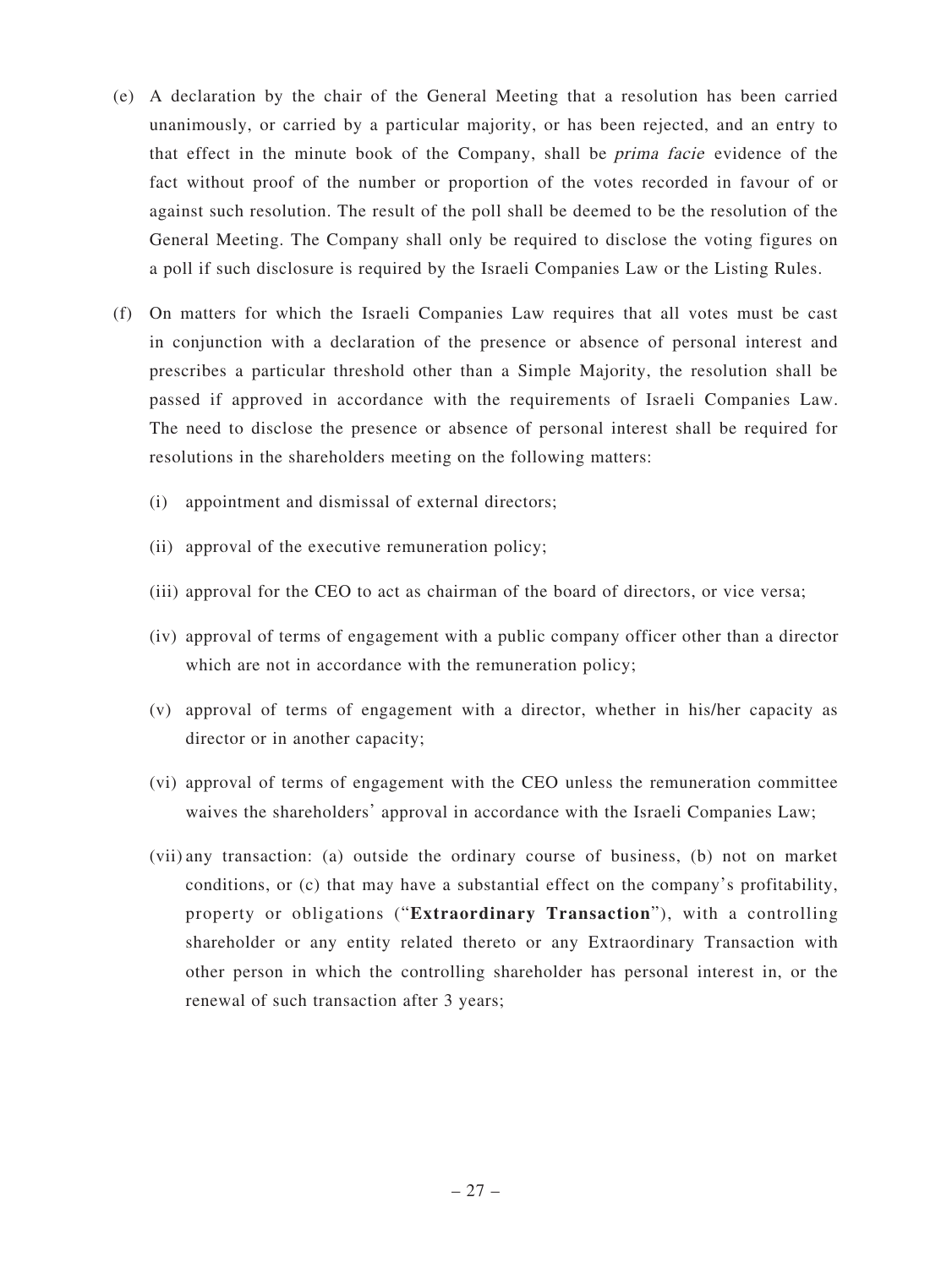- (viii) approval of terms of engagement of the controlling shareholder, or the renewal of such transaction after 3 years;
- (ix) approval of substantive private placement (as defined in the Israel Companies Law), if applicable to the Company;
- (x) amendment to the Articles of a public company, in which the controlling shareholders is also an officer, to include provisions for indemnification exemption or insurance for company officers; and
- (xi) such other matter as may be required under Israeli Law (including any amendment to the above mentioned matters).
- (g) The Company shall state clearly in the relevant announcement, notice of meeting and proxy form if shareholders have to declare to the Company whether they have a personal interest on the matter and votes which are not accompanied by the personal interest declaration will be ignored and will not be counted. For shares held in CCASS, it is the Public Investor, not HKSCCN and CCASS participants (who are not CCASS investor participant), to make personal interest declaration.
- (h) The approval of a Special Resolution shall be required for resolutions on the following matters (including any amendment to the below mentioned matters):
	- (i) any amendments to these Articles;
	- (ii) any variation to the rights attached to any class of shares;
	- (iii) winding up of the Company; and
	- (iv) any other matter which will be required in the future under Israeli Law.
- (i) Without derogating from **Article 32(f)**, in respect of any resolution approving a transaction for which the Listing Rules requires a Shareholder with a material interest in that transaction to abstain from voting, such resolution shall be approved subject to the following conditions:
	- (i) the Company shall appoint its compliance adviser or another independent financial or legal adviser to review the votes counted by the share registrar and they confirm that the resolution would have been successfully passed if the votes cast had excluded the votes of Shareholders that would be required to abstain from voting under the Listing Rules;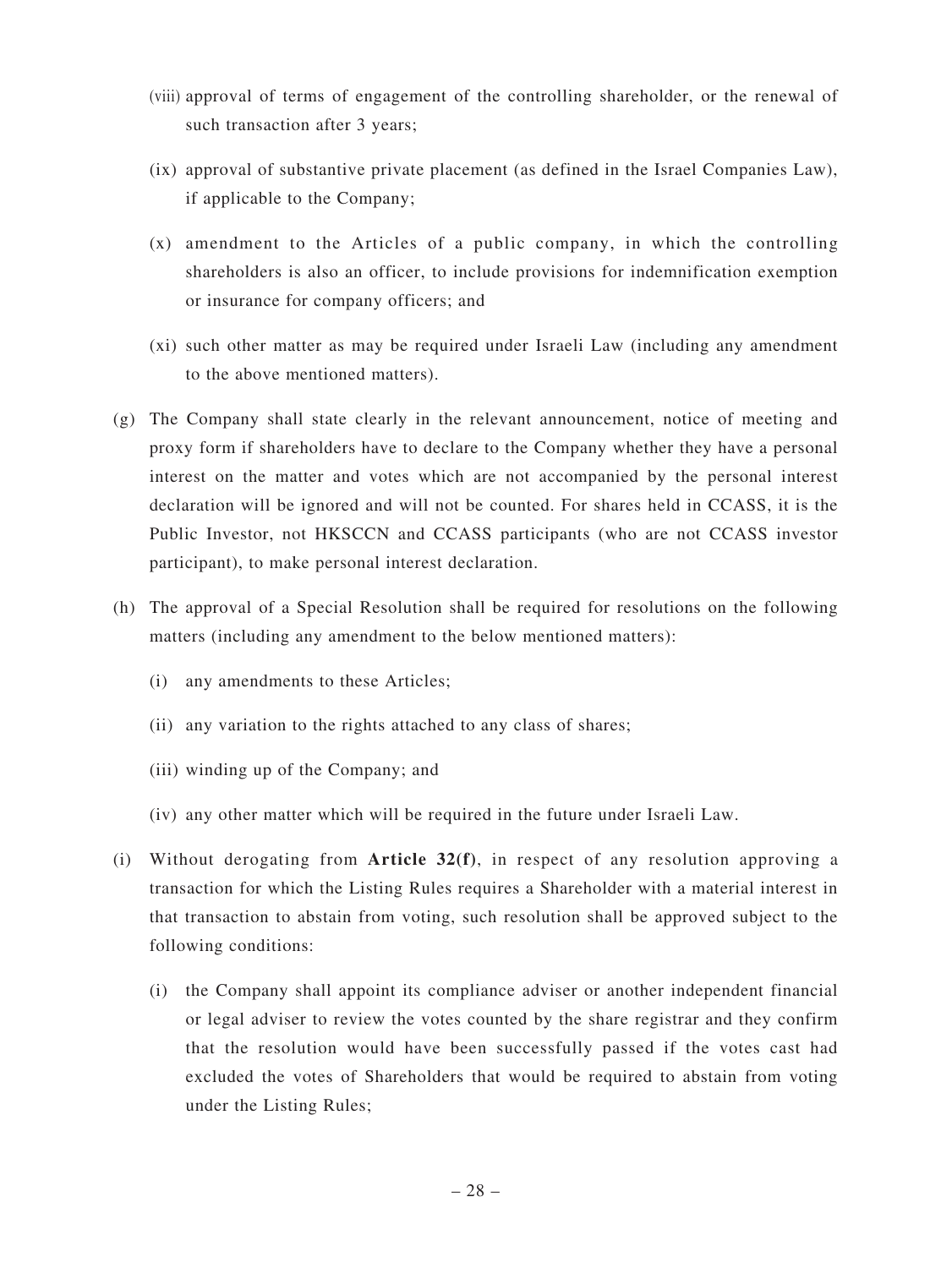- (ii) the transaction agreement will contain a condition precedent that the Company obtains the confirmation described in paragraph (i) above; and
- (iii) the Company will conduct the transaction only if the condition precedent is satisfied.

## **33. Power to Adjourn**

- (a) A General Meeting, the consideration of any matter on its agenda or the resolution on any matter on its agenda, may be postponed or adjourned, from time to time and from place to place: (i) by the chair of a General Meeting at which a quorum is present (and he shall if so directed by the meeting, with the consent of the holders of a majority of the voting power represented in person or by proxy and voting on the question of adjournment), but no business shall be transacted at any such adjourned meeting except business which might lawfully have been transacted at the meeting as originally called, or a matter on its agenda with respect to which no resolution was adopted at the meeting originally called; or (ii) by the Board of Directors (whether prior to or at the General Meeting).
- (b) It shall not be necessary to give any notice of an adjournment, whether pursuant to **Article 30(b)** or **Article 33(a),** unless the meeting is adjourned for thirty (30) days or more, in which event notice thereof shall be given in the manner required for the meeting as originally called.

### **34. Voting Rights**

- (a) No Shareholder shall be entitled to be present and to vote at any General Meeting (or be counted as a part of the quorum thereat), unless all calls then payable by him in respect of his Shares in the Company have been paid.
- (b) Subject to the terms of applicable law and the Listing Rules, the right of a Shareholder to vote at any General Meeting (or be counted as a part of the quorum thereat), shall be subject to regulations and procedures with regard to proof of title to the shares prescribed by the Board of Directors and applicable law.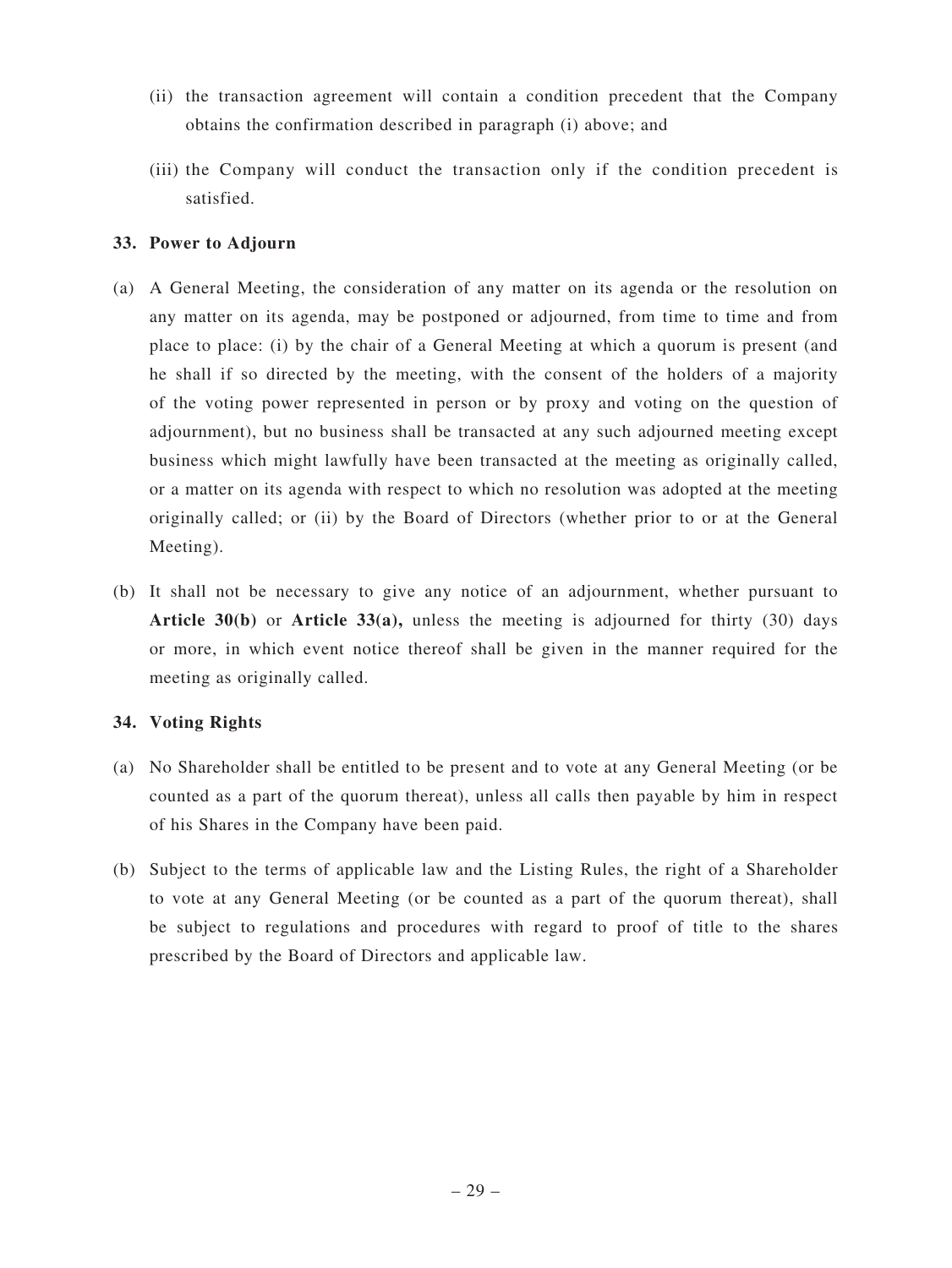- (c) A company or other corporate body being a Shareholder may, by resolution of its directors or any other managing body thereof, authorise any person to be its representative at any meeting of the Company. Any person so authorised shall be entitled to exercise on behalf of such Shareholder all the power which the latter could have exercised if it were an individual Shareholder. Upon the request of the chair of the meeting, written evidence of such authorisation (in form acceptable to the chair of the meeting) shall be delivered to him.
- (d) Any Shareholder entitled to vote may vote either personally or by proxy (who need not be a Shareholder), or, if the Shareholder is a company or other corporate body, by a representative authorised pursuant to **Article 34(c)**. A proxy can be appointed by more than one Shareholder, and he can vote in different ways on behalf of each principal.
- (e) In the case of joint holders of any shares, any one of such persons may vote, but if more than one of such persons is present at a meeting, the person whose name stands first on the Shareholders Register shall alone be entitled to vote.
- (f) Legally incompetent persons shall only be allowed to vote through their legal guardian, and any such guardian may vote as a proxy or in such manner as the court directs.
- (g) Notwithstanding the above, any Shareholder who is a Shareholder due to its capacity as a CCASS participant or as HKSCCN acting for the benefit of one or more Public Investors, must: (1) grant the Public Investors holding shares through them, a power of attorney/proxy letter, appoint them as corporate representative, or otherwise enable them to participate and vote directly in any General Meeting or (2) (a) vote in any General Meeting in accordance with the instructions provided to it by the Public Investors and (b) include the presence or absence of personal interest of the Public Investors when obligated to declare a presence or absence of their own personal interest in voting. In such case, the Public Investors' instructions shall be provided in writing (in physical or electronic format); cannot to be changed; will be clear and non-ambiguous which leaves no discretion to the CCASS participant and/or HKSCCN; and will refer to the resolutions included in the notice of the General Meeting.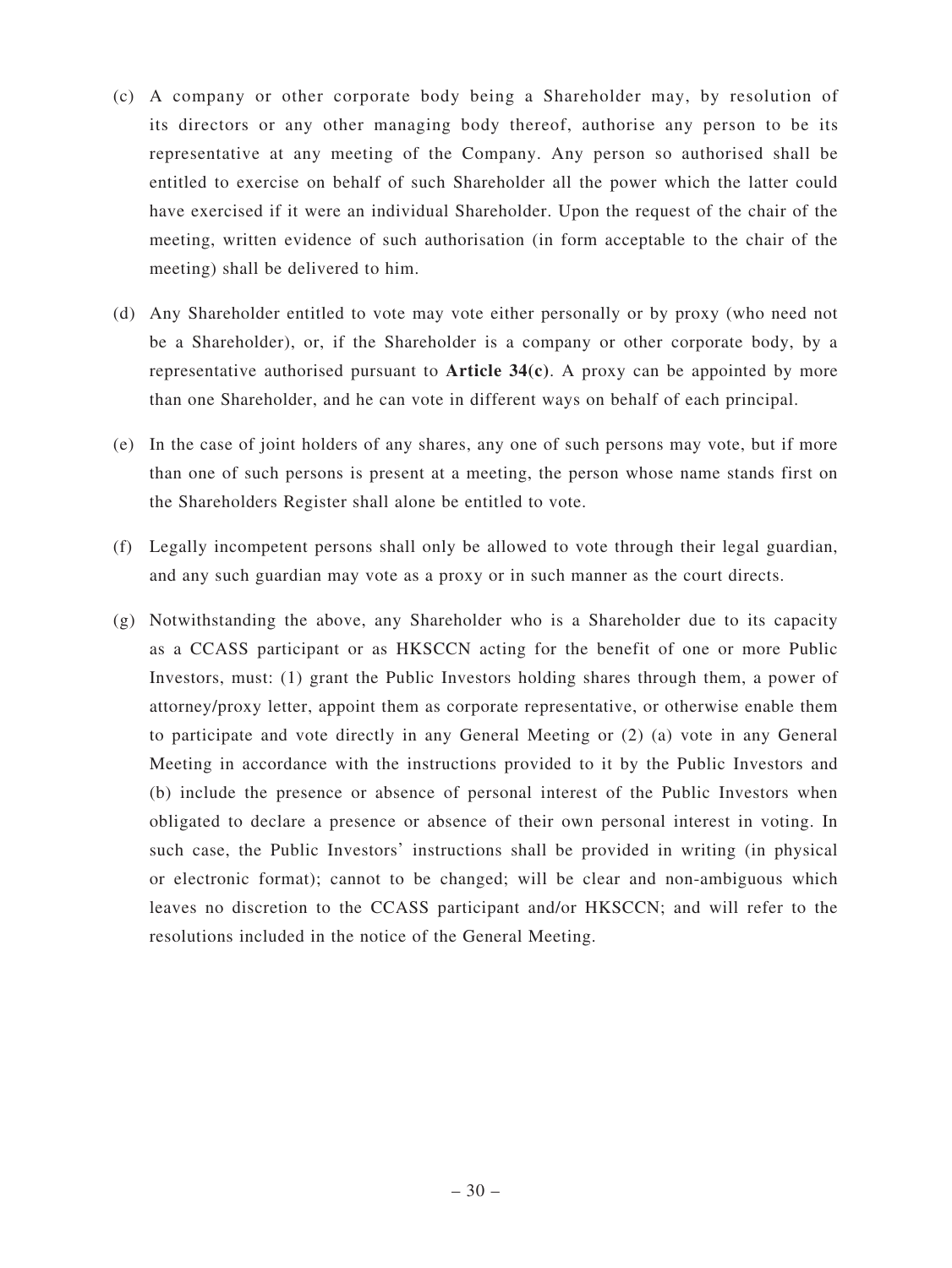### **PROXIES**

#### **35. Instrument of Appointment**

(a) The instrument appointing a proxy shall be in writing and shall be substantially in the following form:

| L                                                        | of                                                                   |                                                                                                                                                                                                                                                                                                           |                                                                                        |  |
|----------------------------------------------------------|----------------------------------------------------------------------|-----------------------------------------------------------------------------------------------------------------------------------------------------------------------------------------------------------------------------------------------------------------------------------------------------------|----------------------------------------------------------------------------------------|--|
| (Name of Proxy)                                          |                                                                      | (Address of Proxy)                                                                                                                                                                                                                                                                                        |                                                                                        |  |
| Being a shareholder of Sisram Medical Ltd hereby appoint |                                                                      |                                                                                                                                                                                                                                                                                                           |                                                                                        |  |
|                                                          | <u> 1989 - Johann Barbara, martin da basar a</u>                     | $\circ$ f and $\circ$ and $\circ$ and $\circ$ and $\circ$ and $\circ$ and $\circ$ and $\circ$ and $\circ$ and $\circ$ and $\circ$ and $\circ$ and $\circ$ and $\circ$ and $\circ$ and $\circ$ and $\circ$ and $\circ$ and $\circ$ and $\circ$ and $\circ$ and $\circ$ and $\circ$ and $\circ$ and $\circ$ |                                                                                        |  |
| (Name of Proxy)                                          |                                                                      |                                                                                                                                                                                                                                                                                                           | (Address of Proxy)                                                                     |  |
|                                                          | as my proxy to vote for me in my name and on my behalf in respect of |                                                                                                                                                                                                                                                                                                           |                                                                                        |  |
|                                                          |                                                                      |                                                                                                                                                                                                                                                                                                           | (number of shares) Ordinary Shares which are held by me, at the General Meeting of the |  |
|                                                          |                                                                      |                                                                                                                                                                                                                                                                                                           |                                                                                        |  |
|                                                          | 20 and at any adjournment(s) thereof.                                |                                                                                                                                                                                                                                                                                                           |                                                                                        |  |
|                                                          | Signed this $\frac{day \text{ of } (x, 20)}{x}$                      |                                                                                                                                                                                                                                                                                                           |                                                                                        |  |
|                                                          |                                                                      |                                                                                                                                                                                                                                                                                                           | (Signature of Appointer)                                                               |  |

or in any usual or common form or in such other form as may be approved by the Board of Directors (provided that this shall not preclude the use of a two-way form) or required by applicable law or the Listing Rules, including an instrument effected through the Internet or any other electronic medium. It shall be duly signed by the appointer or his duly authorised attorney under hand or, if such appointer is a company or other corporate body, under its common seal or stamp or the hand of its duly authorised signatory(ies),  $agent(s)$  or attorney(s). The Board of Directors may require that the Company be provided with written confirmation, to its satisfaction, that the signatory(ies), agent(s) or attorney(s) have the authority to bind the corporate body of the appointing Shareholder. A document appointing a proxy shall be valid for every adjourned meeting of the meeting to which the instrument relates.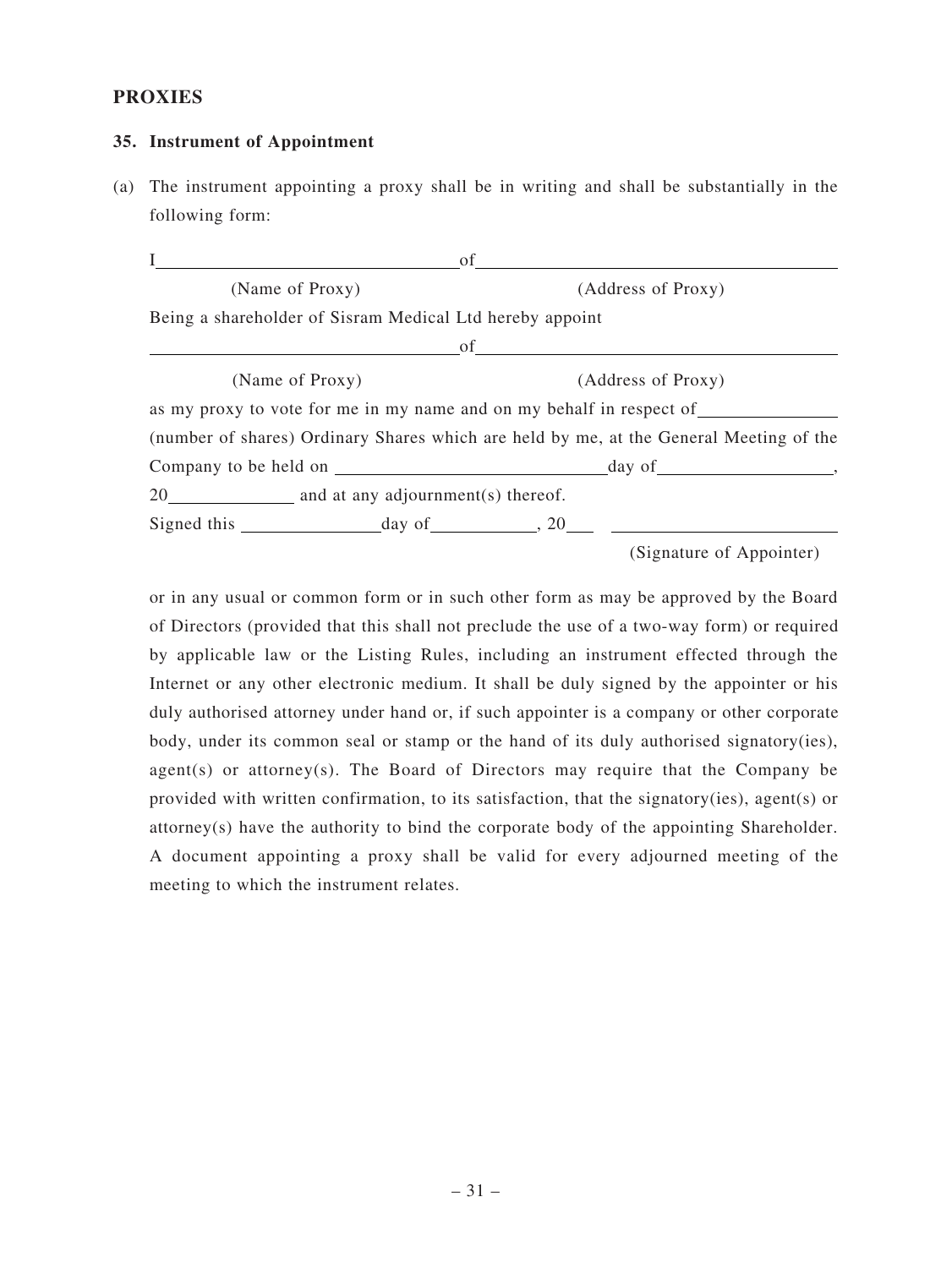- (b) The instrument appointing a proxy (and the power of attorney or other authority, if any, under which such instrument has been signed) shall be delivered to the Company (at its Registered Office, or at its principal place of business or at the offices of its registrar and/or transfer agent or by e-mail to the address of the Company, by e-mail to the address of its registrar and/or transfer agent, or at such place and by such means of communication as the Board of Directors may specify) not less than forty eight (48) hours before the time fixed for the meeting at which the person named in the instrument proposes to vote, unless otherwise specified by the Board of Directors or the chair of the General Meeting or required by applicable law or the Listing Rules. Notwithstanding the above, the chair of the meeting shall have the right to waive the time requirement provided above with respect to all instruments of proxies and to accept any and all instruments of proxy until the beginning of a General Meeting. In the event of electronic voting if such is permitted by the Board of Directors, the Board of Directors shall determine the time-frame for such voting, subject to applicable law and the Listing Rules. Delivery of an instrument appointing a proxy shall not preclude a Shareholder from attending and voting in person at the General Meeting convened and in such event, the instrument appointing a proxy shall be deemed to be revoked.
- (c) Any Shareholder who holds more than one share shall be entitled to appoint a proxy with respect to all or some of its shares or appoint more than one proxy, provided that the instrument appointing a proxy shall include the number and class of shares with respect to which it was issued and only one proxy shall be appointed with respect to any one share.
- (d) Without derogating from **Article 34(g) (1)**, where the shareholder and/or warrantholder is a recognised clearing house (within the meaning of the Securities and Futures Ordinance (Chapter 571 of the Laws of Hong Kong)) or its nominee(s), it may authorise such person or persons as it thinks fit to act as its representative(s) or  $prox(y$  ies) at any shareholders' meeting or any meeting of any class of shareholders and/or warrantholders provided that, if more than one person is so authorised, the authorisation or proxy form must specify the number and class of shares and/or warrants in respect of which each such person is so authorised. The person so authorised will be entitled to exercise the same power on behalf of the recognised clearing house as that clearing house or its nominee(s) could exercise as if it were an individual shareholder and/or warrantholder of the Company.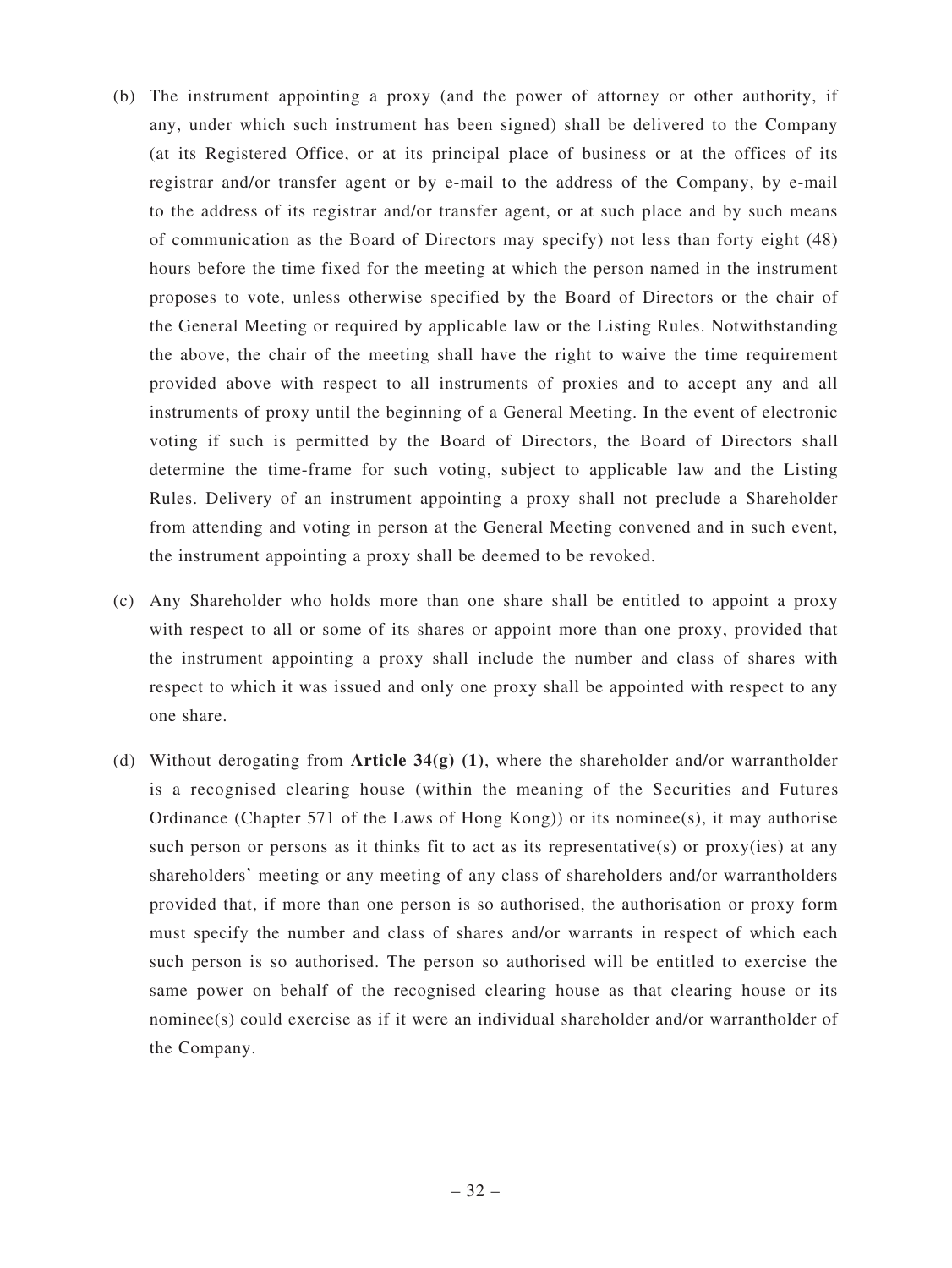### **36. Effect of Death of Appointor or Revocation of Appointment**

A vote cast pursuant to an instrument appointing a proxy shall be valid notwithstanding the previous death, bankruptcy, liquidation or winding-up of the appointing Shareholder (or of his attorney-in-fact, if any, who signed such instrument), or the revocation of the appointment or the transfer of the share in respect of which the vote is cast, provided no written intimation of such death, bankruptcy, liquidation, winding-up, revocation or transfer shall have been received by the Company or by the chair of the meeting before such vote is cast and provided, further, that the appointing Shareholder, if present in person at said meeting, may revoke the appointment by means of a writing, oral notification to the chair of the meeting, or otherwise; all of the above, unless otherwise specified by the Board of Directors or required by applicable law.

### **BOARD OF DIRECTORS**

#### **37. Powers of Board of Directors**

#### **(a) In General**

The Board of Directors is responsible for the stewardship of the Company. The Board of Directors may exercise all powers and may take all actions that are not specifically granted by law or by these Articles to another organ of the Company. Without derogating from the generality of the foregoing, the Board of Directors shall determine the Company's policies, supervise the activities of the chief executive officer(s) of the Company, and take such other actions as are described in these Articles, Section 92 of the Israeli Companies Law or any other applicable law. The authorities conferred on the Board of Directors by this Article 37 shall be subject to the provisions of the Israeli Companies Law, these Articles and any regulation or resolution consistent with the Israeli Companies Law and these Articles adopted from time to time by a General Meeting, provided, however, that no such resolution shall invalidate any prior act done by or pursuant to a decision of the Board of Directors which would have been valid if such regulation or resolution had not been adopted.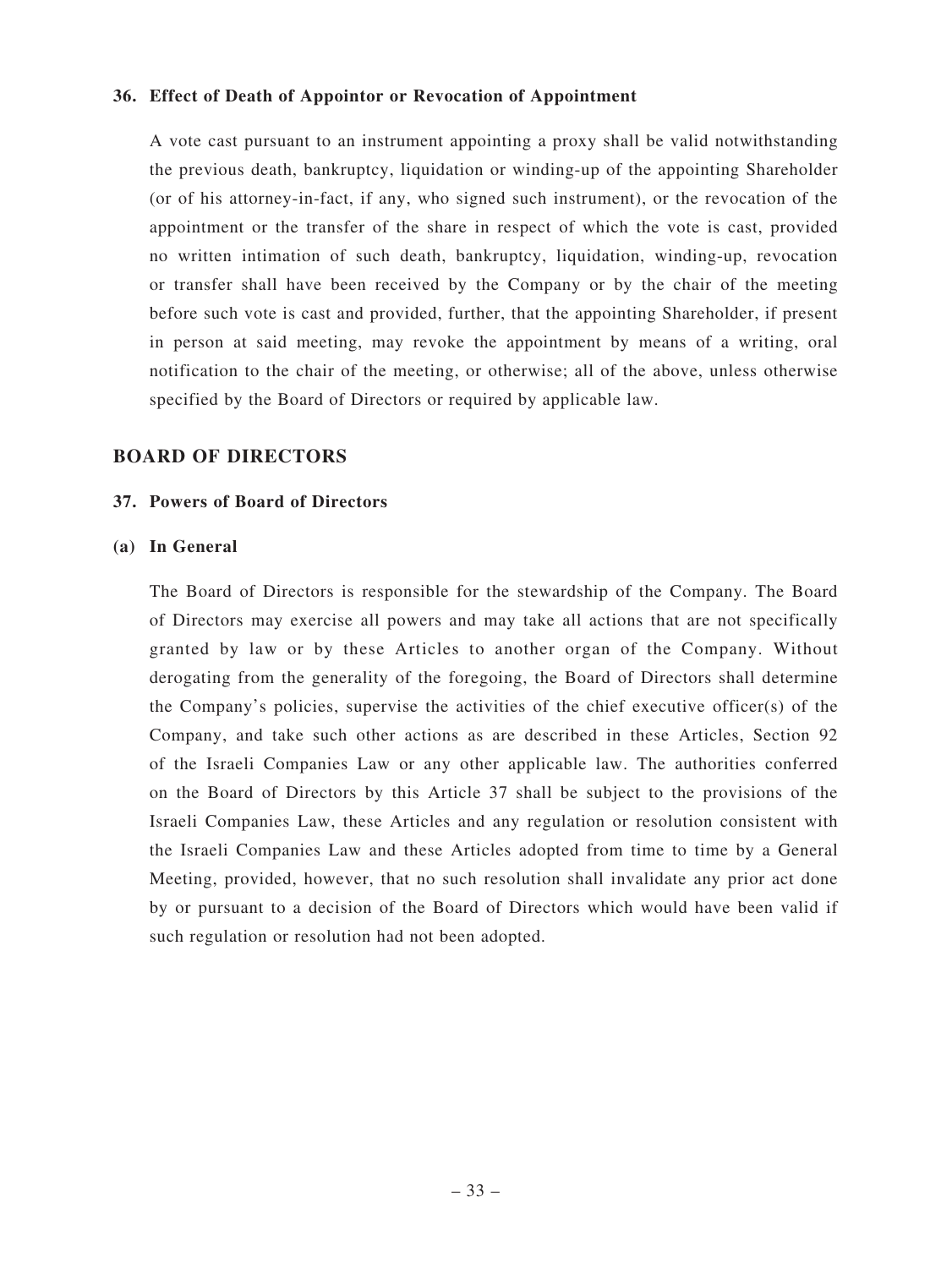#### **(b) Borrowing Power**

The Board of Directors may from time to time, in its discretion, cause the Company to borrow or secure the payment of any sum or sums of money for the purposes of the Company, and may secure or provide for the repayment of such sum or sums in such manner, at such times and upon such terms and conditions in all respects as it thinks fit, and, in particular, by the issuance of bonds, perpetual or redeemable debentures, debenture stock, or any mortgages, charges, liens or other security interests of any kind on the undertaking or the whole or any part of the property of the Company, both present and future, including its uncalled or called but unpaid capital for the time being. The Company may, from time to time, by resolution of the Board of Directors, borrow funds or guarantee and/or provide securities for the payment of any sum by the Company or any third party.

#### **(c) Reserves**

The Board of Directors may, from time to time, set aside any amount(s) out of the profits of the Company as a reserve or reserves for any purpose(s) which the Board of Directors, in its absolute discretion, shall think fit or deem advisable, and may invest any sum so set aside in any manner and from time to time deal with and vary such investments, and dispose of all or any part thereof, and employ any such reserve or any part thereof in the business of the Company without being bound to keep the same separate from other assets of the Company, and may subdivide or redesignate any reserve or cancel the same or apply the funds therein for another purpose, all as the Board of Directors may from time to time think fit or shall deem to be beneficial to the interests of the Company.

#### **38. Exercise of Powers of Directors**

(a) A meeting of the Board of Directors at which a quorum is present (in person, by means of a conference call or any other device or means of communication allowing each Director participating in such meeting to hear all the other Directors participating in such meeting) shall be competent to exercise all the authorities, powers and discretions vested in or exercisable by the Board of Directors. In the case of a resolution passed by way of a telephone call, video conference or any such other means of communication, a copy of the text of the resolution shall be sent, as soon as possible thereafter, to the Directors.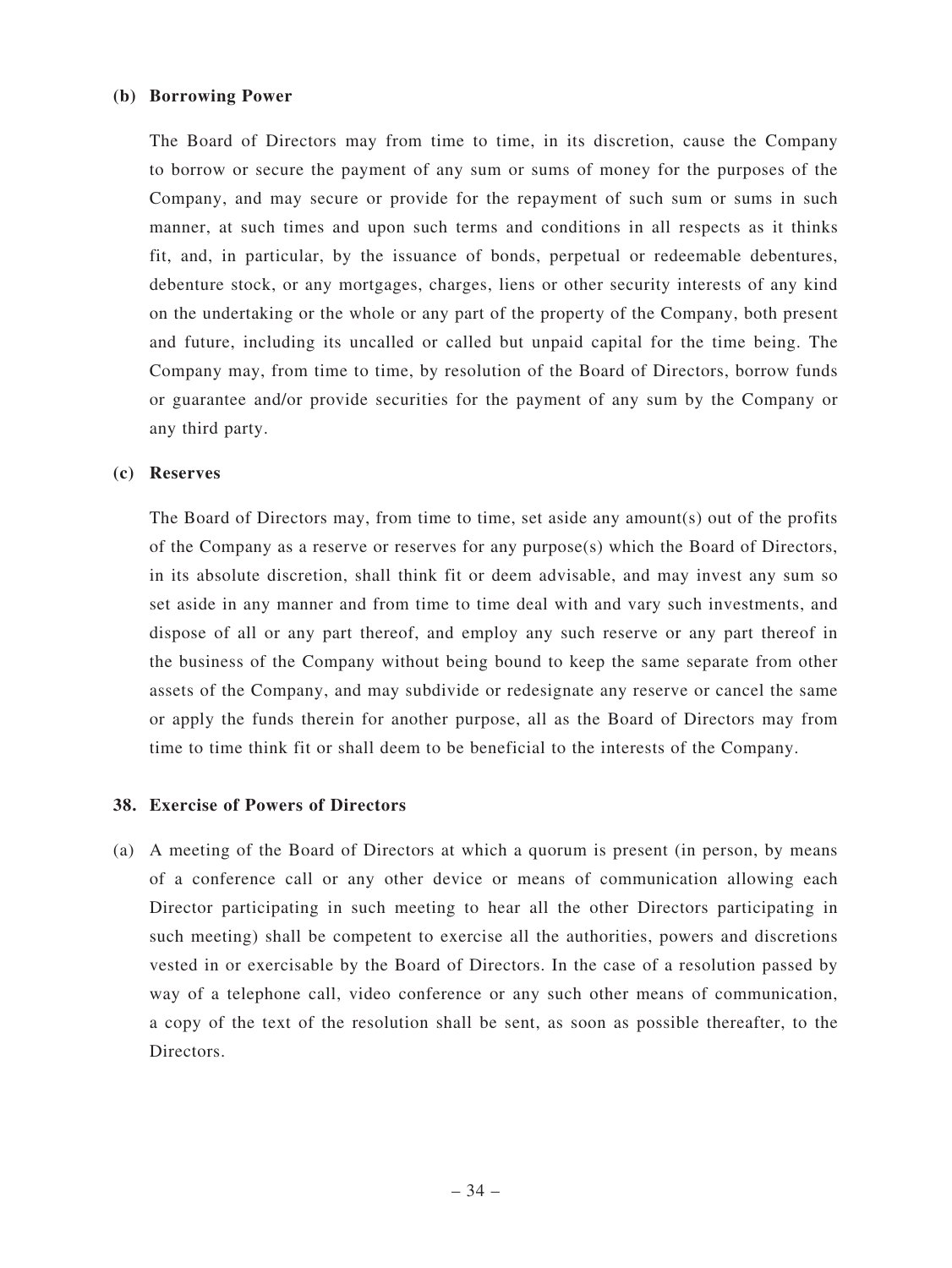- (b) A resolution proposed at any meeting of the Board of Directors shall be deemed adopted if approved by a simple majority of the Directors present when such resolution is put to a vote and voting thereon (excluding abstentions). All Directors shall have the same voting rights whereby each Director shall have one (1) vote. The chair(s) of the Board of Directors will have an additional or casting vote, in the case of a tie.
- (c) A resolution in writing, without convening an actual meeting of the Board of Directors, signed by all Directors then in office (in one or more counterparts) (including, the chair(s) of the Board of Directors) and lawfully entitled to vote thereon (as conclusively determined by the chair of the Audit Committee "Va'adat Bikoret", and in the absence of such determination – by the chair of the Board of Directors) or to which all such Directors have given their consent (by letter, telegram, telex, facsimile, e-mail or otherwise), or their oral consent by telephone (provided that a written summary thereof has been approved and signed by the chair of the Board of Directors), shall be deemed to have been unanimously adopted by a meeting of the Board of Directors duly convened and held. The Board of Directors may adopt resolutions, without convening a meeting of the Board of Directors, in any other manner permitted by the Israeli Companies Law.

#### **39. Delegation of Powers**

(a) The Board of Directors may, subject to the provisions and limitations of the Israeli Companies Law, delegate any or all of its powers to committees, each consisting of one or more persons (all of whose members must be Directors), and it may from time to time revoke such delegation or alter the composition of any such committee. Any committee so formed (in these Articles referred to as a "**Committee of the Board of Directors**"), shall, in the exercise of the powers so delegated, conform to any regulations imposed on it by the Board of Directors. The meetings and proceedings of any such Committee of the Board of Directors shall, mutatis mutandis, be governed by the provisions herein contained for regulating the meetings of the Board of Directors, so far as not superseded by any regulations adopted by the Board of Directors or by provisions of the Israeli Companies Law. The chair of a Committee of the Board of Directors shall not have an additional or casting vote. Unless otherwise expressly provided by the Board of Directors, in delegating powers to a Committee of the Board of Directors, such Committee shall not be empowered to further delegate such powers. A person who is not a Director shall not serve on a Committee of the Board of Directors to which the Board of Directors has delegated authorities. Persons who are not members of the Board of Directors may serve on a Committee of the Board of Directors whose function is merely to advise or submit recommendations to the Board of Directors.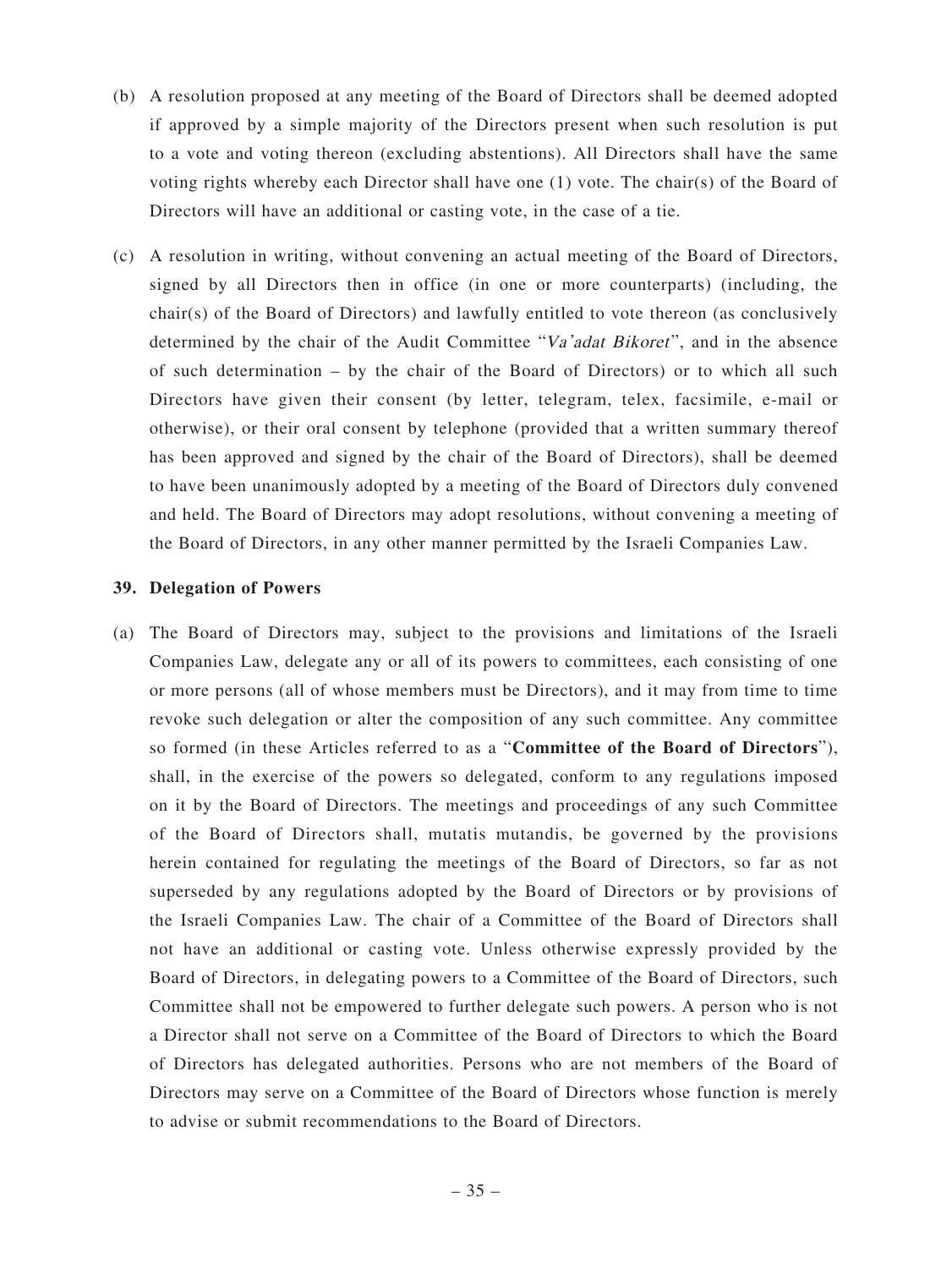- (b) Subject to the Israeli Companies Law, the Board of Directors shall determine, in the conditions of empowerment of a committee, whether specific authorities of the Board of Directors shall be delegated to the Committee of the Board of Directors, in such manner that the decision of the Committee of the Board of Directors shall be considered tantamount to a decision of the Board of Directors, or whether the decision of the Committee of the Board of Directors shall merely constitute a recommendation, subject to the authorisation of the Board of Directors.
- (c) Subject to the provisions of the Israeli Companies Law and except as otherwise prescribed by the Board of Directors, any resolution by a Committee of the Board of Directors within its authority shall be binding as if it were adopted by the Board of Directors.
- (d) Without derogating from the provisions of **Article 52**, the Board of Directors may, subject to the provisions of the Israeli Companies Law, from time to time appoint a Secretary to the Company, as well as officers, agents, employees and independent contractors, as the Board of Directors may think fit, and may terminate the service of any such person. The Board of Directors may, subject to the provisions of the Israeli Companies Law, determine the powers and duties, as well as the salaries and emoluments, of all such persons, and may require security in such cases and in such amounts as it deems fit.
- (e) Without derogating from the provisions of **Article 52**, the Board of Directors shall be entitled to exercise the powers granted to the Chief Executive Officer pursuant to **Article 52(d)** below.
- (f) The Board of Directors may from time to time, by power of attorney or otherwise, appoint any person, company, firm or body of persons to be the attorney or attorneys of the Company at law or in fact for such purpose $(s)$  and with such powers, authorities and discretions, and for such period and subject to such conditions, as it thinks fit, and any such power of attorney or other appointment may contain such provisions for the protection and convenience of persons dealing with any such attorney as the Board of Directors may think fit, and may also authorise any such attorney to delegate all or any of the powers, authorities and discretions vested in him.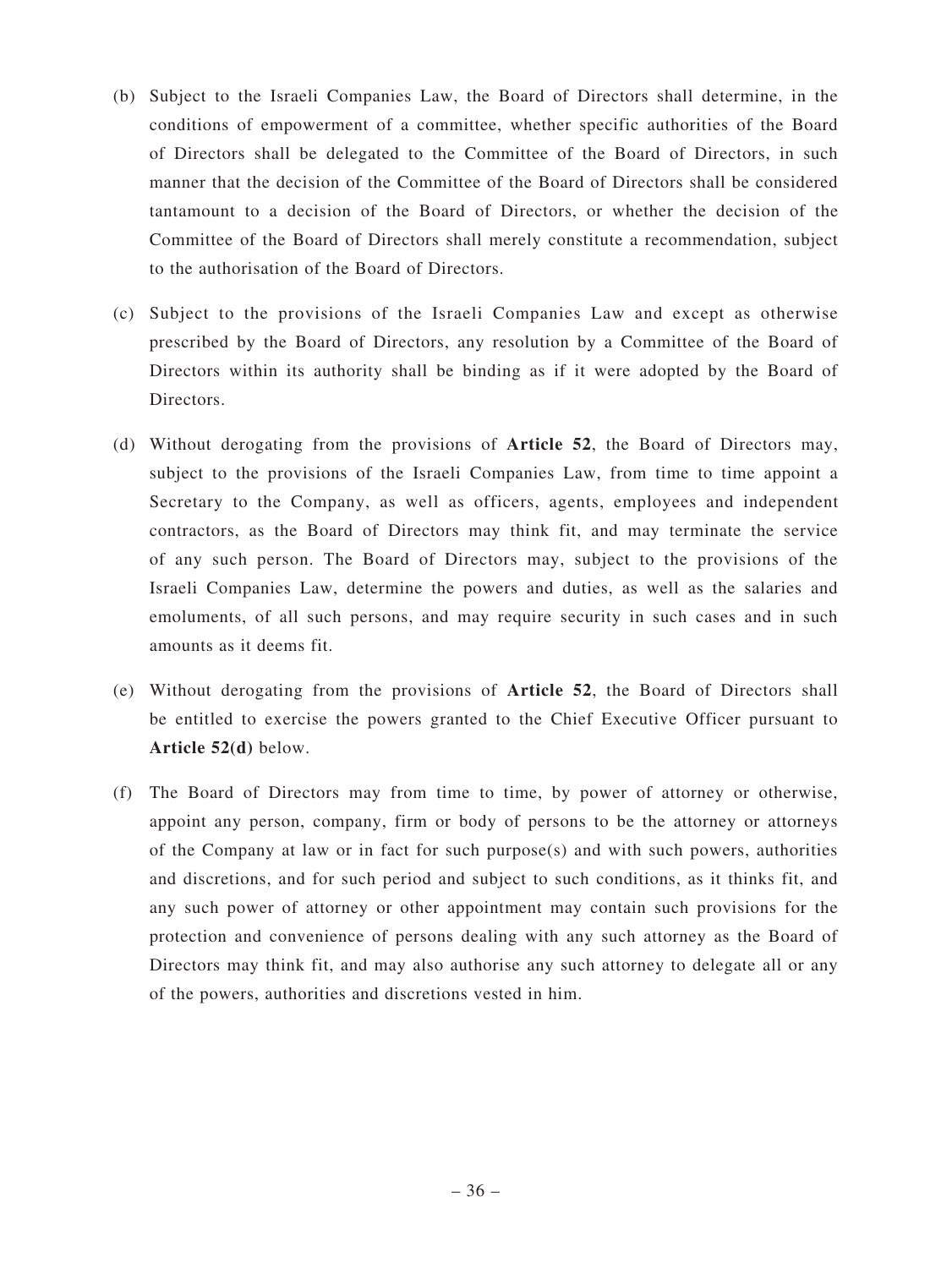### **40. Number of Directors**

Unless otherwise determined by the Shareholders in General meeting, the Board of Directors shall consist of no less than five (5) directors, including at least two (2) External Directors, at least one External Director shall be a Director with accounting or financial expertise and the others with professional qualifications. Furthermore, there shall be Directors with accounting and financial expertise, in a number (including the External Director(s) with accounting financial expertise) which the Board shall determine from time to time, required to be appointed under the Israeli Companies Law, and such number may be fixed from time to time by the Board of Directors. The requirements of the Israeli Companies Law applicable to an External Director shall apply and shall supersede the provisions of these Articles to the extent that these Articles are inconsistent with the Israeli Companies Law.

### **41. Election and Removal of Directors; Vacancies on the Board of Directors**

- (a) External Directors will be appointed and removed pursuant to and their service as External Directors shall be governed by, the relevant provisions of the Israeli Companies Law which apply to External Directors.
- (b) The members of the Board of Directors shall be called Directors, and other than External Directors (who will be elected and appointed, and whose term will expire, in accordance with applicable law), they shall be appointed in accordance with the provisions of this **Article 41**.
- (c) The Directors of the Company (other than any External Directors elected pursuant to the Israeli Companies Law) shall be divided by the Board of Directors into three (3) groups, designated as group I, group II and group III. Each group of Directors shall consist, as nearly as possible as determined by the Board of Directors, of one-third of the total number of directors constituting the entire Board of Directors (excluding the external directors). The first term of office of the group I Directors shall expire at the annual General Meeting occurring in 2018; the first term of office of the group II Directors shall expire at the annual General Meeting in 2019; and the first term of office of the group III Directors shall expire at the annual General Meeting in 2020. Any Director whose term has expired (upon the expiring of the term of such director's group) may be reelected to the Board of Directors.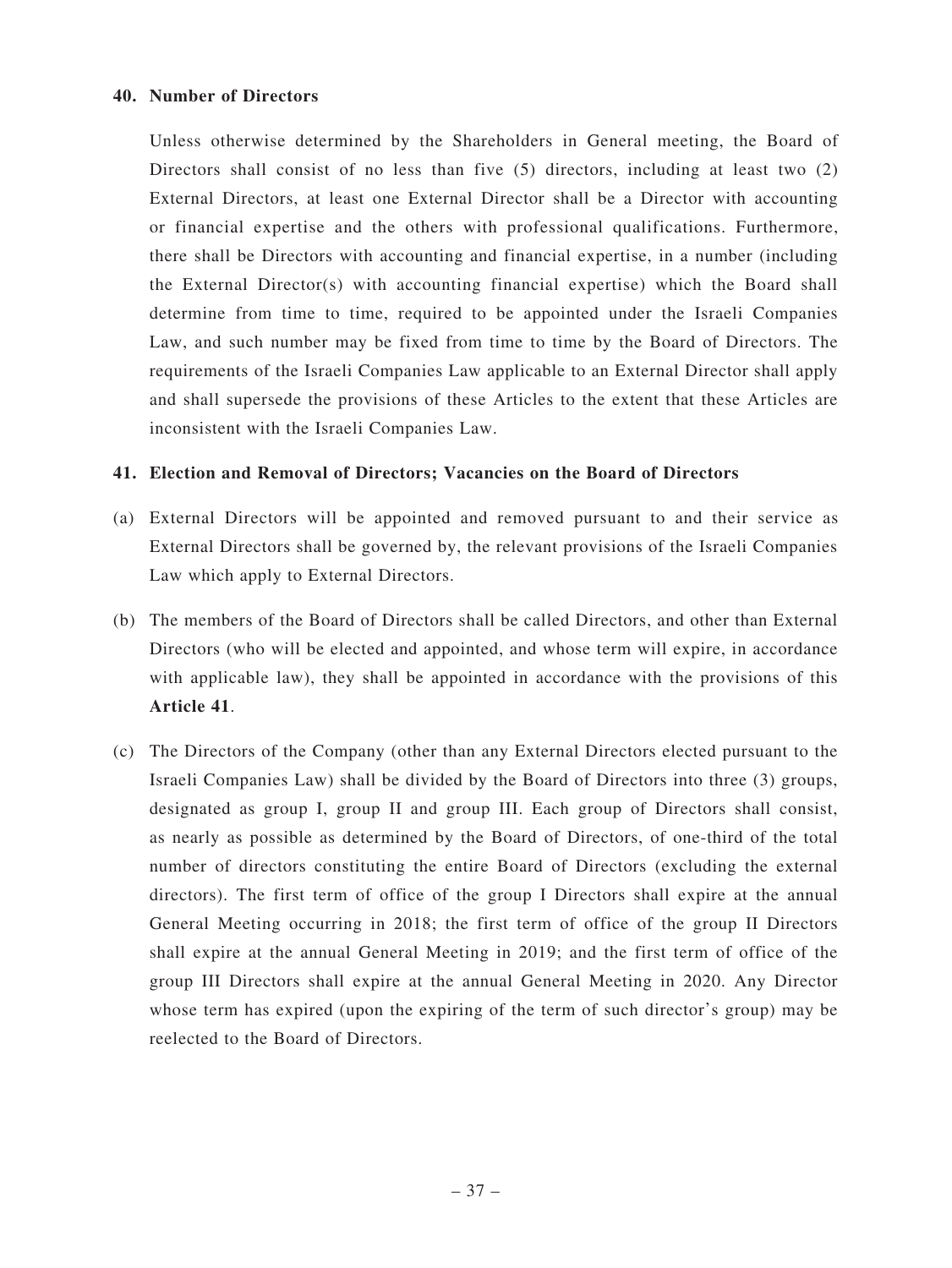- (d) At each annual General Meeting, election or re-election of Directors following the expiration of the term of office of the Directors of a certain group, will be for a term of office that expires on the third Annual General Meeting next succeeding such election or reelection, such that from 2018 and forward, each year the term of office of only one group of Directors will expire (i.e., the term of office of Group I will initially expire at the Annual Meeting held in 2018 and thereafter at 2021, 2024 etc.). Election of directors shall be conducted by a separate vote on each candidate. A Director shall hold office until his or her successors are elected or he or she are re-elected and qualified or until such earlier time as such Director's office is vacated.
- (e) Upon a change in the number of Directors (other than as a result of a vacancy), in accordance with the provisions hereof, any increase or decrease shall be apportioned by the Board of Directors at their discretion among the groups so as to maintain the number of Directors in each group as nearly equal as possible provided that no decrease in the number of directors constituting the Board of Directors shall shorten the term of any incumbent Director.
- (f) Any Director shall assume his office as Director on the date of election to the Board of Directors, unless a later date has been designated in the resolution appointing such Director.
- (g) The Board of Directors shall have the sole and exclusive power, at any time and from time to time, to fill a vacancy however created. In addition, the Board of Directors shall have the power, at any time and from time to time, to appoint any person to be a Director in addition to the existing members of the Board of Directors. Any such Director appointed by the Board of Directors shall be placed in a group of Directors so that all groups are as nearly equal as possible. A director so appointed to either fill a casual vacancy or as an addition to the Board of Directors will hold office until the next Annual General Meeting, whereat, such Director shall be eligible for re-election for a term of office equal to, in the case of vacancy – the remaining period of the term of office of the director whose office has been vacated (i.e., until the next Annual General Meeting of the Shareholders for the group in respect of which the vacancy was created), or in the case of an additional director – subject to approval of the General Meeting, the term of office as designated by the Board of Directors in respect of the group in which such Director shall be placed.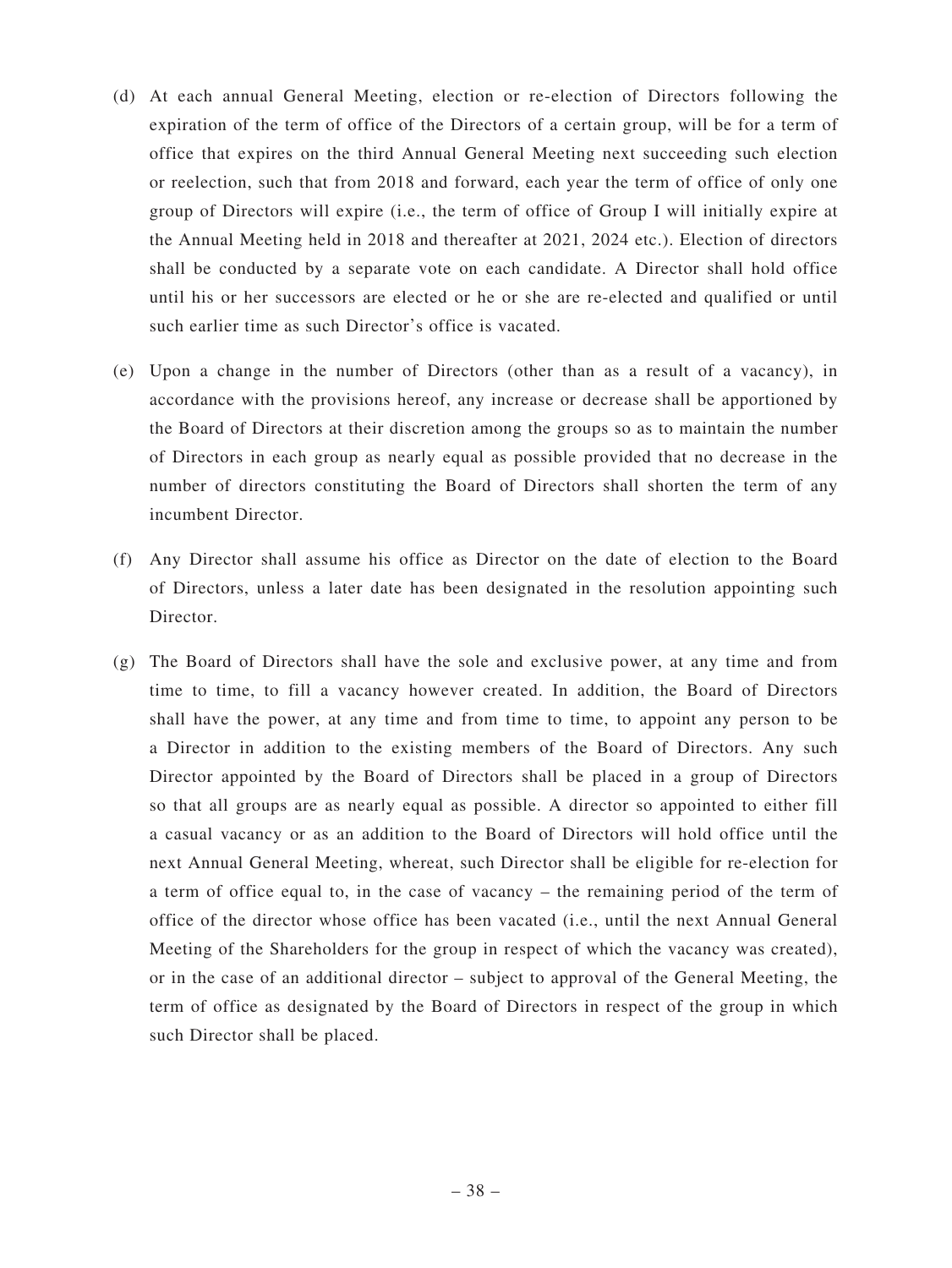- (h) No person other than a Director retiring at the General Meeting shall, unless recommended by the Directors for election, be eligible for election as a Director at any General Meeting unless a notice signed by a Shareholder (other than the person to be proposed) duly qualified to attend and vote at the General Meeting for which such notice is given of his intention to propose such person for election and also a notice signed by the person to be proposed of his willingness to be elected shall have been lodged at the Registered Office provided that the minimum length of the period, during which such Notice(s) are given, shall be at least seven (7) days and that (if the Notices are submitted after the despatch of the notice of the General Meeting appointed for such election) the period for lodgment of such Notice(s) shall commence on the day after the despatch of the notice of the General Meeting appointed for such election and end no later than seven (7) days prior to the date of such general meeting.
- (i) Any Proposing Shareholder requesting to include on the agenda of a General Meeting a nomination of a person to be proposed to the Shareholders for election as Director (such person, a "**Proposed Nominee**"), may so request provided that it complies with **Article 41(h)**, this **Article 41(i)**, **Article 27** and applicable law and the Listing Rules. In addition to any information required to be included in accordance with applicable law or the Listing Rules, such a Proposal Request shall include information required pursuant to **Article 27**, and shall also set forth:
	- (i) the name, address, telephone number, fax number and email address of the Proposed Nominee and all citizenships and residencies of the Proposed Nominee;
	- (ii) a description of all arrangements, relations or understandings between the Proposing Shareholder(s) or any of its affiliates and each Proposed Nominee;
	- (iii) a declaration signed by the Proposed Nominee that he consents to be named in the Company's notices and proxy materials relating to the General Meeting, if provided or published, and, if elected, to serve on the Board of Directors and to be named in the Company's disclosures and filings;
	- (iv) a declaration signed by a Proposed Nominee as required under the Israeli Companies Law and any other applicable law and the Listing Rules for the appointment of such a Proposed Nominee and an undertaking that all of the information that is required under law and stock exchange rules and regulations to be provided to the Company in connection with such an appointment has been provided;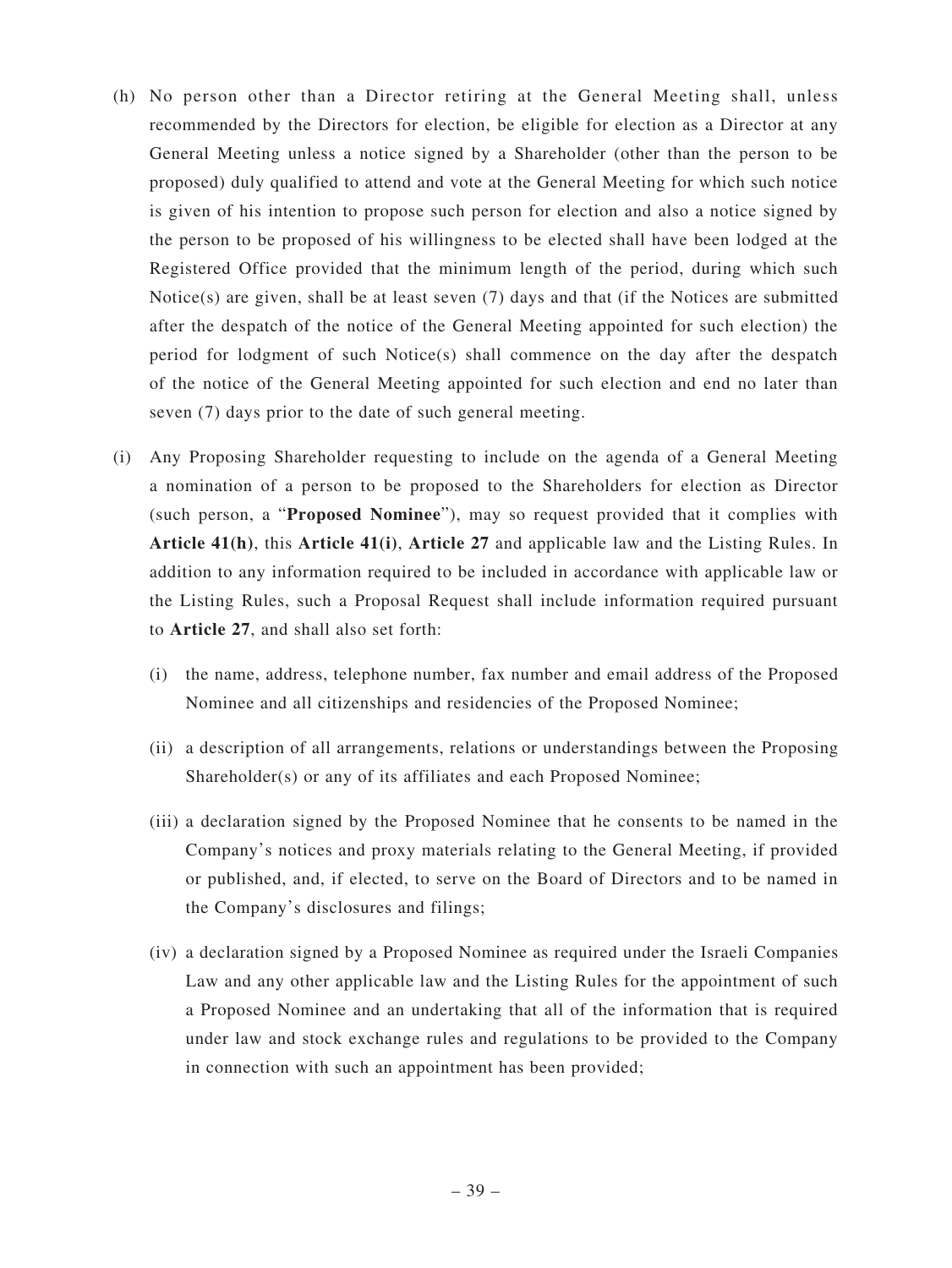- (v) a declaration made by the Proposed Nominee of whether he or she meets the criteria for an independent director and/or External Director of the Company under the Israeli Companies Law and/or under any applicable law, regulation or stock exchange rules, and if not, then an explanation of why not; and
- (vi) any other information required at the time of submission of the Proposal Request by applicable law, regulations or the Listing Rules.

In addition, the Proposing Shareholder shall promptly provide any other information reasonably requested by the Company. The Board of Directors may refuse to acknowledge the nomination of any person not made in compliance with the foregoing. The Company shall be entitled to publish any information provided by a Proposing Shareholder pursuant to the above, and the Proposing Shareholder shall be responsible for the accuracy and completeness thereof.

- (j) Directors (other than External Directors) shall be elected at the General Meeting by a Simple Majority, and each Director shall serve, subject to **Article 44**, and according to the provisions of this **Article 41**. The Shareholders shall be entitled to remove any Director(s) (other than External Directors) from office at a General Meeting prior to the expiry of his full term in office, all subject to applicable law, the Listing Rules and these Articles and without prejudice to any claim for damages under any contract. The Board of Directors shall be entitled to remove from office any Director(s) appointed by the Board of Directors (as set forth below).
- (k) An elected External Director shall commence his term from the date of or stated in, and shall serve for the period stated in, the resolution of the General Meeting at which he was elected, unless his office becomes vacant earlier in accordance with the provisions of the Israeli Companies Law.

### **42. Qualification of Directors**

No person shall be disqualified to serve as a Director by reason of his not holding shares in the Company or by reason of his having served as a Director in the past (subject to the provisions of the Israeli Companies Law with regard to external or independent directors).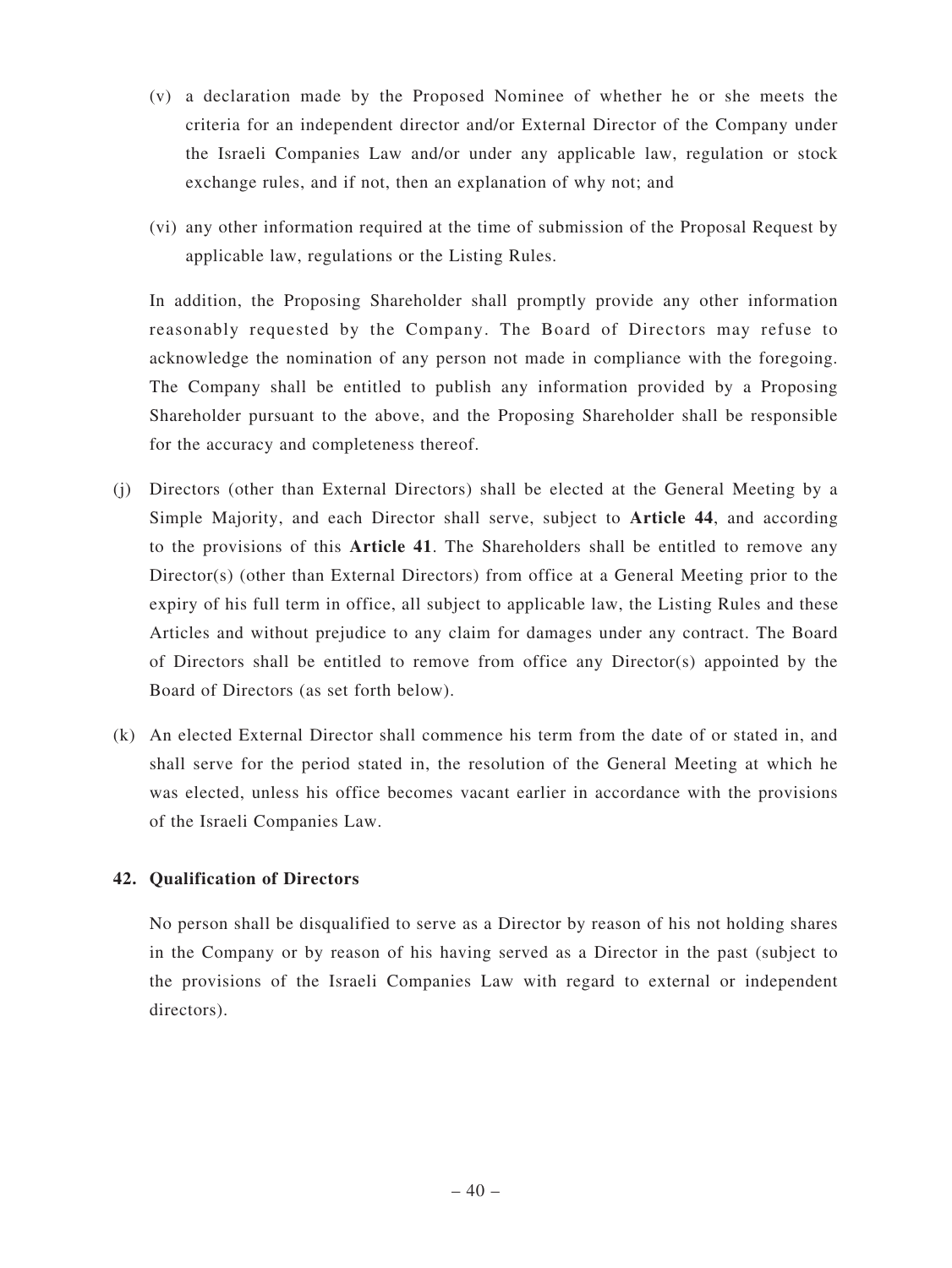#### **43. Continuing Directors in the event of Vacancies**

In the event of one or more vacancies in the Board of Directors, the continuing Directors may continue to act in every matter, provided, however, that if their number is less than the minimum number provided for pursuant to Article 40, they may only act in an emergency or to fill the office of a Director which has become vacant up to a number equal to the minimum number provided for pursuant to Article 40, or in order to convene a General Meeting of the Company for the purpose of electing Directors to fill any or all vacancies. A Director so appointed to fill a casual vacancy of Directors will hold office until the next Annual General Meeting, whereat, such Director shall be eligible for reelection for a term of office equal to the remaining period of the term of office of the director whose office has been vacated (i.e., until the next Annual General Meeting of the Shareholders for the group in respect of which the vacancy was created).

#### **44. Vacation of Office**

- (a) The office of a Director shall be vacated, ipso facto, upon the occurrence of any of the following events: (i) such Director's death, or if he be found lunatic or become of unsound mind or otherwise legally incompetent, or (ii) if such Director becomes bankrupt, or (iii) if such Director is no longer fit to serve as a director in accordance with the Israeli Companies Law, or (iv) if such Director is disqualified from acting as a director in any jurisdiction for reasons other than on technical grounds, or (v) if his period of office has terminated in accordance with the provisions of these Articles.
- (b) The office of a Director shall be vacated by his written resignation. Such resignation shall become effective on the date fixed therein, or upon the delivery thereof to the Company, whichever is later.
- (c) A General Meeting shall be entitled, by an Ordinary Resolution, to remove any Director (other than an External Director) from office prior to the expiry of his term in office, provided that the removed Director shall be given a reasonable opportunity to state his case before the General Meeting. Such removal shall become effective on the date fixed in such resolution. External Directors may be removed from office only in accordance with the provisions of the Israeli Companies Law.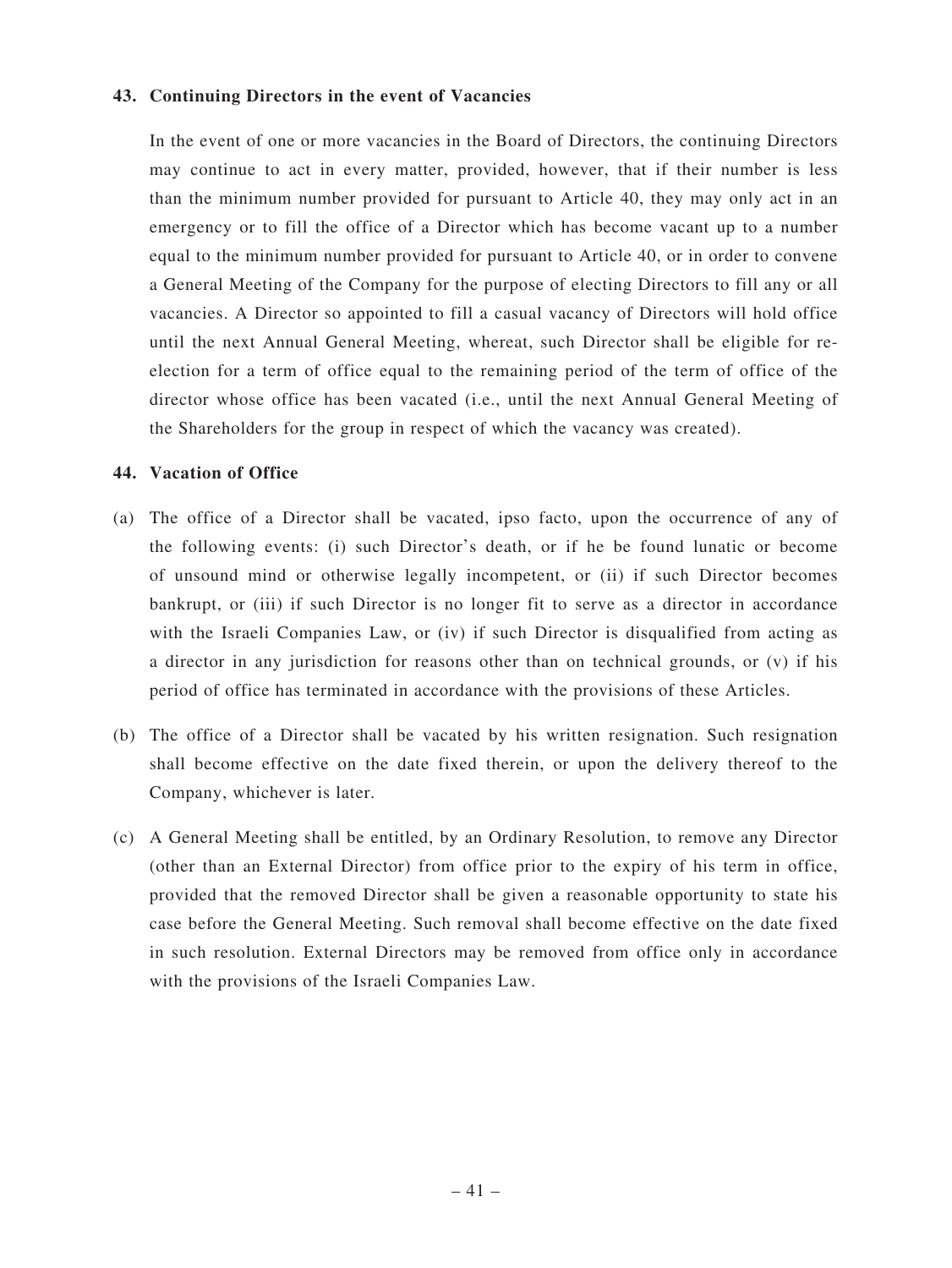### **45. Remuneration of Directors**

- (a) Payment of remuneration to a Director by the Company for his services as Director shall be subject to the approvals required pursuant to the provisions of the Israeli Companies Law. The Company shall compensate its External Directors pursuant to the provisions of the Israeli Companies Law.
- (b) The Company may reimburse Directors for their reasonable expenses for travelling, board and lodging and other expenses connected with their participation at meetings of the Board of Directors and the performance of their duties as Directors, according to the Company's policy from time to time and subject to the Israeli Companies Law.
- (c) Any Director who holds any executive office or who otherwise performs services which in the opinion of the Board of Directors are outside the scope of ordinary duties of a Director, may be paid such extra remuneration by way of salary, commission or otherwise as the Company's applicable organs may determine, subject to the Company's compensation policy and/or the provisions of the Israeli Companies Law.
- (d) The fees payable to non-executive Directors shall be by a fixed sum and shall not at any time be by commission on or a percentage of the profits or turnover. Salaries payable to executive Directors may not include a commission on or a percentage of turnover.
- (e) Executive Directors and non-executive directors may receive options, warrants or other securities convertible or exercisable into shares of the Company, as may be determined from time to time by the Company's applicable organs and subject to the provisions of the Israeli Companies Law and the Listing Rules.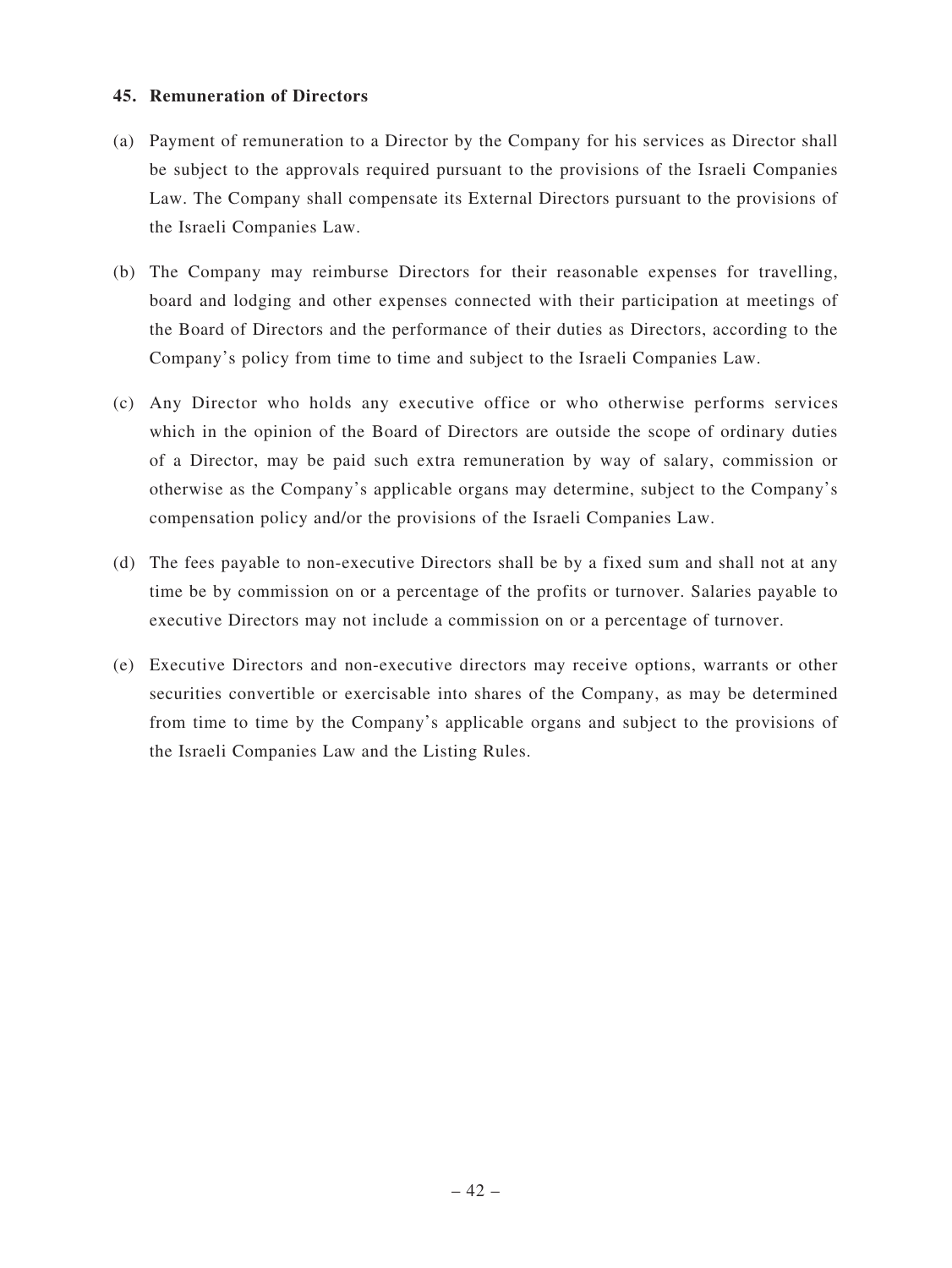### **46. Conflict of Interests**

- (a) Subject to any provisions of applicable law and the Listing Rules, a Director shall not be disqualified by virtue of his office from holding another office in the Company or in any other company in which the Company is a shareholder or in which it has any other form of interest, or of entering into a contract with the Company, either as seller or buyer or otherwise. Likewise, subject to the Israeli Companies Law, no contract made by the Company or on its behalf in which a Director has any form of interest may be nullified and a Director shall not be obligated to account to the Company for any profit deriving from such office, or resulting from such contract, merely by virtue of the fact that he serves as a Director, but such Director shall be obligated to disclose to the Board of Directors the nature of any such interest as well as any material fact or document at the meeting of the Board of Directors at which the contract or arrangement is first considered.
- (b) A Director shall not vote on any resolution of the Board of Directors approving any contract or arrangement or a unilateral decision on the part of the company in respect of the grant of a right or other benefit or any other proposal in which he or any of his close associates has a personal interest (hereinafter in Article 46(b): a "**Transaction**"), but this prohibition shall not apply to cases in which both of the following criteria "A" and "B" apply:
	- (A) either  $(x)$  it is a Transaction in the ordinary course of business of the Company, which is on market terms, and which may not materially affect the profitability of the Company, its assets or obligations, but excluding Transactions with any Director relating to the terms of his/her employment and service in the office of director or in any other capacity, or  $(y)$  it is a Transaction in which the majority of the Directors has a personal interest; and
	- (B) the proposal is made on any of the following matters:
		- (i) the giving of any security or indemnity either (1) to the Director or his close associate(s) in respect of money lent or obligations incurred or undertaken by him or any of them at the request of or for the benefit of the issuer or any of its subsidiaries or (2) to a third party in respect of a debt or obligation of the Company or any of its subsidiaries for which the Director or his close associate(s) has himself/themselves assumed responsibility in whole or in part and whether alone or jointly under a guarantee or indemnity or by the giving of security;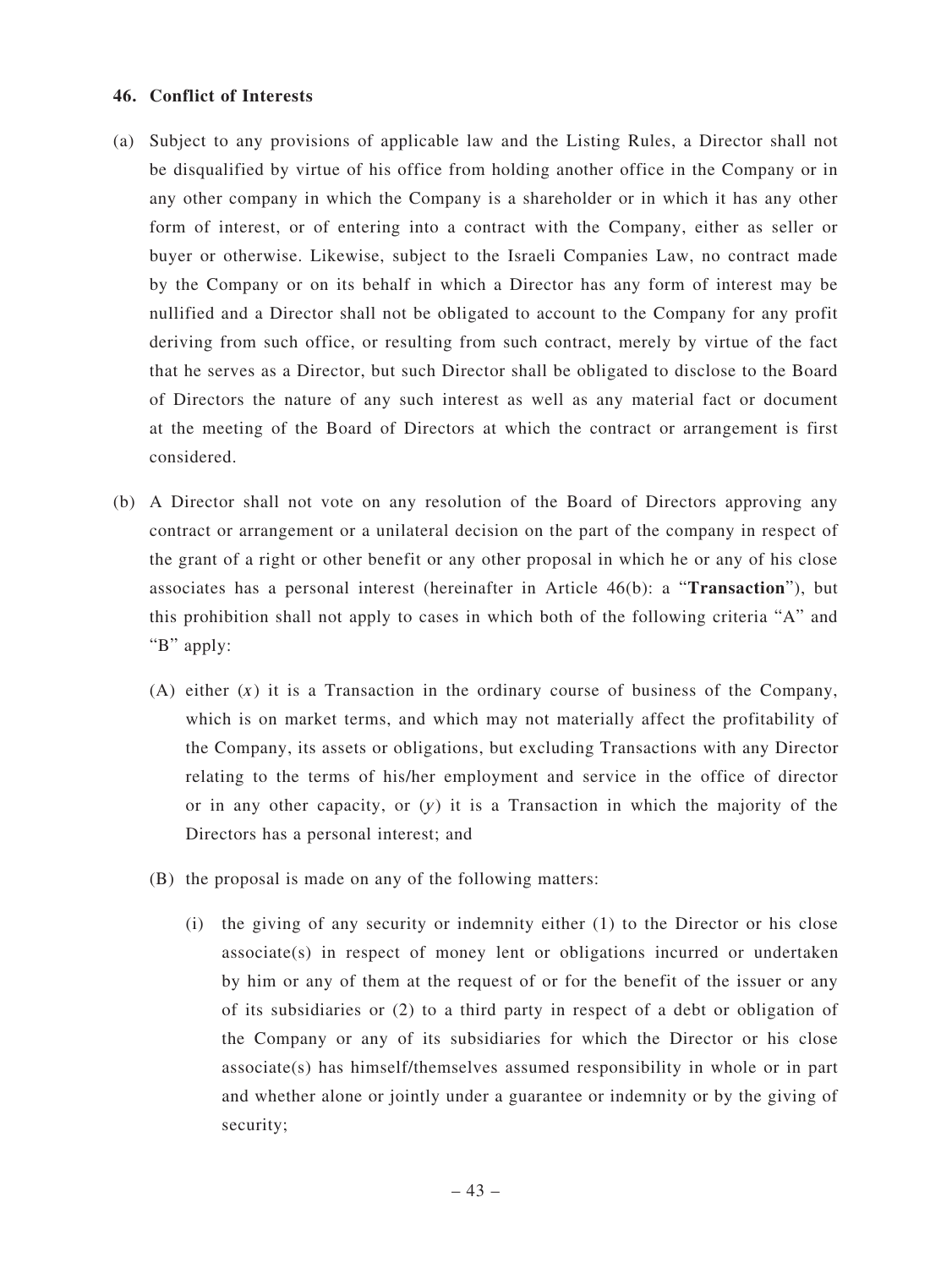- (ii) any proposal concerning an offer of shares or debentures or other securities of or by the Company or any other company which the Company may promote or be interested in for subscription or purchase where the Director or his close  $associate(s)$  is/are or is/are to be interested as a participant in the underwriting or sub-underwriting of the offer;
- (iii) any proposal or arrangement concerning the benefit of employees of the Company or its subsidiaries including (1) the adoption, modification or operation of any employees' share scheme or any share incentive or share option scheme under which the Director or his close associate(s) may benefit or (2) the adoption, modification or operation of a pension fund or retirement, death or disability benefits scheme which relates both to Directors, his close associates and employees of the Company or any of its subsidiaries and does not provide in respect of any Director, or his close associate(s), as such any privilege or advantage not generally accorded to the class of persons to which such scheme or fund relates; and
- $(iv)$  any contract or arrangement in which the Director or his close associate(s) is/ are interested in the same manner as other holders of shares or debentures or other securities of the Company by virtue only of his/their interest in shares or debentures or other securities of the Company,

or such other matters which may be permitted by the Listing Rules and the Israeli Companies Law – and all the above without derogating from the additional corporate approvals when required under the Israeli Companies Law.

(c) Subject to the provisions of the Israeli Companies Law with respect to all of the following, the Company may enter into any contract or otherwise transact any business with any Office Holder in which contract or business such Office Holder has a personal interest, directly or indirectly; and may enter into any contract of otherwise transact any business with any third party in which contract or business an Office Holder has a personal interest, directly or indirectly, provided always that on any matter which **Article 46(b) (A)** prohibits a Director from voting, such Director also shall not be present in the discussion with regard to said matter, unless the chair of the Board of Directors has determined that such Director presence in the discussion (but not voting) is required for the presentation of the relevant contract or proposed contract or arrangement).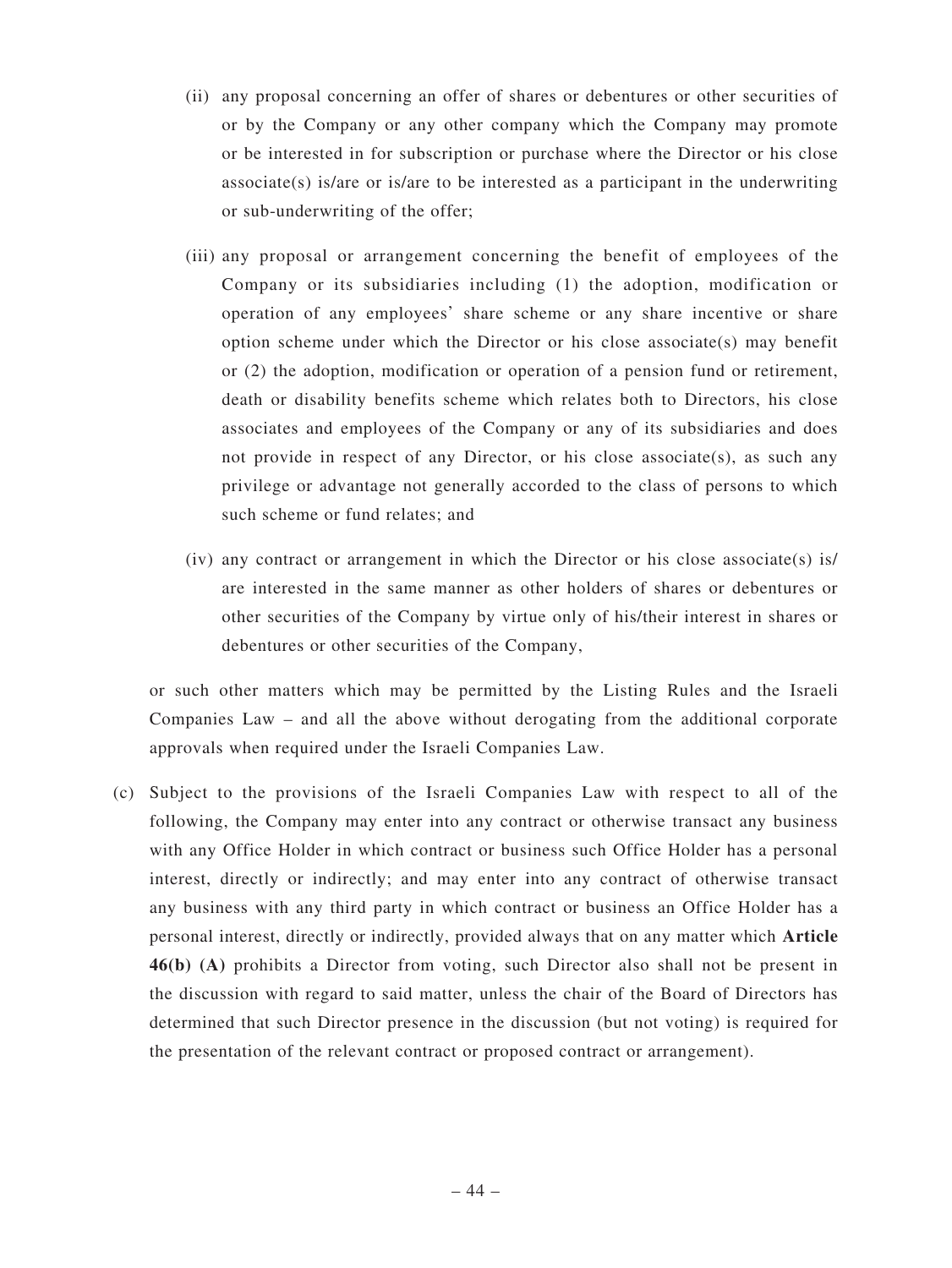### **47. Alternate Directors**

- (a) A Director may, by written notice to the Company, appoint a natural person who is not a Director, approved by a majority of his co-Directors, to act as an alternate for himself (in these Articles referred to as an "**Alternate Director**"), provided that any fee paid by the Company to the Alternate Director shall be deducted from that appointing Director's remuneration for the same period in which the Alternate Director served in office. A Director may remove such Alternate Director and appoint another Alternate Director approved by a majority of his co-directors in place of any Alternate Director appointed by him whose office has been vacated for any reason whatsoever. Unless the appointing Director, by the instrument appointing an Alternate Director or by written notice to the Company, limits such appointment to a specified period of time or restricts it to a specified meeting or action of the Board of Directors, or otherwise restricts its scope, the appointment shall be for an indefinite period, and for all purposes. An individual who qualifies to be a member of the Board of Directors, may act as an Alternate Director. A person may not act as an Alternate Director for more than one Director of the Company at the same time.
- (b) Any notice given to the Company pursuant to **Article 47(a**) shall become effective on the date fixed therein, or upon the delivery thereof to the Company, whichever is later.
- (c) An Alternate Director shall have all the rights and obligations of the Director who appointed him, provided, however, that he may not in turn appoint an alternate for himself (unless the instrument appointing him otherwise expressly provides and subject to applicable law), and provided further that an Alternate Director shall have no standing at any meeting of the Board of Directors or any committee thereof while the Director who appointed him is present.
- (d) An Alternate Director shall alone be responsible for his own acts and defaults, and he shall not be deemed the agent of the Director(s) who appointed him.
- (e) The office of an Alternate Director shall be vacated under the circumstances, mutatis mutandis, set forth in **Article 44**, and such office shall ipso facto be vacated if the Director who appointed such Alternate Director ceases to be a Director.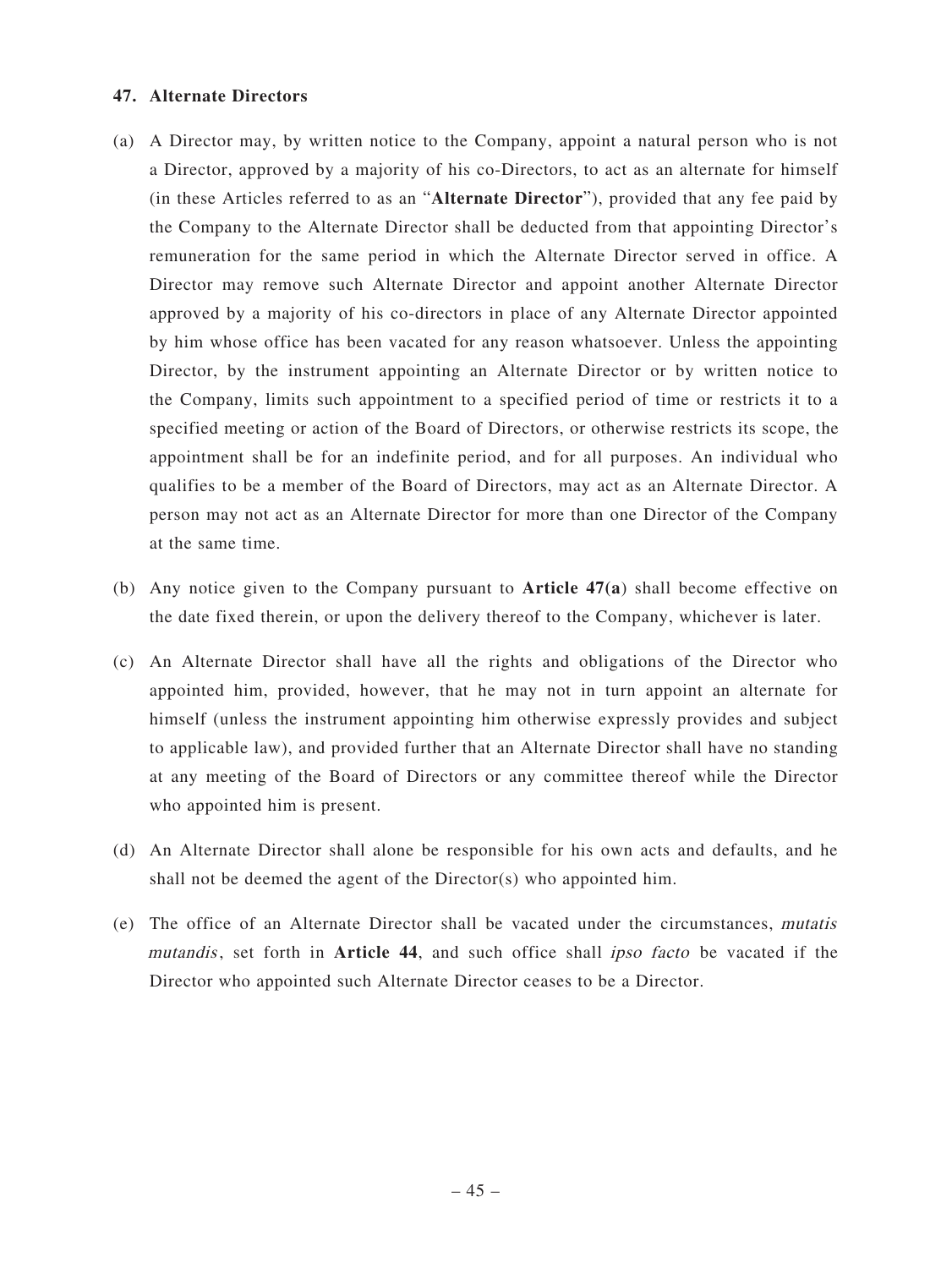### **PROCEEDINGS OF THE BOARD OF DIRECTORS**

### **48. Meetings**

- (a) The Board of Directors may meet and adjourn its meetings according to the Company's needs and otherwise regulate such meetings and proceedings as the Board of Directors deems fit, provided however, that the Board of Directors shall convene at least once every three (3) calendar months. Notice of the meetings of the Board of Directors shall be given to each Director at the last address that the Director provided to the Company, or via telephone, facsimile or e-mail message; provided, however, that the Board of Directors may convene without giving such prior notice to all or any of the Directors, if all the Directors entitled to participate in such meeting waived such prior notice in writing or in circumstances permitted under the Israeli Companies Law.
- (b) The chair(s) of the Board of Directors may, at any time, convene a meeting of the Board of Directors. Any Director, who is not the chair(s) of the Board of Directors, may at any time, and the secretary of the Company or the chair(s) of the Board of Directors, upon the request of such Director, shall, convene a meeting of the Board of Directors. Prior notice shall be given to all Directors a reasonable time in advance, but not less than forty-eight (48) hours, prior to the time set for such meeting, unless the urgency of the matter(s) to be discussed at the meeting reasonably require(s) a shorter notice period, in which case the chair(s) of the Board of Directors may convene a meeting upon such shorter notice or subject to applicable law, or unless such notice as to a particular meeting is waived in writing by all of the Directors.
- (c) Notwithstanding anything to the contrary herein, failure to deliver notice to a Director of any such meeting in the manner required hereby may be waived by such Director at or prior to the meeting, and a meeting shall be deemed to have been duly convened notwithstanding such defective notice if such failure or defect is waived prior to action being taken at such meeting, by all Directors entitled to participate at such meeting to whom notice was not duly given as aforesaid. Without derogating from the foregoing, no Director present at any time during a meeting of the Board of Directors shall be entitled to seek the cancellation or invalidation of any proceedings or resolutions adopted at such meeting on account of any defect in the notice of such meeting relating to the date, time or the place thereof or the convening of the meeting.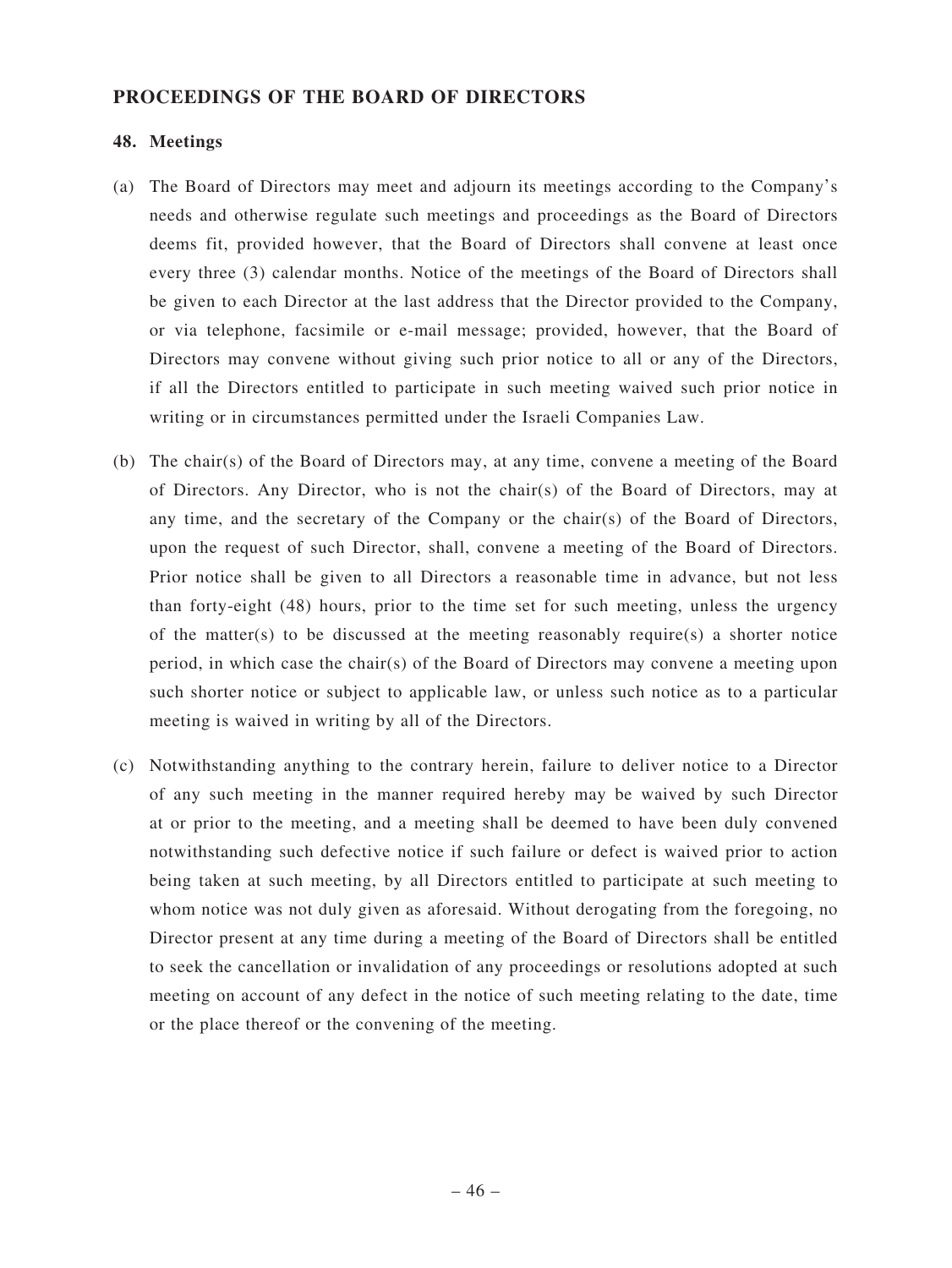### **49. Quorum**

No business shall be transacted at a meeting of the Board of Directors unless the requisite quorum is present when the meeting proceeds to business. Until otherwise unanimously decided by the Board of Directors, a quorum at a meeting of the Board of Directors shall be constituted by the presence, in person or by any other means of communication by which the Directors may hear each other simultaneously, of a majority of the Directors then in office who are lawfully entitled to participate and vote in the meeting (as conclusively determined by the chair of the Audit Committee and in the absence of such determination  $-$  by the chair(s) of the Board of Directors), but shall not be less than two. For the avoidance of doubt, should a Director or Directors be barred from being present and voting at a meeting of the Board of Directors by virtue of the Israeli Companies Law, the quorum shall be a majority of the directors entitled to be present and to vote at the meeting of the Board of Directors.

### **50. Chair(s) of the Board of Directors**

- (a) The Board of Directors may from time to time elect one or more of its members to act as Chair(s) (or Co-Chairs) of the Board of Directors (the "**Chair(s)**"), remove such Chair(s) from office and appoint another in his place or their place. The Chair(s) shall serve as the chair(s) of the Board of Directors throughout his (or their) term, unless resolved otherwise by the Board of Directors. The Chair(s) shall preside at every meeting of the Board of Directors, but if there is no such Chair(s), or if at any meeting he is not or they are not present within fifteen (15) minutes of the time fixed for the meeting, or if he is or they are unwilling to take the chair, the Directors present shall choose one of their number to be the chair of such meeting.
- (b) The General Manager(s) (chief executive officer(s)) under the Israeli Companies Law or his or their relative(s) may not serve as the Chair(s), and the Chair(s) or a relative of the Chair(s) may not be vested with authorities of the General Manager(s) (chief executive officer(s)) without obtaining certain approval of the General Meeting pursuant to the Israeli Companies Law.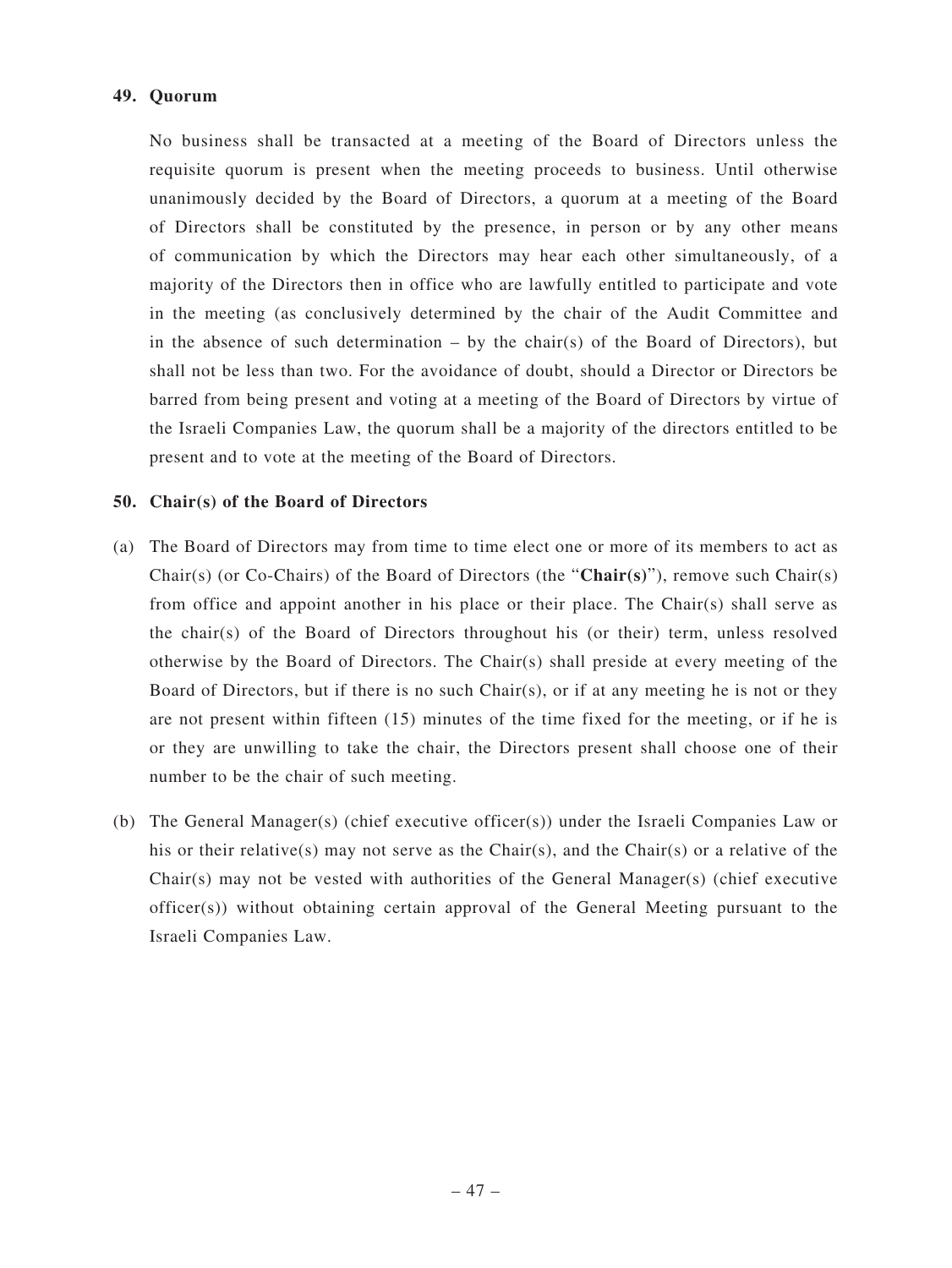### **51. Validity of Acts Despite Defects**

- (a) Subject to the provisions of the Israeli Companies Law, all acts done bona fide at any meeting of the Board of Directors, or of a Committee of the Board of Directors, or by any person(s) acting as Director(s), shall, notwithstanding that it may afterwards be discovered that there was some defect in the appointment of the participants in such meetings or any of them or any person(s) acting as aforesaid, or that they or any of them were disqualified, be as valid as if there were no such defect or disqualification.
- (b) The General Meeting shall be entitled to ratify any act taken by the Board of Directors and/or any Committee of the Board of Directors without authority or which was tainted by some other defect. From the time of the ratification, every act ratified shall be treated as though lawfully performed from the outset.

# **GENERAL MANAGER (CHIEF EXECUTIVE OFFICER)**

### **52. General Manager**

- (a) Subject to the provisions of the Israeli Companies Law, the Board of Directors may from time to time appoint one or more persons, whether or not Directors, as chief executive officer(s) or general manager(s) of the Company (the "**Chief Executive Officer(s)**") and may confer upon such person(s), and from time to time modify or revoke, such title(s) (including managing director, director general or any similar or dissimilar title) and such duties and authorities of the Board of Directors as the Board of Directors may deem fit, subject to such limitations and restrictions as the Board of Directors may from time to time prescribe. Such appointment(s) may be either for a fixed term or without any limitation of time, and the Board of Directors may from time to time (subject to the provisions of the Israeli Companies Law and of any contract between any such person and the Company) fix his or their salaries and remunerations, remove or dismiss him or them from office and appoint another or others in his or their place or places.
- (b) Subject to the Israeli Companies Law and the terms set forth in these Articles, the Chief Executive Officer(s) shall manage the business, affairs and operations of the Company, pursuant to the policies determined by the Board of Directors from time to time. The Chief Executive Officer(s) or managing director or a person holding an equivalent position shall be subject to the control of the Board of Directors.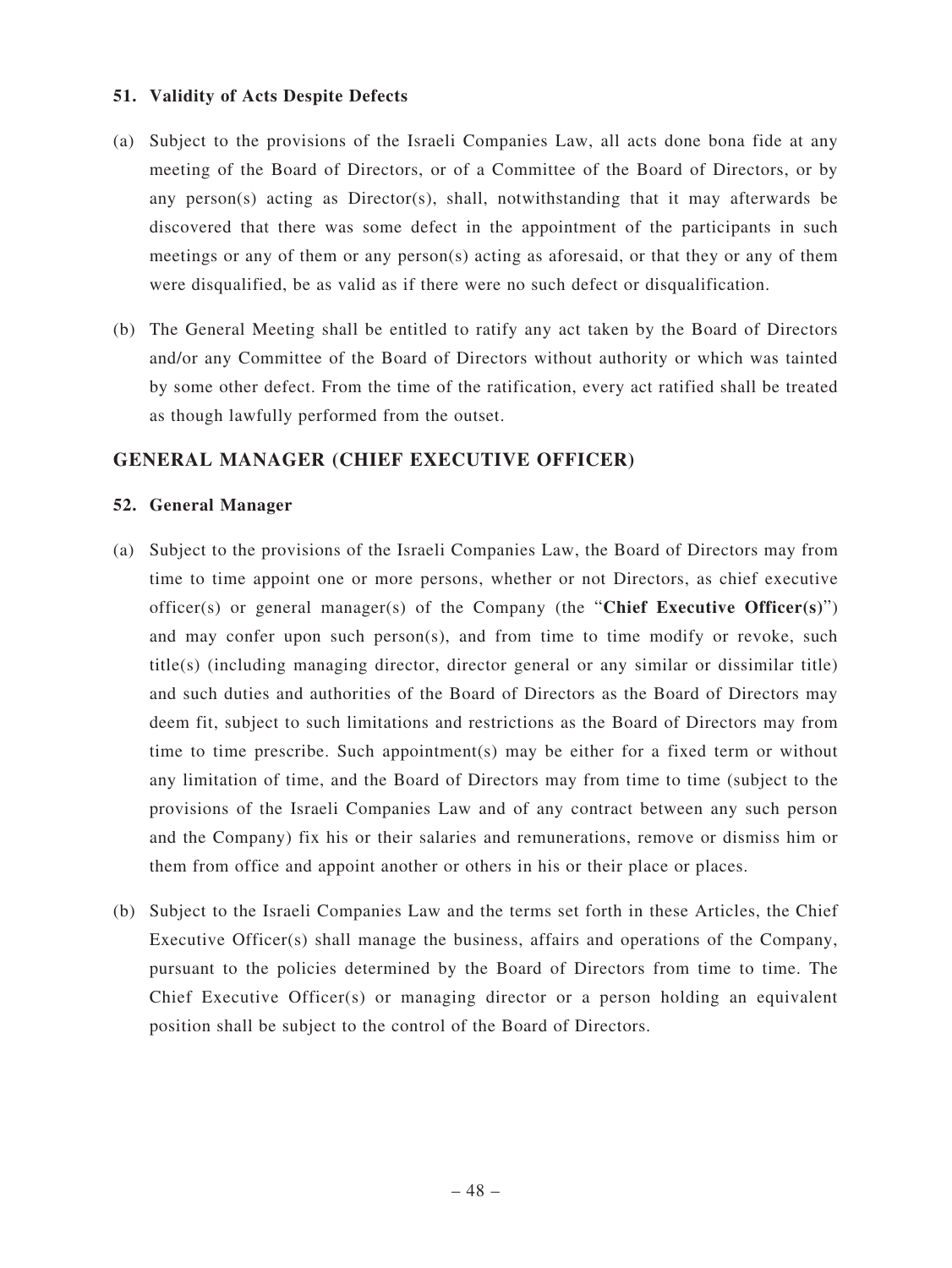- (c) Subject to the Israeli Companies Law, the Board of Directors may from time to time determine the Chief Executive Officer's(s') remuneration and other terms and conditions of the Chief Executive Officer's(s') employment or service, subject to the terms of his or their employment or service agreement(s) and the provisions of any applicable law. Subject to the provisions of the Israeli Companies Law, all Company employees shall be subordinate, directly or indirectly, to the Chief Executive Officer(s) of the Company. The Chief Executive Officer(s) of the Company shall have the right to remove any Company employee from his position and/or terminate the employment of any such employee with the Company and, subject to the provisions of the Israeli Companies Law, may delegate such powers to other employees of the Company.
- (d) Subject to the authority of the Board of Directors pursuant to **Article 39(e)** above, the Chief Executive Officer shall be authorized to appoint Office Holders (other than Directors), a Secretary for the Company, employees and agents to such permanent, temporary or special positions, and to specify and change their titles, authorities and duties, and may set, or delegate to the Chief Executive Officer(s), either alone or together with other persons designated by the Board of Directors, the ability to set salaries, bonuses and other compensation of any employee or agent who is not an Office Holder. Salaries, bonuses and compensation of Office Holders who are not Directors shall be determined and approved in such other manner as may be required from time to time under the Israeli Companies Law. The Board of Directors, or the Chief Executive Officer(s), either alone or together with other persons designated by the Board of Directors (in the case of any Office Holder, employee or agent appointed thereby), shall be entitled at any time, in its, his or their (as applicable) sole and absolute discretion, to terminate the services of one of more of the foregoing persons.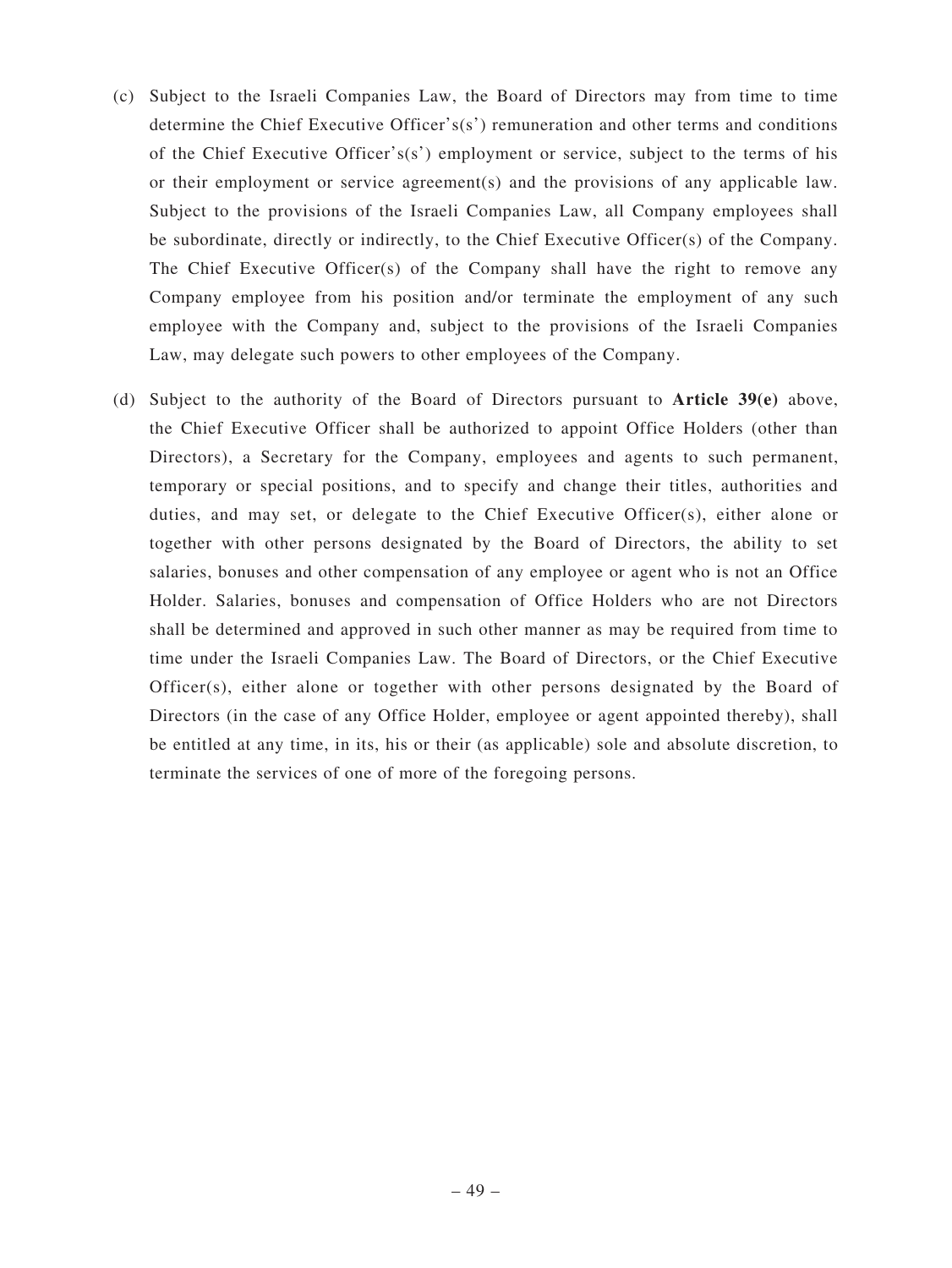### **MINUTES**

### **53. Minutes**

- (a) Minutes of each General Meeting and of each meeting of the Board of Directors (or any Committee of the Board of Directors) shall be recorded and duly entered in books provided for that purpose. Such minutes shall, in all events, set forth the names of the persons present at the meeting and all resolutions adopted thereat.
- (b) Any minutes as aforesaid, if purporting to be signed by the chair of the meeting or by the chair of the next succeeding meeting (or by all shareholders or directors, as applicable), shall constitute prima facie evidence of the matters recorded therein.

### **DIVIDENDS**

#### **54. Declaration and Payment of Dividends**

Subject to the provisions of the Israeli Companies Law, the Board of Directors may from time to time declare, and cause the Company to pay, such dividend as may appear to the Board of Directors to be justified. The Board of Directors shall determine, and may authorise, subject to applicable law, any of its Directors and/or Office Holders to determine, the time for payment of such dividends and the record date for determining the Shareholders entitled thereto.

#### **55. Amount Payable by Way of Dividends**

- (a) Subject to the provisions of these Articles, the Israeli Companies Law, and subject to the rights or conditions attached at that time to any share in the capital of the Company granting preferential, special or deferred rights or not granting any rights with respect to dividends, any dividend paid by the Company shall be allocated among the Shareholders (not in default in payment of any sum referred to in **Article 14** hereof) entitled thereto in proportion to their respective holdings of the shares in respect of which such dividends are being paid.
- (b) Whenever the rights attached to any shares or the terms of issue of the shares do not provide otherwise, shares which are fully paid up or which are credited as fully or partly paid within any period which in respect thereof dividends are paid shall entitle the holders thereof to a dividend in proportion to the amount paid up or credited as paid up in respect of the nominal value of such shares and to the date of payment thereof (pro rata temporis).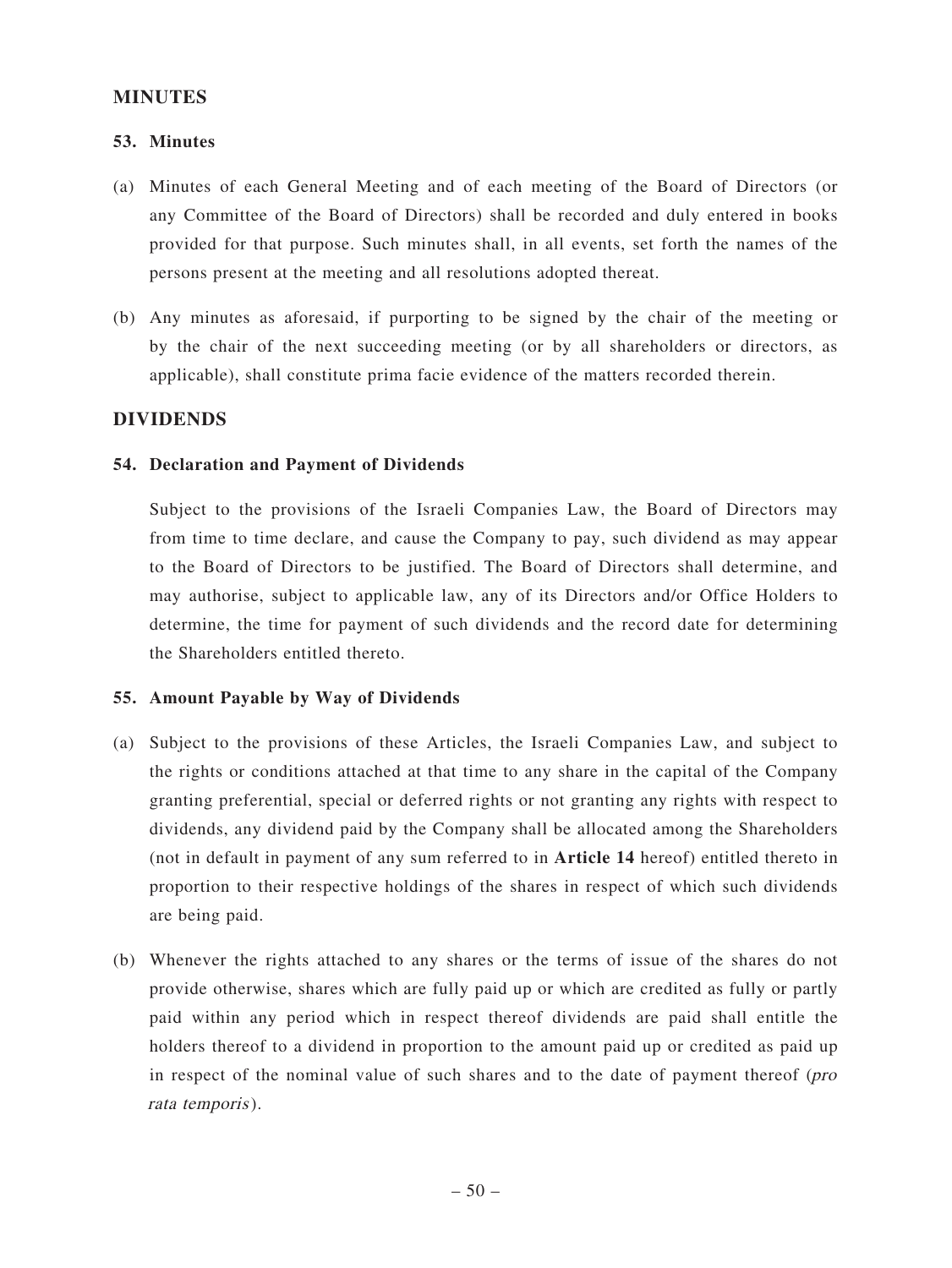(c) The Company may distribute dividends whether in cash or in bonus shares, in the distribution of assets, or in any other distribution, pro rata to the nominal value of the Shares.

### **56. Interest**

No dividend or other benefit in respect of shares shall carry interest as against the Company.

### **57. Payment in Specie**

Upon the declaration of the Board of Directors, a dividend may be paid, wholly or partly, by the distribution of specific assets of the Company or by distribution of paid up shares, debentures or debenture stock or other securities of the Company or of any other companies, or in any one or more of such ways or any other ways, at its discretion.

### **58. Capitalisation of Profits, Reserves, etc.**

Without derogating from the provisions of **Article 37(c)** upon the resolution of the Board of Directors, the Company (a) may cause any monies, investments, or other assets forming part of the undivided profits of the Company, standing to the credit of a reserve fund, or to the credit of a reserve fund for the redemption of capital, or in the hands of the Company and available for dividends, or representing premiums received on the issuance of shares and standing to the credit of the share premium account, to be capitalised and distributed among such of the Shareholders as would be entitled to receive the same if distributed by way of dividend and in the same proportion, on the footing that they become entitled thereto as capital, or may cause any part of such capitalised fund to be applied on behalf of such Shareholders in paying up in full, either at par or at such premium as the resolution may provide, any unissued shares or debentures or debenture stock of the Company which shall be distributed accordingly, in payment, in full or in part, of the uncalled liability on any issued shares (if any) or debentures or debenture stock; and (b) may cause such distribution or payment to be accepted by such Shareholders in full satisfaction of their interest in the said capitalised sum.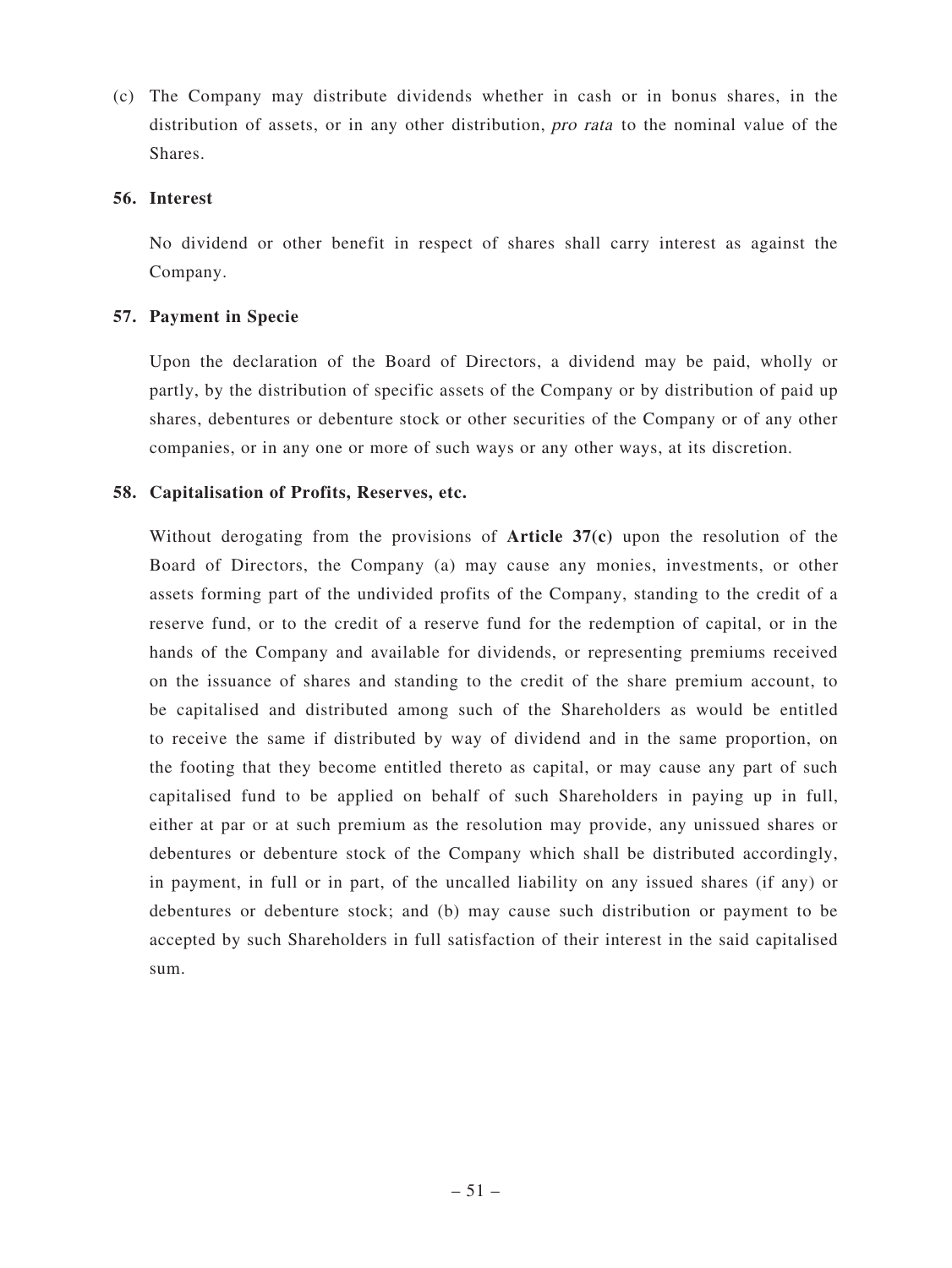### **59. Implementation of Powers**

For the purpose of giving full effect to any resolution under **Article 57** or **58**, and without derogating from the provisions of **Article 10(b)**, and subject to applicable law and the Listing Rules, the Board of Directors may settle any difficulty which may arise in regard to the distribution as it thinks expedient, and, in particular, may issue fractional certificates, and may fix the value for distribution of any specific assets, and may determine that cash payments shall be made to any Shareholders upon the footing of the value so fixed, or that fractions of less value than the nominal value of one share may be disregarded in order to adjust the rights of all parties, and may vest any such cash, shares, debentures, debenture stock or specific assets with trustees upon such trusts for the persons entitled to the dividend or capitalised fund as may seem expedient to the Board of Directors.

### **60. Deductions from Dividends**

The Board of Directors may deduct from any dividend or other monies payable to any Shareholder in respect of a share, any and all sums of money then payable by such Shareholder to the Company on account of calls or otherwise in respect of shares of the Company and/or on account of any matter or transaction whatsoever or as required to be paid by applicable law.

### **61. Retention of Dividends**

- (a) The Board of Directors may retain any dividend or other monies payable or property distributable in respect of a share on which the Company has a lien, and may apply the same in or toward satisfaction of the debts, liabilities, or engagements in respect of which the lien exists.
- (b) The Board of Directors may retain any dividend or other monies payable or property distributable in respect of a share in respect of which any person is, under **Article 23** or **24**, entitled to become a Shareholder, or which any person is, under these Articles, entitled to transfer, until such person shall become a Shareholder in respect of such share or shall transfer the same.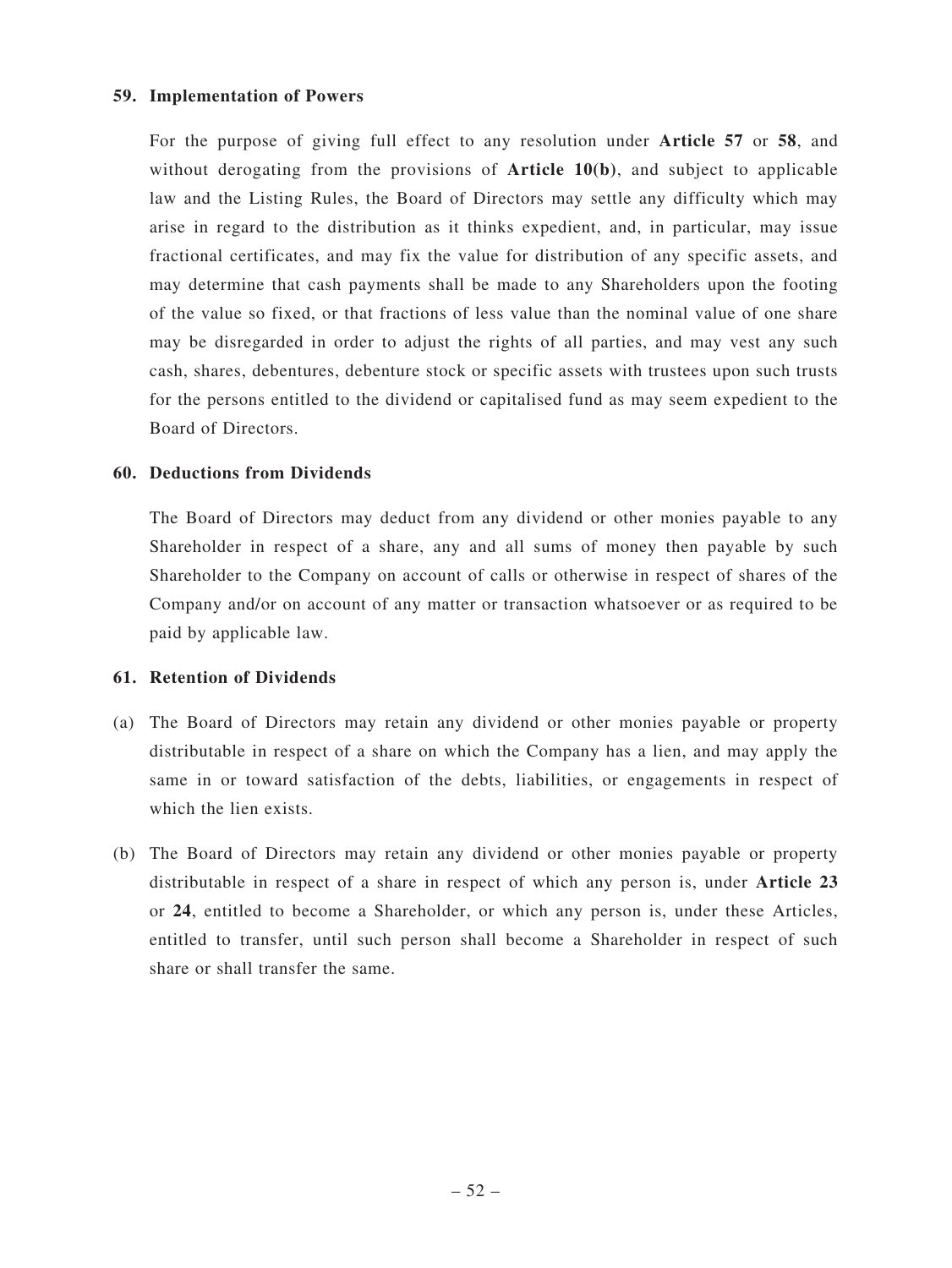### **62. Unclaimed Dividends**

All unclaimed dividends or other monies payable in respect of a share may be invested or otherwise made use of by the Board of Directors for the benefit of the Company until claimed. The payment by the Directors of any unclaimed dividend or such other monies into a separate account shall not constitute the Company a trustee in respect thereof, and any dividend unclaimed after a period of seven (7) years from the date of declaration of such dividend, and any such other monies unclaimed after a like period from the date the same were payable, shall be forfeited and shall revert to the Company, provided, however, that the Board of Directors may, at its discretion, cause the Company to pay any such dividend or such other monies, or any part thereof, to a person who would have been entitled thereto had the same not reverted to the Company.

### **63. Mechanics of Payment**

Any dividend or other monies payable in cash in respect of a share may be paid by check or warrant sent through the post to, or left at, the registered address of the person entitled thereto or by transfer to a bank account specified by such person (or, if two or more persons are registered as joint holders of such share or are entitled jointly thereto in consequence of the death or bankruptcy of the holder or otherwise, to any one of such persons or to his bank account), or to such person and at such address as the person entitled thereto may by writing direct, or in any other manner the Board of Directors deems appropriate. Every such check or warrant shall be made payable to the order of the person to whom it is sent, or to such person as the person entitled thereto as aforesaid may direct, and payment of the check or warrant by the banker upon whom it is drawn shall be a good discharge to the Company. Every such check or warrant shall be sent at the risk of the person entitled to the money represented thereby.

#### **64. Receipt from a Joint Holder**

If two or more persons are registered as joint holders of any share, or are entitled jointly thereto in consequence of the death or bankruptcy of the holder or otherwise, any one of them may give effectual receipts for any dividend or other monies payable or property distributable in respect of such share.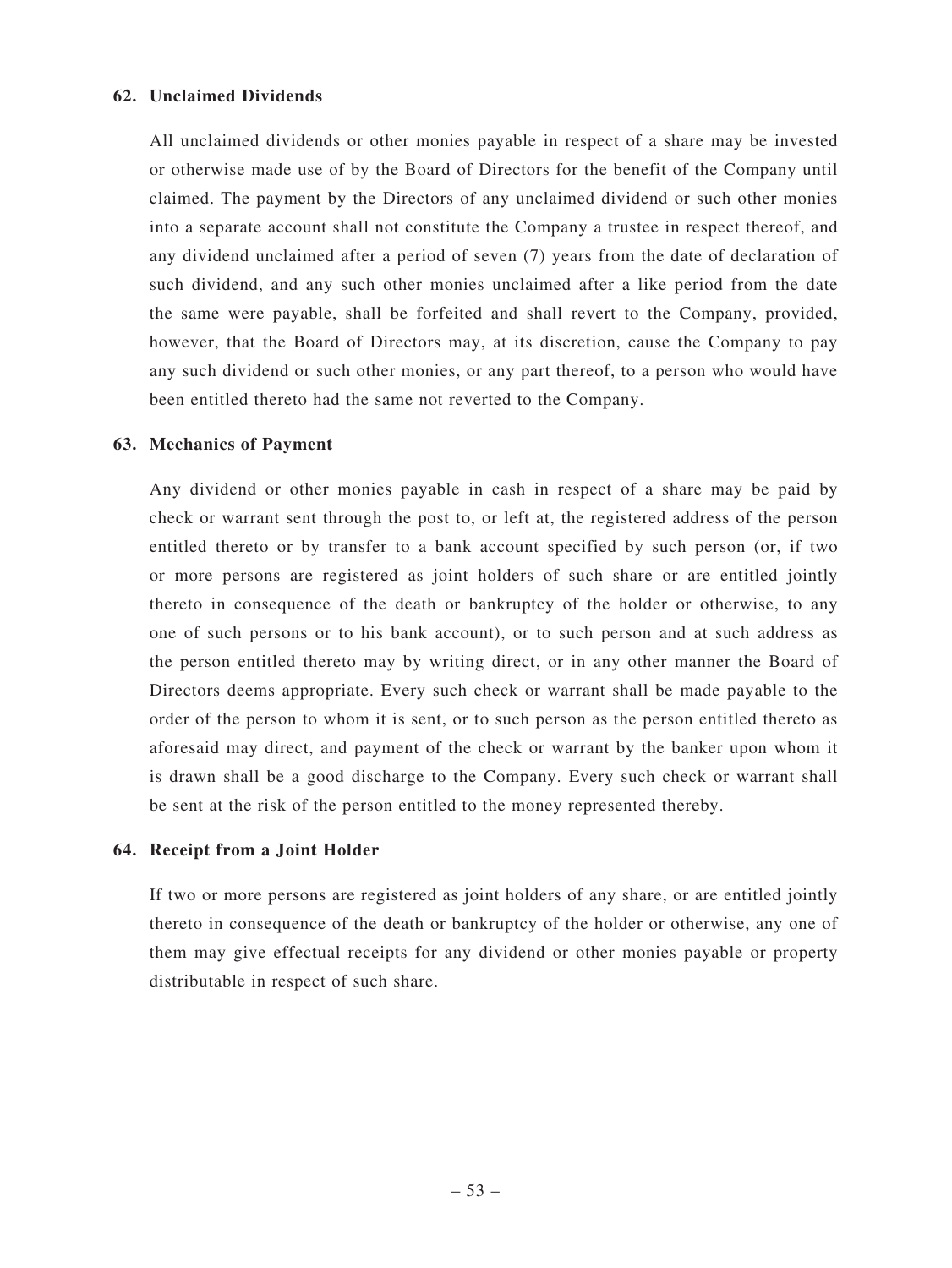# **ACCOUNTS**

### **65. Accounts**

- (a) The Board of Directors shall cause accurate books of account to be kept in accordance with the provisions of the Israeli Companies Law and of any other applicable law. Such books of account shall be kept at the Registered Office of the Company, or at such other place or places as the Board of Directors may think fit, and they shall always be open to inspection by all Directors. No Shareholder, not being a Director, shall have any right to inspect any account or book or other similar document of the Company, except as conferred by applicable law or authorised by the Board of Directors or by a Shareholders resolution adopted at a General Meeting. At least once each year the accounts of the Company and the correctness of the statement of income and the balance sheet shall be audited and confirmed by an independent auditor or auditors.
- (b) A printed copy of the Directors' report, accompanied by the balance sheet and profit and loss account, including every document required by law to be annexed thereto, made up to the end of the applicable financial year and containing a summary of the assets and liabilities of the Company under convenient heads and a statement of income and expenditure, together with a copy of the Auditors' report, shall be sent to each person entitled thereto at least twenty-one (21) days before the date of the Annual General Meeting and at the same time as the notice of Annual General Meeting and laid before the Company at the Annual General Meeting, provided that this **Article 65(b)** shall not require a copy of those documents to be sent to any person whose address the Company is not aware or to more than one of the joint holders of any shares.

#### **66. Internal Auditor**

The internal auditor of the Company shall be appointed in accordance with the rules and regulations of the Israeli Companies Law, and the internal auditor's organizational superior shall be the Chair of the Board of Directors of the Chief Executive Officer, as determined by the Board of Directors. to the Chair(s). Notwithstanding the forgoing, the internal auditor shall present his/her reports to the Chair of the Board of Directors, to the Chief Executive Officer and to the chair of the Company's Audit Committee. The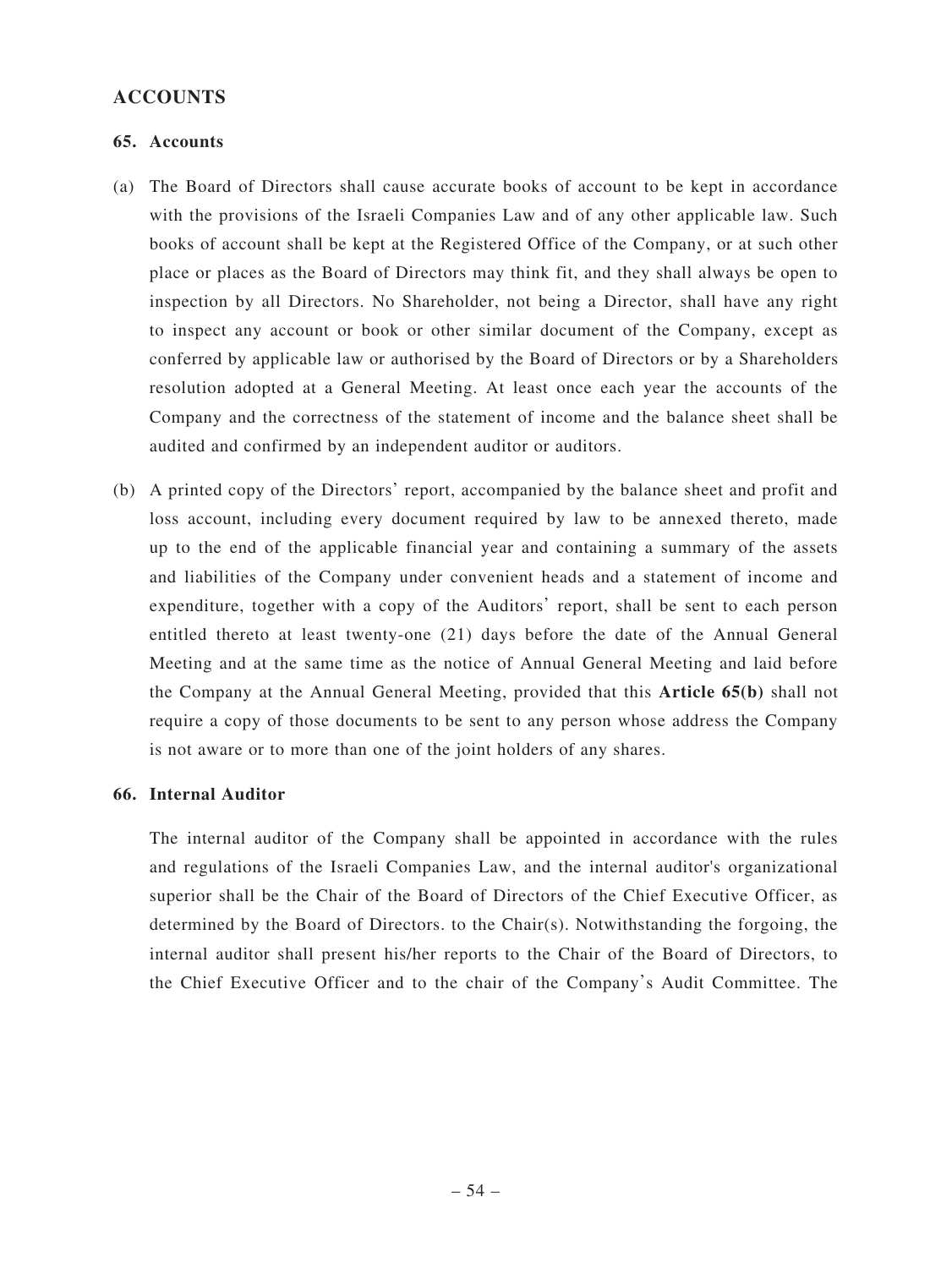internal auditor shall file with the Audit Committee (unless decided otherwise by the Board of Directors) a proposal for an annual or other periodic work plan, which shall be approved by the Audit Committee (unless decided otherwise by the Board of Directors). Additionally, the Chair of the Board of Directors and/or the chair of the Audit Committee may assign additional internal audit tasks to the internal auditor if urgently necessary.

### **67. Independent Auditor**

The independent auditors of the Company shall be appointed by resolution of the Shareholders at the Annual General Meeting and shall serve until its/their re-election, removal or replacement by subsequent resolution and in any case for the duration of no more than the next Annual General Meeting. The appointment, rights and duties of such independent auditors shall be subject to the Israeli Companies Law, provided, however, that the Board may make a recommendation to the Shareholders regarding the remuneration for the audit services but such remuneration shall be subject to approval by the Shareholders in a General Meeting. The Board of Directors shall have the power and authority to fix the remuneration of the independent auditors for other services other than the audit services. By an act appointing such auditors, the Company may appoint the independent auditors to serve for a period of one year up to the end of the next Annual General Meeting in which such independent auditors were appointed.

# BOOKS OF THE COMPANY; BRANCH REGISTERS; LIST OF **SHAREHOLDERS**

#### **68. Books of the Company**

The Board of Directors shall comply with all the provisions of the Israeli Companies Law in regard to the keeping and maintaining of a register of Directors, Shareholders Register and register of charges. Any book, register and record that the Company is obligated to keep in accordance with the Israeli Companies Law or pursuant to these Articles shall be recorded in a regular book, or by technical, mechanical or other means, as the Board of Directors shall deem appropriate.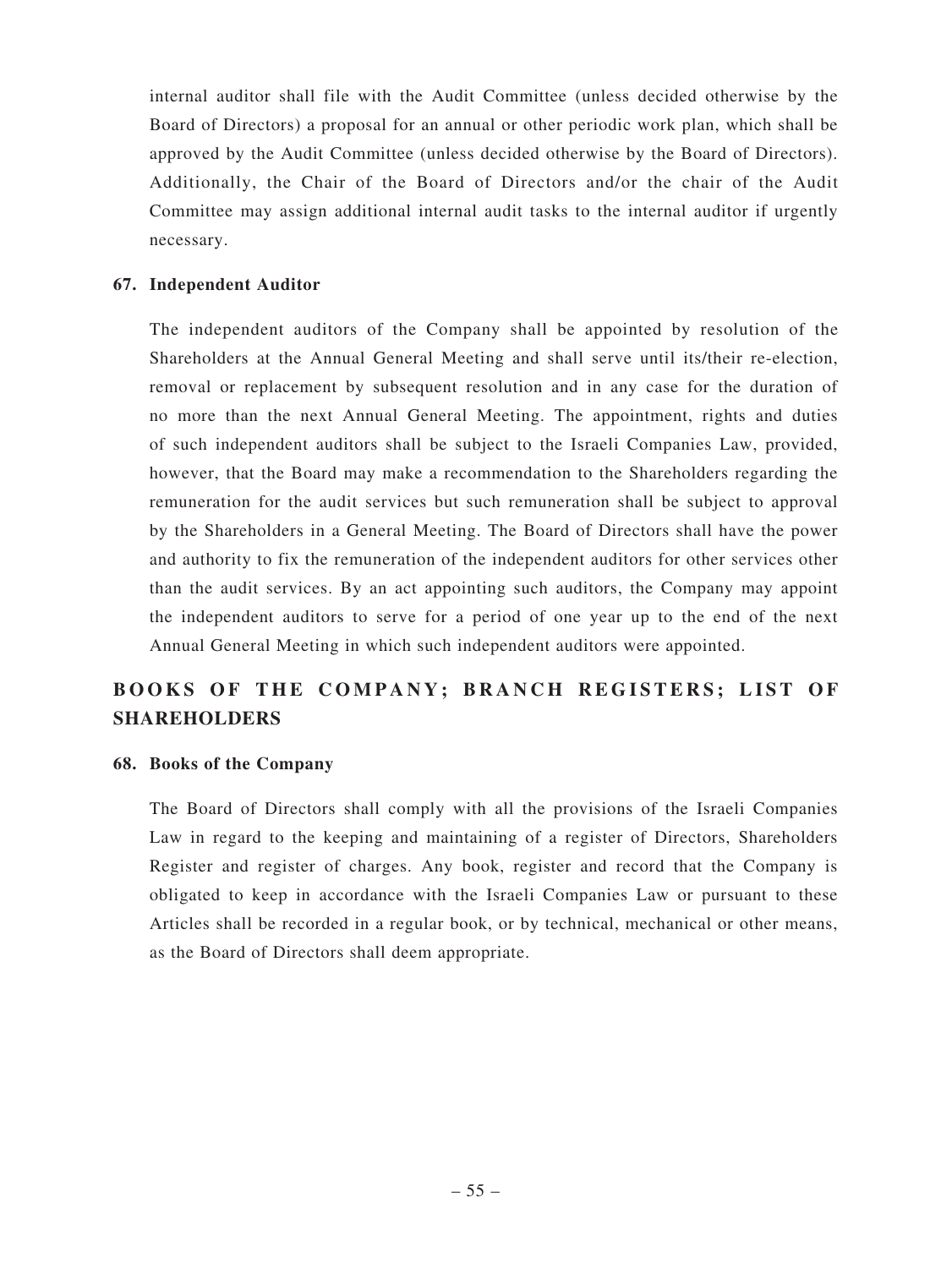### **69. Branch Registers**

Subject to and in accordance with the provisions of the Israeli Companies Law, the Company may cause branch or additional registers to be kept in any place outside Israel as the Board of Directors may think fit, and, subject to all applicable requirements of law, the Board of Directors may from time to time adopt such rules and procedures as it may think fit in connection with the keeping of such branch or additional registers.

# **RIGHTS OF SIGNATURE, STAMP AND SEAL**

### **70. Rights of Signature, Stamp and Seal**

- (a) The Board of Directors shall be entitled to authorise any person or persons (who need not be Office Holders) to act and sign on behalf of the Company, and the acts and signature of such person(s) on behalf of the Company shall bind the Company insofar as such person(s) acted and signed within the scope of his or their authority; and the Board of Directors may authorise the Chief Executive Officer(s) to further grant signature rights to any other Office Holder of the Company.
- (b) The Company shall have at least one official stamp.
- (c) The Board of Directors may provide for a seal. If the Board of Directors so provides, it shall also provide for the safe custody thereof. Such seal shall not be used except by the authority of the Board of Directors and by the person(s) authorised to sign on behalf of the Company, who shall sign every instrument to which such seal is affixed.

### **UNTRACEABLE SHAREHOLDERS**

### **71. Untraceable Shareholders**

The Company may cease sending cheques for dividend entitlements or dividend warrants by post if such cheques or warrants have been returned undelivered on two consecutive occasions. However, the Company may exercise the power to cease sending cheques for dividend entitlements or dividend warrants after the first occasion on which such a cheque or warrant is returned undelivered.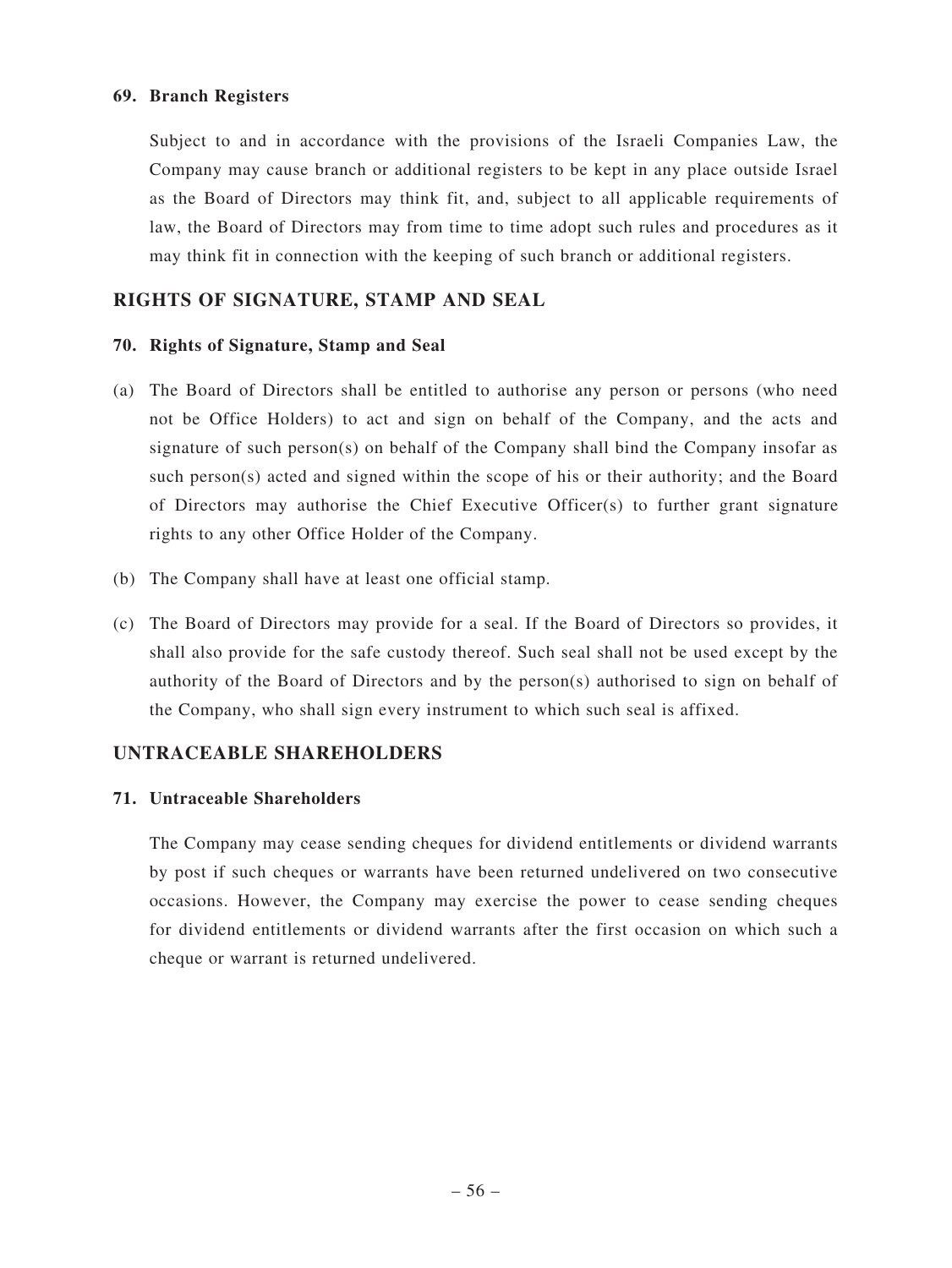### **NOTICES**

#### **72. Notices**

- (a) All notices and other documents (including "corporate communications" (as defined in the Listing Rules)) made pursuant to these Articles or otherwise shall be in writing. Any written notice or other document may be served by the Company upon any Shareholder either personally, or by facsimile transmission, or by e-mail or by sending it by prepaid mail (or airmail if sent to an address on a different continent from the place of mailing) addressed to such Shareholder at his address (post address, facsimile number or e-mail address) as described in the Shareholders Register or such other address as he may have designated in writing for the receipt of notices and other documents (and such designation may include a broker or other nominee holding shares at the instruction of the Shareholder) or by advertisement in appropriate newspapers in accordance with the Listing Rules or, to the extent permitted by applicable law, by placing it on the Company's website or the website of the Stock Exchange, and giving to the Shareholder a notice stating that the notice or other document is available there (a "**notice of availability**"). The notice of availability may be given to the Shareholder by any of the means set out above, other than by posting it on a website. Proof that an envelope containing a notice was properly addressed, stamped and mailed shall be conclusive evidence that notice was given. A declaration of an authorised person on behalf of the branch registrar of the Company or other distribution agent stating that a notice was mailed to a Shareholder will suffice as proof of notice for purposes of this **Article 72**. Any written notice or other document may be served by any Shareholder upon the Company by tendering the same in person to the Secretary of the Company or the General Manager of the Company at the principal office of the Company, or by facsimile transmission, or by sending it by prepaid registered mail (airmail or overnight air courier if posted outside Israel) to the Company at its Registered Office. Any notice or other document shall be deemed to have been served:
	- (i) in the case of mailing, two (2) business days following that on which the envelope containing the same, properly prepaid and addressed, is put into the post; in proving such service or delivery, it shall be sufficient to prove that the envelope or wrapper containing the notice or other document was properly addressed and put into the post and a certificate in writing signed by the Secretary of the Company or the General Manager of the Company or other person appointed by the Board of Directors that the envelope or wrapper containing the notice or other document was so addressed and put into the post shall be conclusive evidence thereof;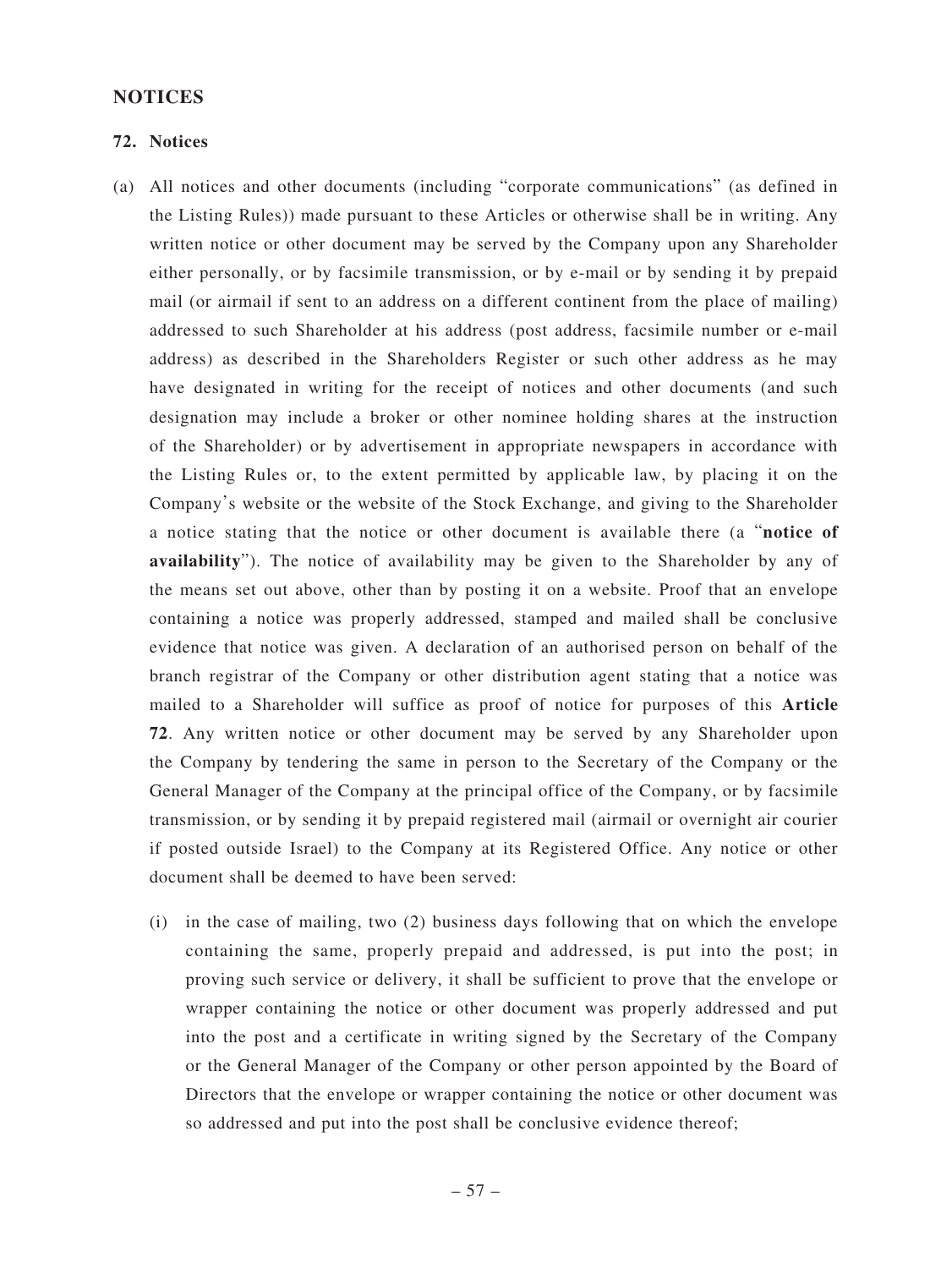- (ii) in the case of overnight air courier, two (2) business day following the day sent, with receipt confirmed by the courier, or when actually received by the addressee if sooner than two business days after it has been sent;
- (iii) in the case of personal delivery, on the date such notice was actually tendered in person to such Shareholder (or to the Secretary or the General Manager) (as the case may be);
- (iv) in the case of facsimile transmission, on the date on which the sender receives automatic electronic confirmation by the recipient's facsimile machine that such notice was received by the addressee if on a business day, and otherwise on the first business day thereafter;
- (v) if published by way of a newspaper advertisement, on the date on which it is advertised in one English language newspaper and one Chinese language newspaper in Hong Kong; or
- (vi) in the case of electronic communication (other than by making it available on a website), on the day on which it is transmitted from the server of the Company or its agent. A notice or other document made available on the Company's website or the website of the Stock Exchange is deemed served by the Company to a Shareholder on the later of (1) the time when it is first made available on the website and (2) the time when the Shareholder is deemed to have received a notice of availability.

If a notice is, in fact, received by the addressee, it shall be deemed to have been duly served, when received, notwithstanding that it was defectively addressed or failed, in some respect, to comply with the provisions of this **Article 72(a)**. A Shareholder may change or supplement the address for service of any notice pursuant to these Articles, or designate additional addresses, facsimile numbers and email addresses for the purposes of this **Article 72** by giving the Company a written notice of the new contact details in the manner set forth above.

(b) All notices to be given to the Shareholders shall, with respect to any share to which persons are jointly entitled, be given to whomever of such persons is named first in the Shareholders Register, and any notice so given shall be sufficient notice to the holders of such share.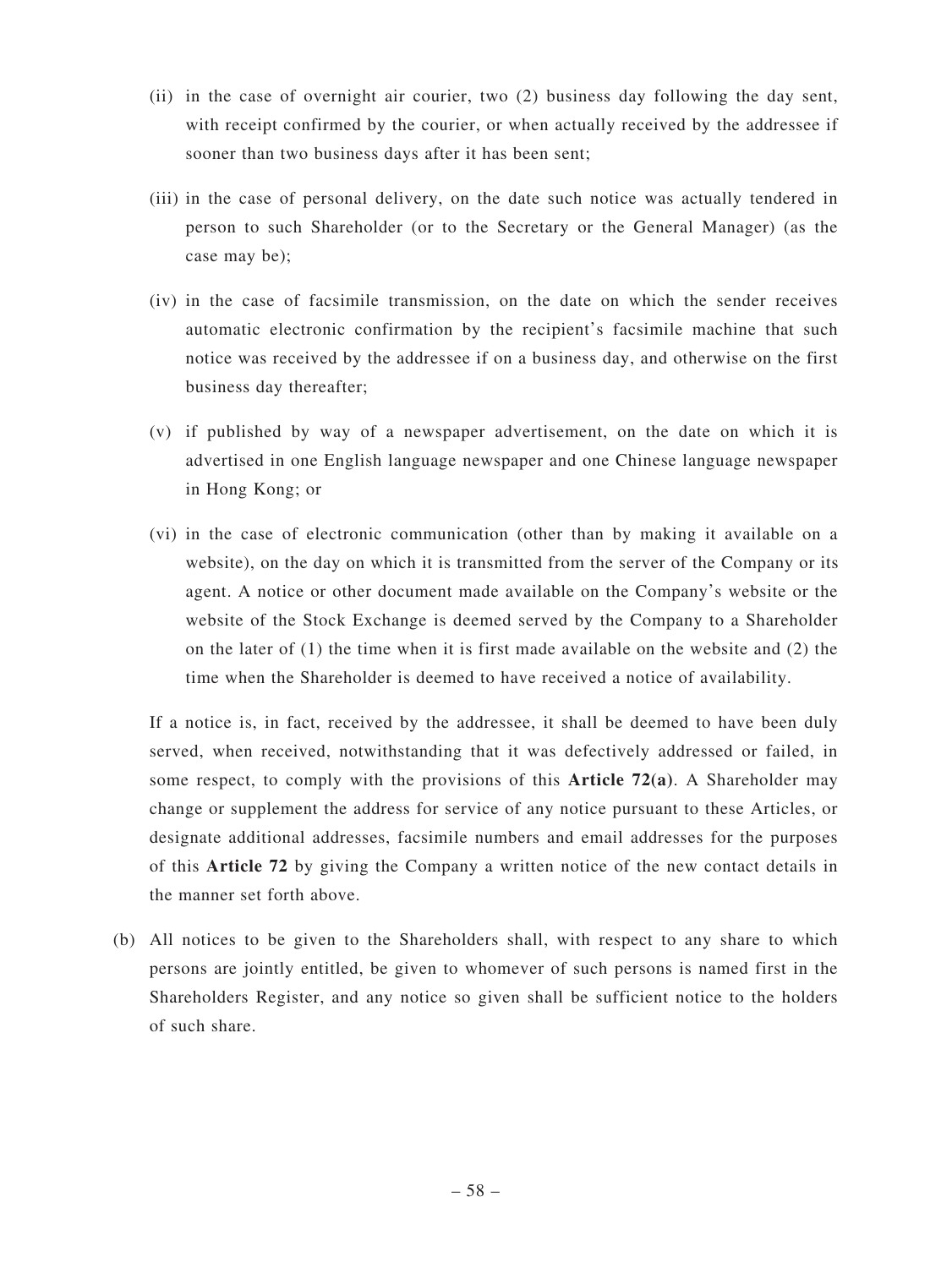- (c) Any Shareholder whose address is not set forth in the Shareholders Register, and who shall not have designated in writing an address for the receipt of notices, shall not be entitled to receive any notice from the Company. If notice is given in more than one of the manners specified above, it shall be deemed to have been received on the earliest date on which it is deemed to have been delivered, as provided above.
- (d) The mailing date, actual transmission or delivery date or publication date or notice date and the date of the General Meeting shall not be counted as part of the days comprising any notice period.
- (e) Notwithstanding anything to the contrary contained herein and subject to the provisions of the Israeli Companies Law and the Listing Rules, notice to a Shareholder shall be deemed to have been duly delivered if notice is provided in any manner prescribed by applicable law.
- (f) Any Shareholder, Director or any other person entitled to receive notice in accordance with these Articles or under applicable law, may waive notice, in advance or retroactively, in a particular case or type of cases or generally, and if so, notice will be deemed as having been duly delivered, and all proceedings or actions for which the notice was required will be deemed valid.
- (g) Any notice or other document may be given to a Shareholder either in the English language or the Chinese language, subject to compliance with applicable law and the Listing Rules.
- (h) For purposes of this **Article 72**, "**business day**" means a day on which the Exchange generally is open for the business of dealing in securities in Hong Kong but excluding any day which is a public holiday in Israel. For the avoidance of doubt, where the Exchange is closed for the business of dealing in securities in Hong Kong on a business day for the reason of a number 8 or higher typhoon signal, black rainstorm warning or other similar event, such day shall for the purposes of this **Article 72** be counted as a business day.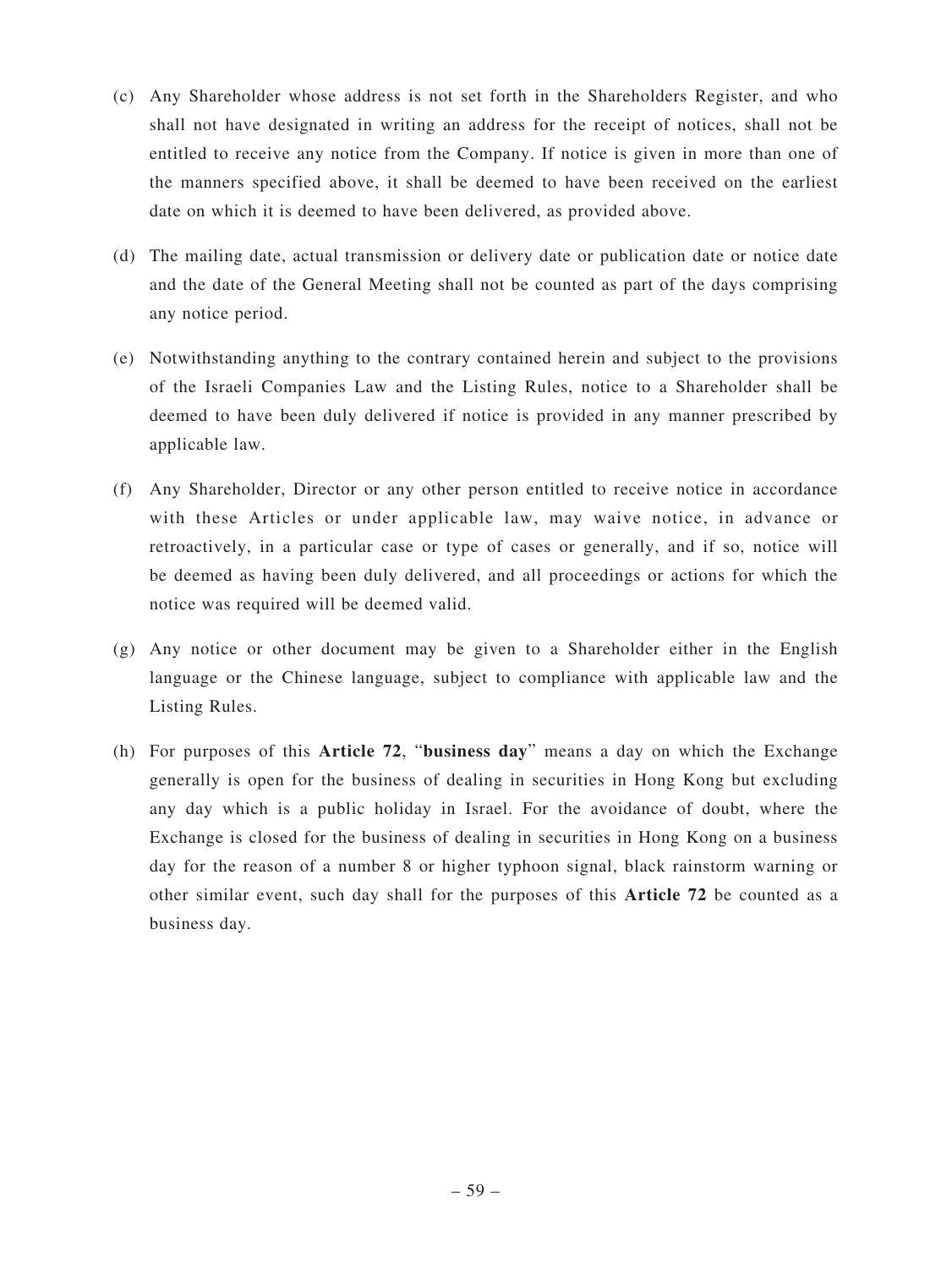# **EXEMPTION, INSURANCE AND INDEMNITY**

### **73. Exemption, Indemnity and Insurance**

- (a) Subject to the provisions of the Israeli Companies Law, the Company may, to the fullest extent permitted by applicable law and the Listing Rules, exempt in advance an Office Holder from all or some of the Office Holder's responsibility for damage resulting from the Office Holder's breach of the Office Holder's duty of care to the Company, other than with respect to a liability arising out of the breach of duty of care in respect of any Distribution (as such term is defined in the Israeli Companies Law) by the Company.
- (b) Subject to the provisions of the Israeli Companies Law, the Company may, to the fullest extent permitted by applicable law and the Listing Rules, indemnify an Office Holder in respect of an obligation or expense specified below imposed on or incurred by the Office Holder in respect of an act or omission performed in his capacity as an Office Holder, with respect to the following:
	- (i) a financial liability imposed on such Office Holder in favour of another person by a court judgement, including a settlement or an arbitrator's award approved by court;
	- (ii) reasonable litigation expenses, including attorneys' fees, incurred by the Office Holder (1) as a result of an investigation or proceeding instituted against him by a competent authority which concluded without the filing of an indictment against him as a result of such investigation or proceeding and (2) without the imposition of any financial liability in lieu of criminal proceedings, or which concluded without the filing of an indictment against him but with the imposition of a financial liability in lieu of criminal proceedings concerning a criminal offense that does not require proof of criminal intent or in connection with a financial sanction (the phrases "proceeding concluded without the filing of an indictment" and "financial liability in lieu of criminal proceeding" shall have the meaning ascribed to such phrases in section 260(a) (1a) of the Israeli Companies Law); and
	- (iii) reasonable litigation expenses, including attorneys' fees, expended by an Office Holder or charged to the Office Holder by a court, in a proceeding instituted against the Office Holder by the Company or on its behalf or by another person, or in a criminal charge from which the Office Holder was acquitted, or in a criminal charge in which the Office Holder was convicted of an offense that does not require proof of criminal intent.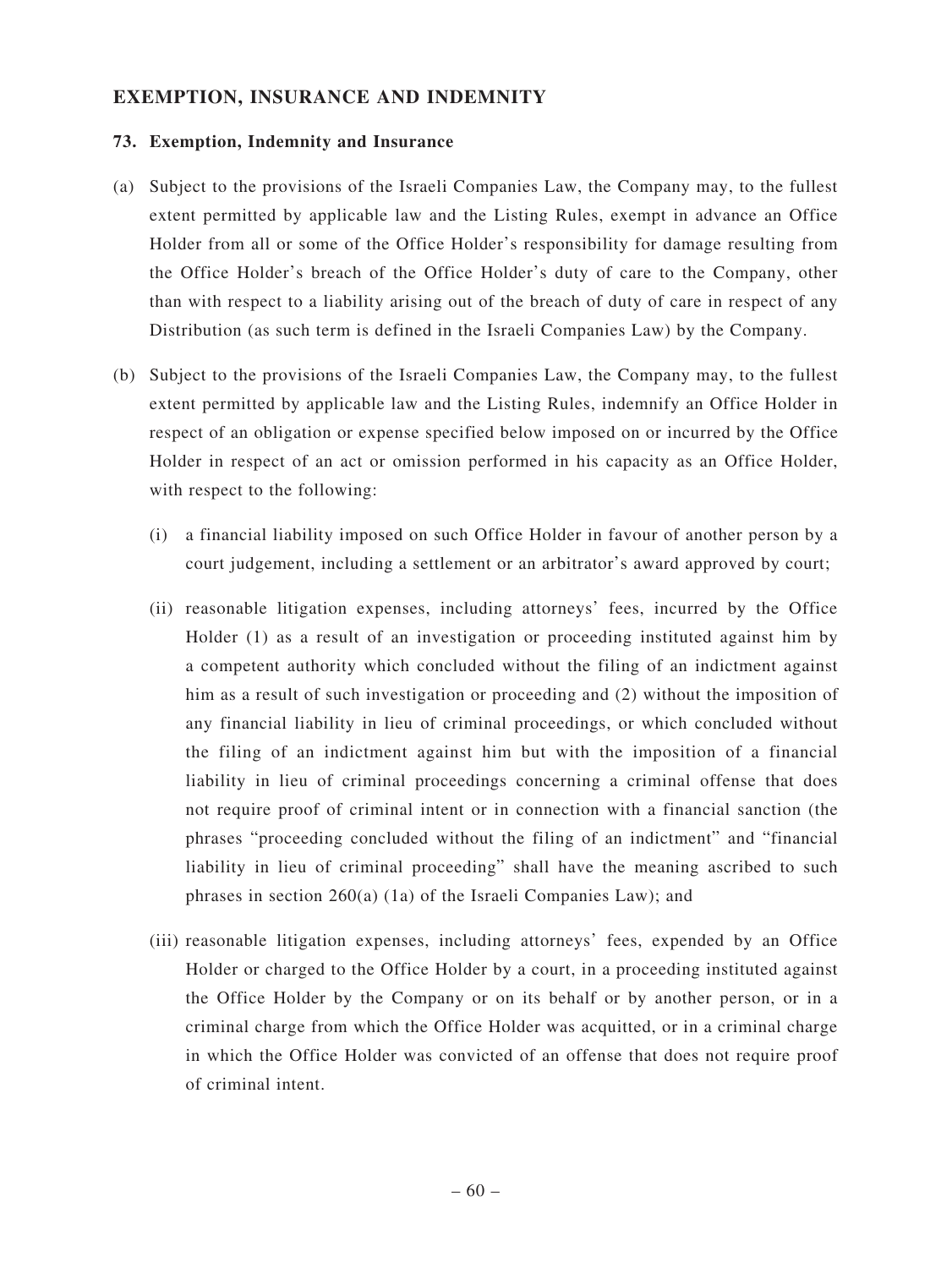The Company may undertake to indemnify an Office Holder as aforesaid, (x) in advance, provided that, in respect of **Article 73(b)(i)**, the indemnity undertaking is limited to events which in the opinion of the Board of Directors are foreseeable in light of the Company's actual operations when the undertaking to indemnify is granted, and to an amount or criteria determined by the Board of Directors as reasonable under the circumstances, and further provided that such events and amount or criteria are set forth in the undertaking to indemnify, and (y) retroactively. Subject to the provisions of the Israeli Companies Law and the Listing Rules, if so requested by an Office Holder, and subject to the Company's right of reimbursement, the Company may advance amounts to cover such Office Holder's expenses with respect to any acts or omissions for which such Office Holder is entitled to indemnity under this **Article 73(b)**. The indemnity amount payable hereunder shall be in addition to any amount paid (if paid) under insurance.

- (c) Subject to the provisions of the Israeli Companies Law, the Company may enter into a contract for the insurance of all or part of the liability of any Office Holder imposed on the Office Holder in respect of an act or omission performed in his capacity as an Office Holder, in respect of each of the following:
	- (i) a breach of his duty of care to the Company or to another person;
	- (ii) a breach of his duty of loyalty to the Company, provided that the Office Holder acted in good faith and had reasonable grounds to assume that such act or omission would not prejudice the interests of the Company; or
	- (iii) a financial obligation imposed on him in favour of another person; or
	- (iv) any other action against which the Company is permitted by law to insure an Office Holder.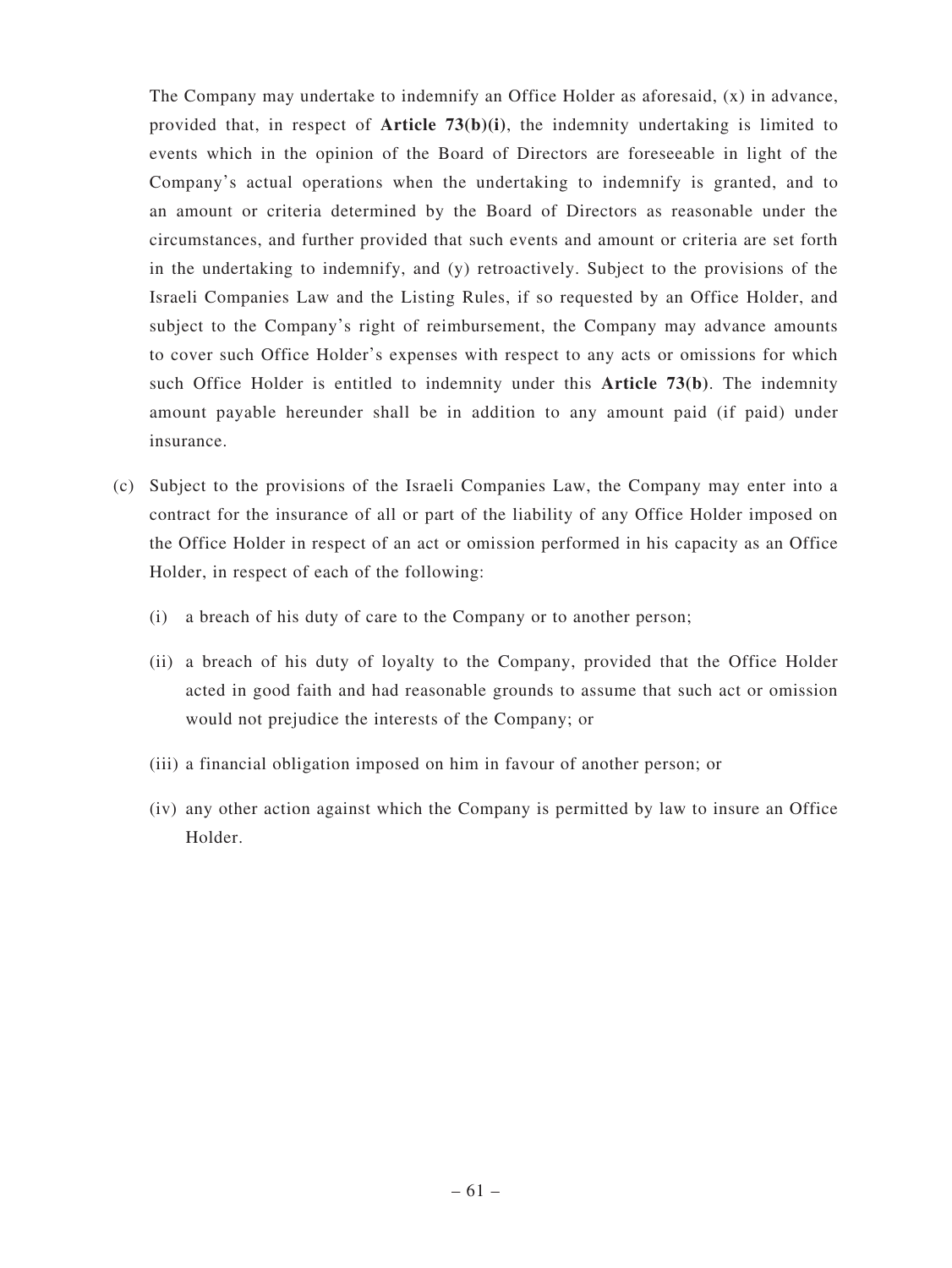- (d) The provisions of **Articles 73(a)**, **73(b)** and **73(c)** above are not intended, and shall not be interpreted, to restrict the Company in any manner in respect of the procurement of insurance and/or in respect of indemnification (i) in connection with any person who is not an Office Holder, including, without limitation, any employee, agent, consultant or contractor of the Company who is not an Office Holder, and/or (ii) in connection with any Office Holder to the extent that such insurance and/or indemnification is not specifically prohibited under law; provided that the procurement of any such insurance and/or the provision of any such indemnification shall be approved by the Audit Committee of the Company.
- (e) Any amendment to the Israeli Companies Law or any other applicable law, statute or rule adversely affecting the right of any Office Holder to be indemnified or insured pursuant to this **Article 73** above shall be prospective in effect, and shall not affect the Company's obligation or ability to indemnify or insure an Office Holder for any act or omission occurring prior to such amendment, unless otherwise provided by the Israeli Companies Law or such other applicable law.
- (f) Notwithstanding the above, the Company may neither exempt from liability, nor indemnify an Office Holder or enter into an insurance contract against any of the following: (i) a breach of an Office Holder's duty of loyalty, except for indemnification and insurance for a breach of the duty of loyalty to the Company to the extent that the Office Holder acted in good faith and had reasonable grounds to assume that such act or omission would not prejudice the interests of the Company; (ii) a reckless or intentional violation of an Office Holder's duty of care, excluding a breach arising out of the mere negligent conduct of the Office Holder; (iii) an intentional action or omission by an Office Holder in which such Office Holder intended to have an illegal personal benefit; and (iv) a fine, civil fine, administrative fine or ransom or levied against the Office Holder.